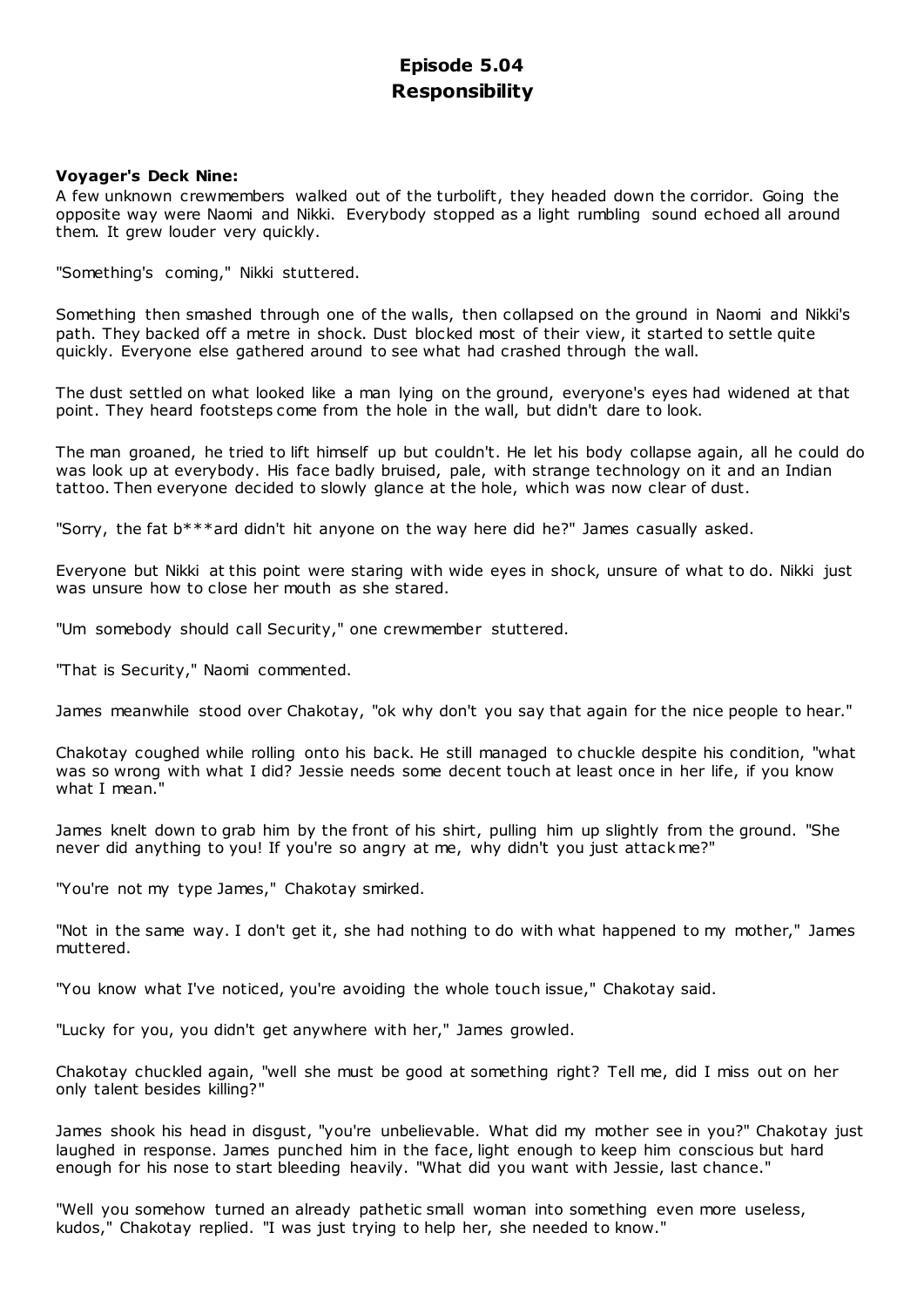James got to his feet, bringing Chakotay with him. He pushed him into the wall, literally. "Know what?"

"I just told you. All she's good at is causing pain and misery while evil, and well whoring herself around," Chakotay replied.

James was about to hit him again when he noticed his audience. He glared in their direction, "do you mind, get lost all of you!" Everyone but Naomi and Nikki quickly scarpered, those two pretended to leave and just watched from around the corner. "Whoring herself around?"

"Oh come on, you married her, that says it all. I mean only whores like you; Tani, that girl from the future, Nikki..." Chakotay said.

"Hey," Nikki moaned. Naomi patted her on the shoulder.

"Jessie's far from that, you don't know a damn thing about her," James grumbled. He punched him in the stomach this time, Chakotay nearly stumbled back onto the ground again but James pulled him back up.

"Don't I? If what I said wasn't true, why does she still believe it?" Chakotay questioned. "And how come you've only just started beating me now, only just told you has she? Shame, I saw the two of you ending in death not in a divorce. You know the drill, she dies because of her usual stupidity and uselessness and you hopefully kill yourself in a painful way. Though if you did divorce I could see you stupidly killing yourself there too."

"Speaking of painful, do you ever shut up?" James muttered. He just tossed him to the side like he was something light like a tricorder. "You know the 'old' me would probably kill you, just like..." he said, clicking his fingers, "that." He took off the jacket he had on, and dropped it on the ground.

Nikki's eyes lit up as she could now see most of his arms, Naomi rolled her eyes. "Ugh Nikki, you're so predictable." She glanced at the scene briefly, "hmm, better than Kevin I'll admit."

"A much younger me would have probably tortured you and accidentally killed you in the process," James said. He kicked Chakotay in the stomach pretty hard. He was soon clutching it with his face facing the ground, struggling to get his breath back. James knelt down next to him, "you loved my mum, I get the whole evil thing as I've been there. The only difference is, it doesn't suit you, watching you like this is just cringeworthy."

"Are you going to..." Chakotay coughed, covering his mouth with his hand. He noticed blood on the palm, "kill me anytime soon?"

"No, you see," James muttered in response. He put one foot on his chest and put all of his weight on it. "I'm not saying I've gotten soft, quite the opposite. I wouldn't hesitate killing someone who tried to rape my wife and made her spend over a year thinking she was useless."

"Then, why don't you?" Chakotay said slowly in between breaths.

"It's simple," James said. He moved his foot away and knelt down beside him, "you're not even worth the time I just wasted on you. I'd say you weren't worth the energy, but I barely broke a sweat." He stood back up, "besides it's not what my mother would want." He walked away.

"Um should we get him to Sickbay?" Naomi asked.

"No, Chakotay didn't even get a chance to hurt him," Nikki replied, watching James step into the turbolift. "You have no idea how much I hate Jessie for getting him first."

Naomi rolled her eyes, "I meant get Chakotay to Sickbay, honestly how dumb can a person get?"

"I saw you looking at James," Nikki said, glancing back at her. "Get your own obsession."

"Nah, he's not my hype," Naomi said, walking off.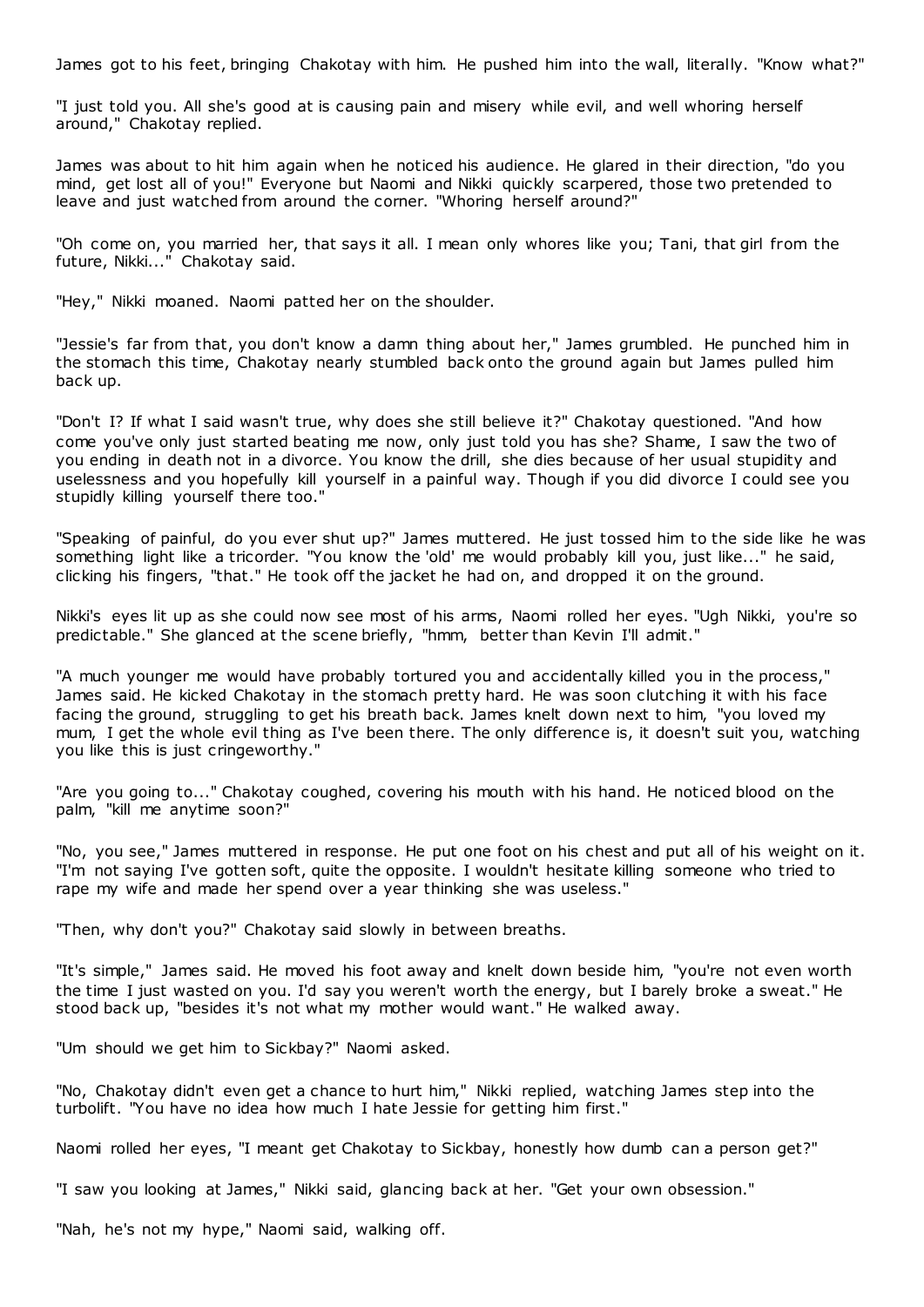Nikki pulled a face, "ok I'm stupid? It's type you idiot." She quickly followed. Halfway down the corridor they both realised they forgot about Chakotay. "Crap!"

# **The Bridge:**

Tom paced the centre of the bridge, he was in the middle of speaking. "Unfortunately the Crazy Horse was destroyed by the aliens. I don't know why they didn't fight back, the theory is Death Corridor made them all crazy. I'm still waiting for a decent report from the awayteam. Also we've found that Chakotay is our trespasser, well more or less, he's an Ex-Tolg. We await further orders, and hope that one of them includes ejecting Damien into the nearest sun. Voyager out."

Jodie typed in a few commands, "ok transmission to Starfleet sent."

Tom turned to his temporary Tactical Officer, "ok then, what the hell is going on now?"

"Well at first it seemed like all was lost, but then I used earthquake, despite being low health and destroyed him," Damien replied. He shrugged, "in the other game can you run a certain way so the girl following you falls into the crevice in Pyrite?"

Tom stared blankly at him, "what are you..."

"She bugs me is all, that bitch talks for me and tells me what to do," Damien mutt ered, clenching a fist. "I do love that guy's coat though, if I had it I wouldn't have some little pervy girl telling me...

Tom shuddered a lot, he clenched his own fists. "Damien I don't care about some stupid game you're playing and how badly you're doing!"

Jessie walked in via the turbolift next to Damien, he was really fuming now. "Badly? I owned that guy's level 70 ass, I spent hours restarting and redoing that match you puny man," he snarled back.

Tom groaned, "I was talking about the girl following you, and a crevice."

"I said the other game, what's the matter with you?" Damien rolled his eyes.

"What are you two arguing about, a game?" Jessie questioned.

"Yes, a GameCube game," Tom said.

"Ok, how come the Watchers insisted on still having the Slayers do a test thing if that was happening? You should have told them," Jessie said.

Damien smirked, "if you had actually put two and two together, you would have realised he meant the games console, not the anomaly. You can't restart or redo a real game."

"And no girl would follow him around in the real world either, though the guy you control is damned ugly," Tom said.

Naomi glanced back, "actually he's a hottie, I just turn him to face me and just stare for hours."

"What game is this?" Jessie asked.

"The one the writer got addicted to recently, not for the same reason as her though," Tom muttered, looking at Naomi in disgust. "Pokémon by the way."

Jessie managed to raise both eyebrows, "you think the usual kid hero in those games is a hottie?"

Naomi pouted, "he's not actually a kid."

"He does have a cool coat, I think all the girls in the game just like that," Damien said.

"Tom, you were asking," Jodie groaned.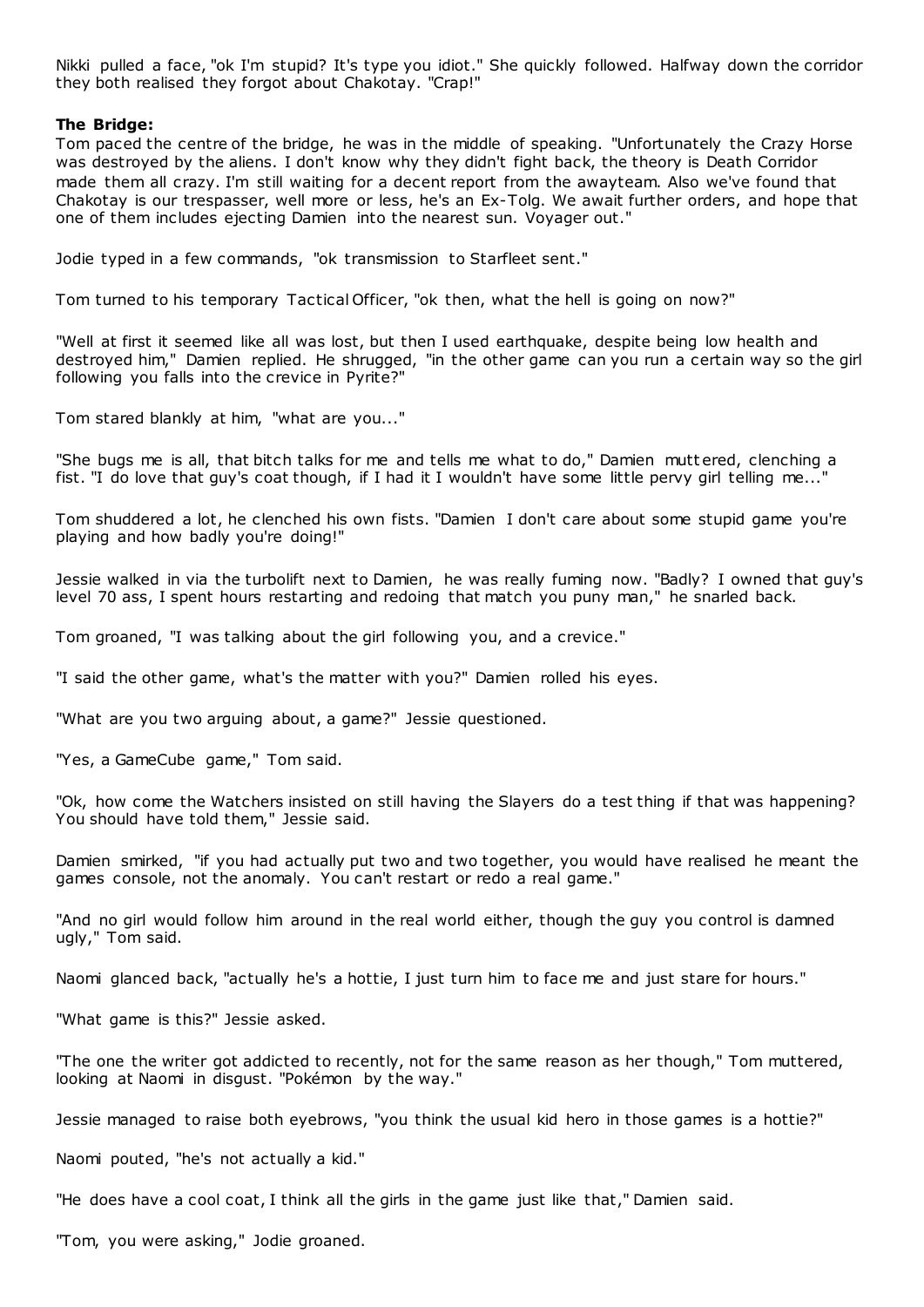"Oh right. Damien, I asked what the hell is happening now," Tom said.

Damien clicked his fingers, "oh right. Well now I'm waiting for that stupid afro guy with the dancing sods to turn up, so I can steal stuff off him."

Tom leaned on the banister, then hit his head off of it lightly. Jodie smirked, "he meant on the ship."

"Oh right," Damien said. He looked at another part of the station, nodded a few times and looked back at Tom. "I couldn't care less."

"Jessie," Tom growled.

"How would I know what you're talking about exactly, I only just got here," Jessie said.

"Take over!" Tom snapped at her, raising his head.

"Ok but I'm only used to the Game Boy games," Jessie said, glancing briefly at Damien's station.

"Oh yes, you'd better have two again afro man," he laughed, pressing away at the screen. "I love this game."

"You're actually allowed to steal stuff, neat," Jessie said.

Damien glanced up and nodded, "I know."

At this point Tom was about to have a fit. He collapsed into his chair. "Jodie?"

Jodie sighed, "you could have asked me first."

"I know, I just temporarily forgot who was at Tactical," Tom groaned into his hand. "Report?"

"Something just got blasted through a few walls on Voyager's Deck Nine," Jodie replied. "There's no weird anomaly or intruders, so I don't know what it is."

Tom sighed, "I'll get Craig on it, it's probably a Security matter. Oh, that reminds me, remind the Crazy Horse awayteam to get started on a proper report that has more than three words in it."

"Three, what was the report?" Naomi asked.

"The crew died," Tom muttered. "I mean obviously, the ship exploded."

"Ok will do," Jodie said.

"Oh and Jessie, I doubt you'll listen as you never do but kill Damien for me," Tom said. "I'll be in my Ready Room." He walked off toward his office.

Jessie didn't look happy, "ok that's one dilemma. Listen to Tom and do away Damien, or don't listen to him as always."

Jodie nodded, "yeah that's a toughie. So how did you counselling session go?" Jessie glared at her making her cower slightly. "I mean cow selling session."

Damien laughed, "it's about damn time you got some help Jessie."

Jessie moved her glare to him, "well that solves that."

## **Sickbay:**

Doctor Jones moved away from Chakotay's biobed. He sat up.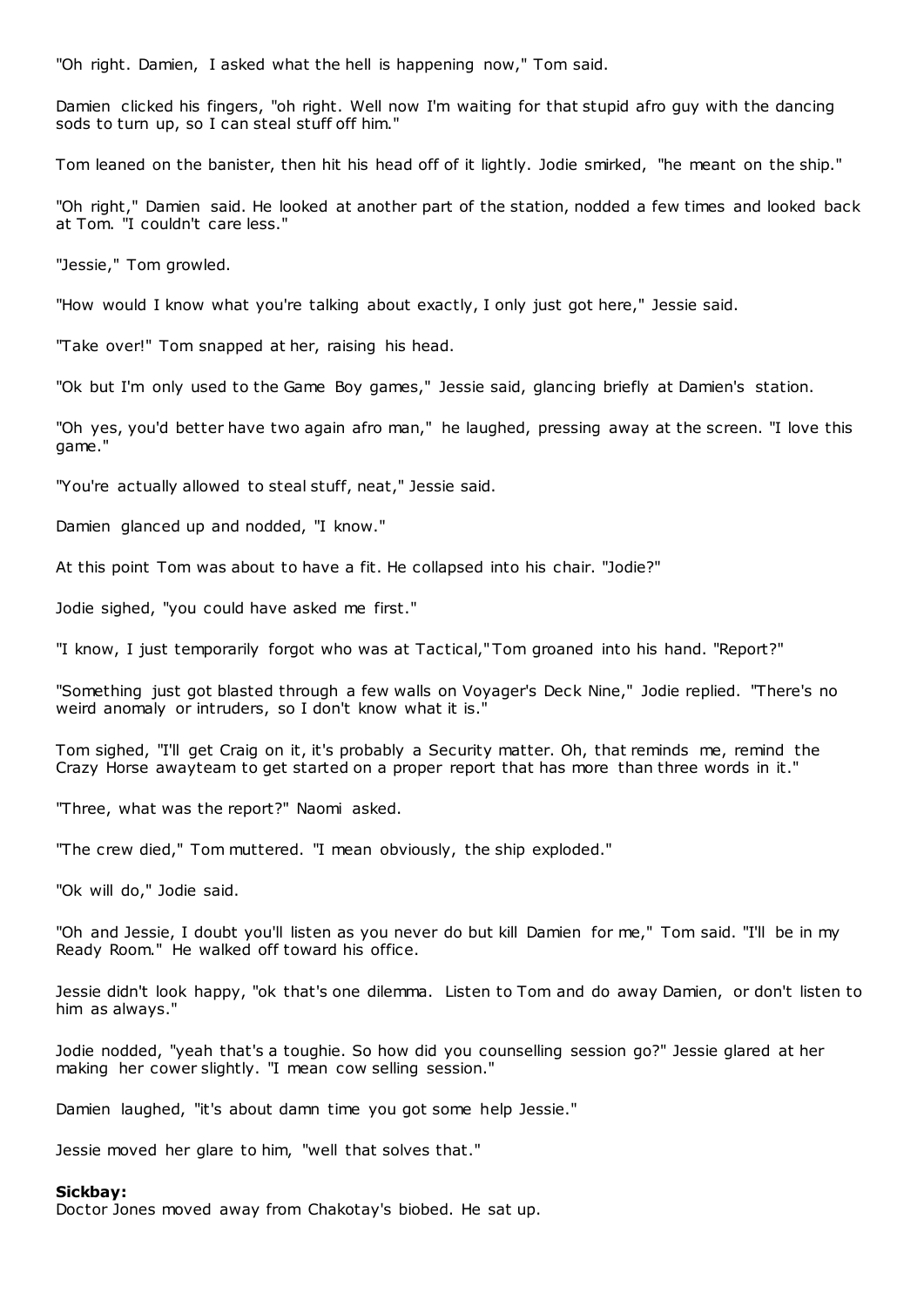"You mustn't have been in the Tolg longer than a week, which is probably how you were 'cured' so easy," Doctor Jones said. "Should I even ask how that happened?"

"It's a long story doc," Chakotay said.

"Any idea why you were in the brig or why James attacked you, which by the way was so hot," Nikki questioned.

Chakotay stared at her in disgust, "yes it was hot how I was beaten and..."

"No not you," Nikki scowled.

Chakotay rolled his eyes, "anyway I attacked Damien. I know there's no justice. As for James."

"Something about Jessie, what did you do to her?" Nikki asked.

"You've forgotten deserting the crew in a war, working with Damien, trespassing aboard," Naomi read from a padd. She looked up from it. "We have a new news thing."

"That's nice, but it's probably just as accurate as Tom's gossip. No doubt it's the evolved form," Chakotay said.

"Well mostly. Gossip isn't allowed, oh but there's a column about you, my you're popular this week," Naomi said.

Doctor Jones rolled his eyes, "Naomi you're here to learn, not read the 'newspaper'."

"I like the title," Naomi giggled, ignoring him. "It's called *Chakotay's dumbass little adventure*, neat."

Chakotay frowned, "who writes these?"

"I heard the news itself is done by 'professionals', the columns are submitted by anyone," Nikki said.

Naomi smirked at him, "this one's Damien."

Chakotay jumped off the biobed, he snatched the padd out of her hands. She stared blankly at him, "is that true, you wanted Janeway as a Tolg?"

"No. Do you really believe that guy!" Chakotay snapped.

"I dunno, you're Tolg now," Naomi replied. "A lot of people have access to these news things."

Nikki's face lit up, "ooh, can I hang with you Chak? I wanna see James beating you up in full this time."

Chakotay groaned, "no you can't, you bimbo. No-one's going to believe it, it's not true and with a title like that. Only an idiot would, you're good proof of that.

"James better keep his cool this time. I'm sick of treating major wounds on you Commander. Sort it out without violence," Doctor Jones sighed.

"I would but this is James, violence is all he understands. Well that and sarcasm. Anyway he can't beat me for this, she wouldn't even be dead if it wasn't for him," Chakotay said. He stepped out.

"The story must be true," Nikki sighed.

Naomi's eyes widened, "god Janeway must be dying without a coffee for this long."

"She probably made it as the new Tolg Queen so she could get some, knowing her," Nikki said.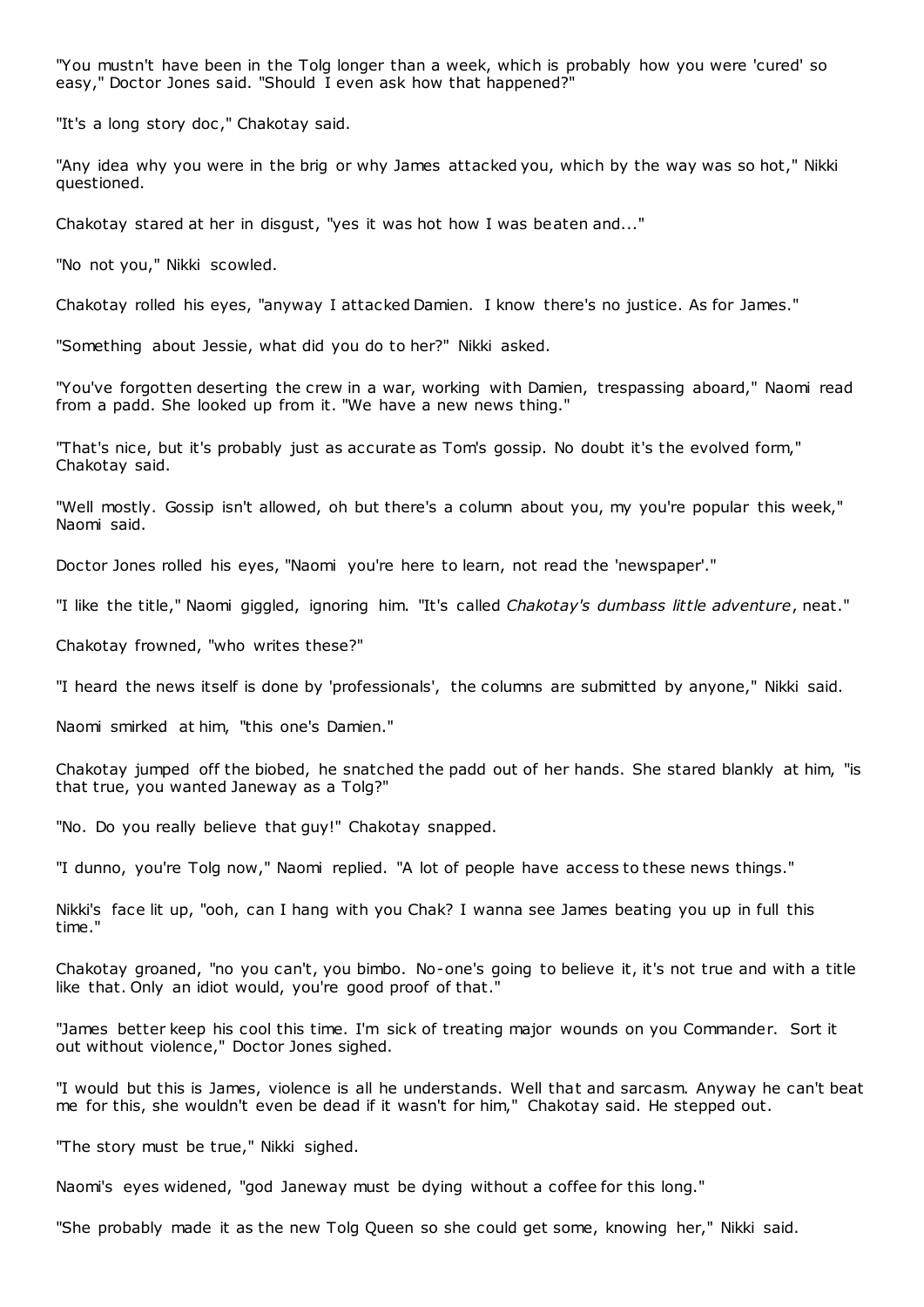Doctor Jones shook his head, "I miss Kes."

# **The following day:**

# **The Security Office:**

James sat slouched in the chair behind his desk, with his feet up on it of course. Amy sat on the floor next to him, drawing on big pieces of paper with crayons.

The doors opened, Tom marched through them looking annoyed. "Ok I have a bone to pick with you."

"Where's the bone then?" James muttered without looking up at him.

"Haha funny, not," Tom grumbled. "Look, doesn't anybody in the Slayer group who has Janeway blood in them just say hello to old friends?"

"What old friends do you mean? I sorta said hi to everyone, and you too, don't know if you count yourself as a friend though," James questioned.

"Well Ylara I understand, he attacked and tried to kill her. What did he do to you?" Tom asked.

James rolled his eyes, "who!?"

"Oh, Chakotay you moron," Tom said.

"He deserved it, and don't snap at me like that. You do know the details of his 'accident' don't you?" James said.

"I don't get how anyone deserves to be thrown through a few walls and then beaten in front of a crowd," Tom muttered.

"Oh but he does," James said, shrugging his shoulders.

Tom sighed while leaning on one of the chairs' back, "why?"

"Which reason do you want first? One, two, three or four?" James muttered.

"I'm not in the mood for your weird humour," Tom groaned.

"I wasn't joking," James said.

"No no, I don't wanna hear it. Put it in your report, you're on it," Tom said.

James raised an eyebrow, "you're putting me on report?"

"Well yeah. Why not would be a more appropriate question to ask," Tom smiled.

"Ok just cos you're in charge, doesn't give you an excuse to start kissing your own ass," James said, shaking his head.

"Ok mummy mustn't have explained this to you. If you do something wrong, you go on report at the very least," Tom said. "God, speaking of asses being what? Kissed, what are you drinking?"

"You seem the type of guy who'd rather have followers kissing his ass than feet, but nobody follows you so," James casually replied, he shrugged again. "Somebody has to keep the ego in check."

"Ok this is different. Usually you would have threatened or kicked me or something by now," Tom frowned.

"Not really, I usually insult you and oh, I just did," James said.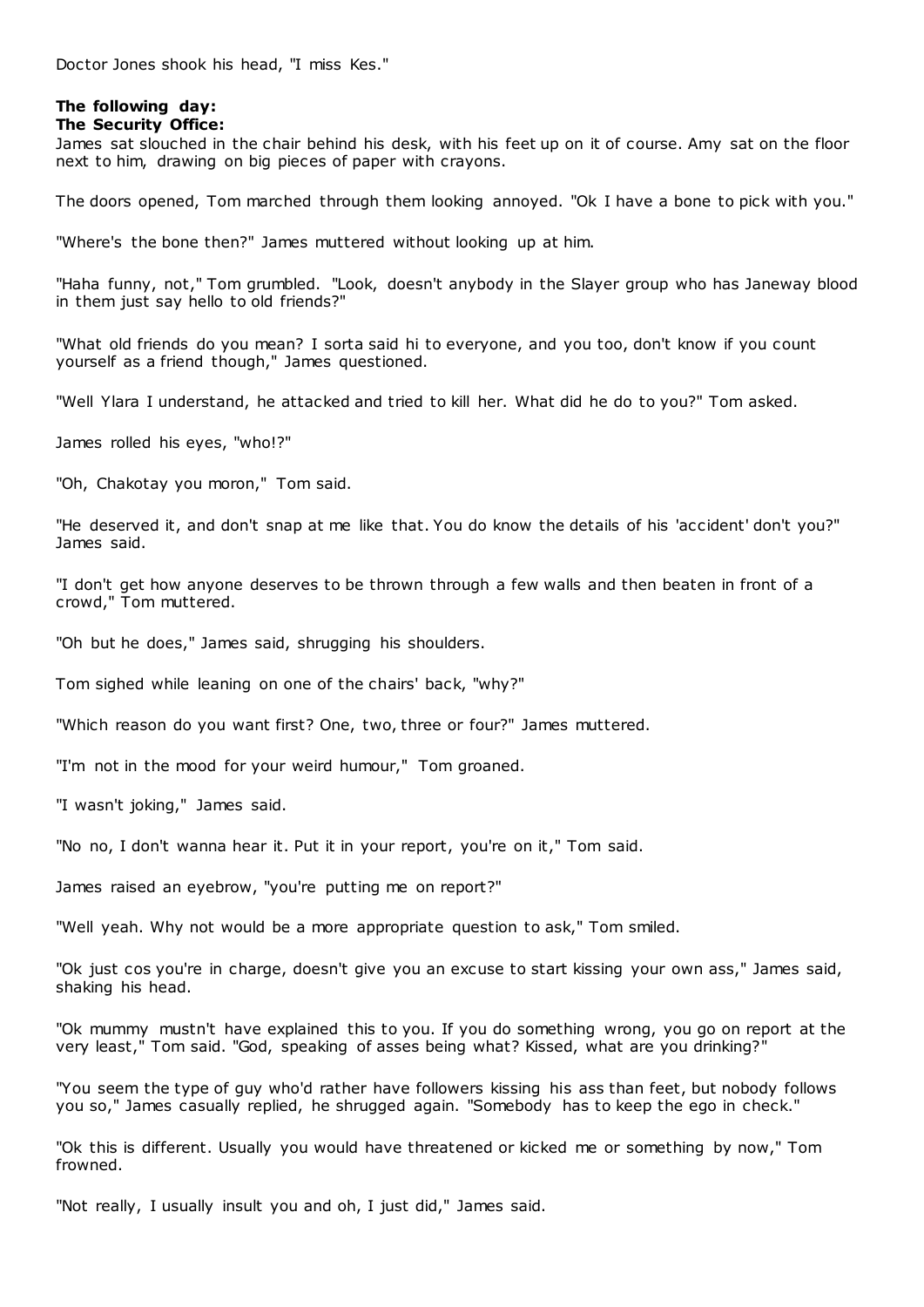"Fine whatever, point being is I haven't managed to properly annoy you. Maybe I'm losing it," Tom said. He narrowed his eyes in his direction, "how the hell would I kiss my own butt anyway?"

"Do I really have to bother answering that seriously?" James asked with a raised eyebrow.

"No but that's always better than in a jokey way," Tom replied. "Then I'd have to pretend to smirk or something."

"Still not annoyed," James said.

Tom groaned, "uh god, you'd better introduce me to your new anger management therapist."

"Ok, I'm annoying you?" James questioned with a smile. "Great, and if you want to talk to her, you'll have to wait until one of them is finished drawing."

"Drawing?" Tom pulled a face. "What the hell, you're getting more and more weird every sec . Oh you mean Amy, right."

"Surely Miral does that for you. You know, calm you down," James said. He frowned, "I doubt Johnathan does, besides it's usually the daughters anyway.

Tom grunted to himself, "yeah right."

"Somebody was in a bad mood before he got here, and it wasn't cos of me was it?" James questioned.

Tom shook his head, "oh, don't go there."

"That depends on where 'there' is," James said.

Amy crawled up to the desk, sat right beside James' feet and tugged on his trouser leg. He looked down as she held up a piece of paper. "I drew picture of you."

"Oh, let's see then," he said as he took it off her. They both failed to notice Tom muttering to himself and clenching one fist, with a look of thunder on his face.

"This is very good. What are these?" James questioned, pointing at a bit of the paper.

Amy cocked her head to the side, "demons and vamps."

"Oh yeah, very good. Can I?" James said.

"Yep, present," Amy replied. She moved back to her pile of paper.

"No need to rub it in either," Tom muttered.

James frowned as he glanced back at him, "I didn't, I only touched the edges." He turned the chair to face the shelves behind him, the picture was placed on the one below a few framed pictures.

"Not the dumb picture," Tom muttered.

"Ok, what am I rubbing in?" James asked in confusion. He turned back to face him.

"You and her, she seems to look up to you," Tom said.

"Oh, well Miral's a little troublemaker though huh?" James said.

"Putting it mildly," Tom sighed. "She's like Duncan was except she'll punch every boy she sees for no reason, and gets away with it. Oh and dislikes her actual dad, did I mention that part?"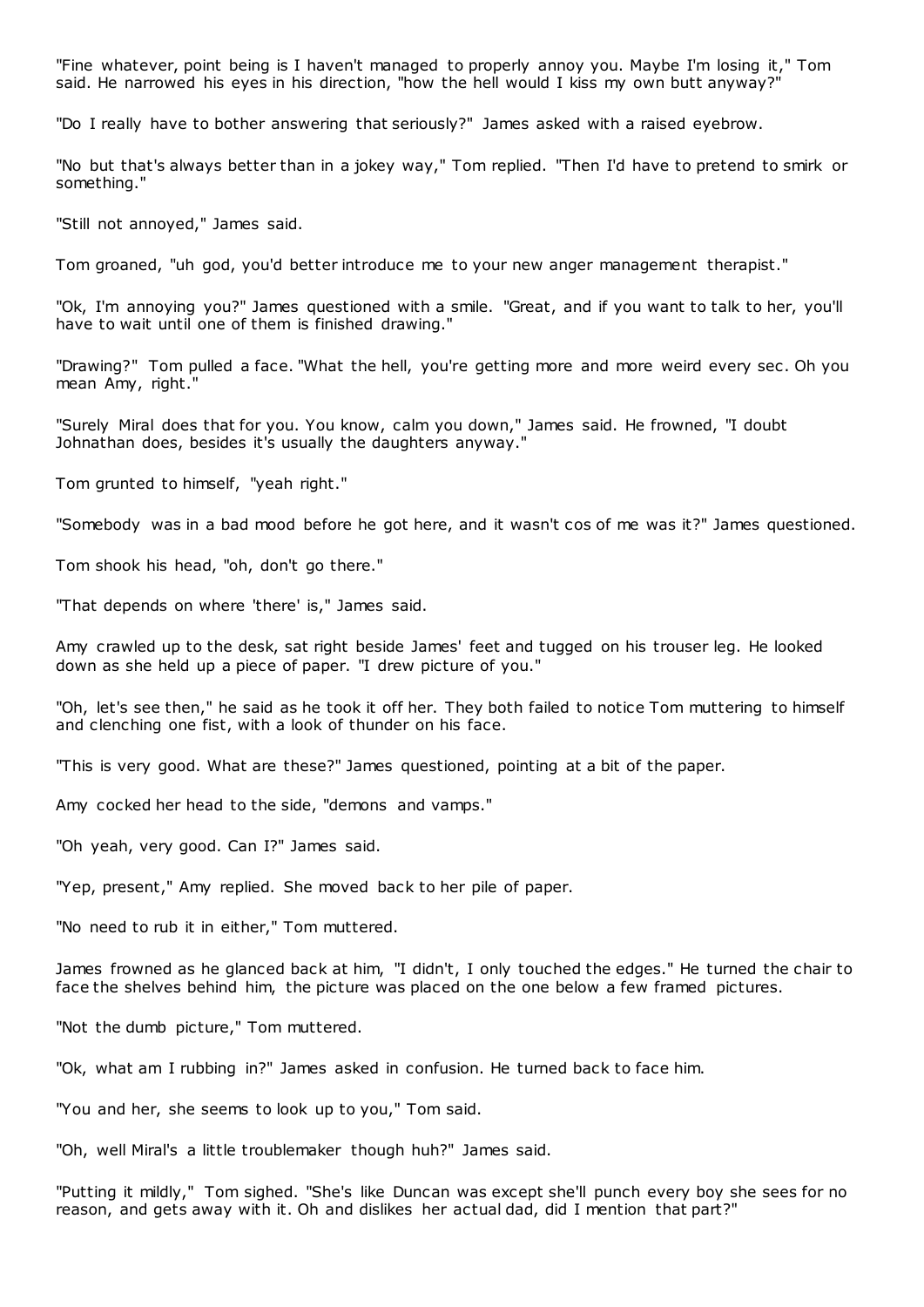"Yeah I've noticed, I mean the get away with it part," James said. "How old is she?"

"Nine months, why?" Tom muttered.

"Just curious," James replied. "Look she doesn't understand that she's hurting you, she's too young to."

"I know that, I'm not completely stupid," Tom said. "It just bugs me cos I think I'm doing something wrong. But whenever I see you it looks to me that I try harder than you do."

"What? You've only seen me with Amy twice," James muttered.

"What about Sasha and Duncan?" Tom said.

"Ok now you're starting to bug me," James mumbled. "I was terrible years ago yeah, but now I take it seriously. They like me cos I spend time with them as well as just the necessary stuff."

"I do spend time with Miral. She just hints that she'd be happier if I left her on her own," Tom said.

"Ok but do you give up then? If you do that's your problem," James said.

"No it's not. I don't want to make her hate me more," Tom said.

"Nope, she'll think you only try to play with her cos you have to. If you stick around she'll know that you want to," James said. "Come on Tom, you've been a parent longer."

Tom raised his eyebrow, "yeah by about eight months or so. I did take care of Duncan too but..."

"Who gave you an equally hard time," James smirked.

"That makes sense though. This one's definitely mine, I know it, with Duncan it's probably genetic to give Tom a hard time. With Miral it's..." Tom mumbled. "You're probably right. It just gets to me. I love her to bits. She's like a mini B'Elanna; smart, beautiful, mischievous. you know."

James' smirk faded, he nodded sympathetically, "yeah I get it, it must be tough."

"I suppose B'Elanna hated me at first too, give her another year or so and she'll love me," Tom said. "I was wondering though, your idea is a good one but what she also needs is a good example. Amy isn't that much older than her."

"Ohno, you can't force two kids to be friends like that," James muttered. "She's already not very comfortable with other kids or being at the nursery."

Tom shook his head, "ok we both have problems. Miral and Amy are both opposites." He smirked slightly, "I can't believe it's you I'm saying it to but you're being too soft with her. Getting the two together will help them both. Miral will get to see that being good is well, good. Amy will learn that she can have a friend who isn't her dad." Amy glanced up at them both, pouting her lips.

"It could go horribly wrong though as well. Amy might decide that dad bashing is fun, and/or become violent. She's cute enough to get away with it, I've seen Miral at work, the two could easily become this criminal duo that nobody believes does anything," James muttered.

"She'll only get violent if... wait, who am I kidding here. She's a Stuart, I'm more surprised she isn't now," Tom said.

"Ok suddenly I'm not wanting to help you," James said.

"Just try it. We can at the very least introduce the two, unless you've told her how bad I am," Tom said.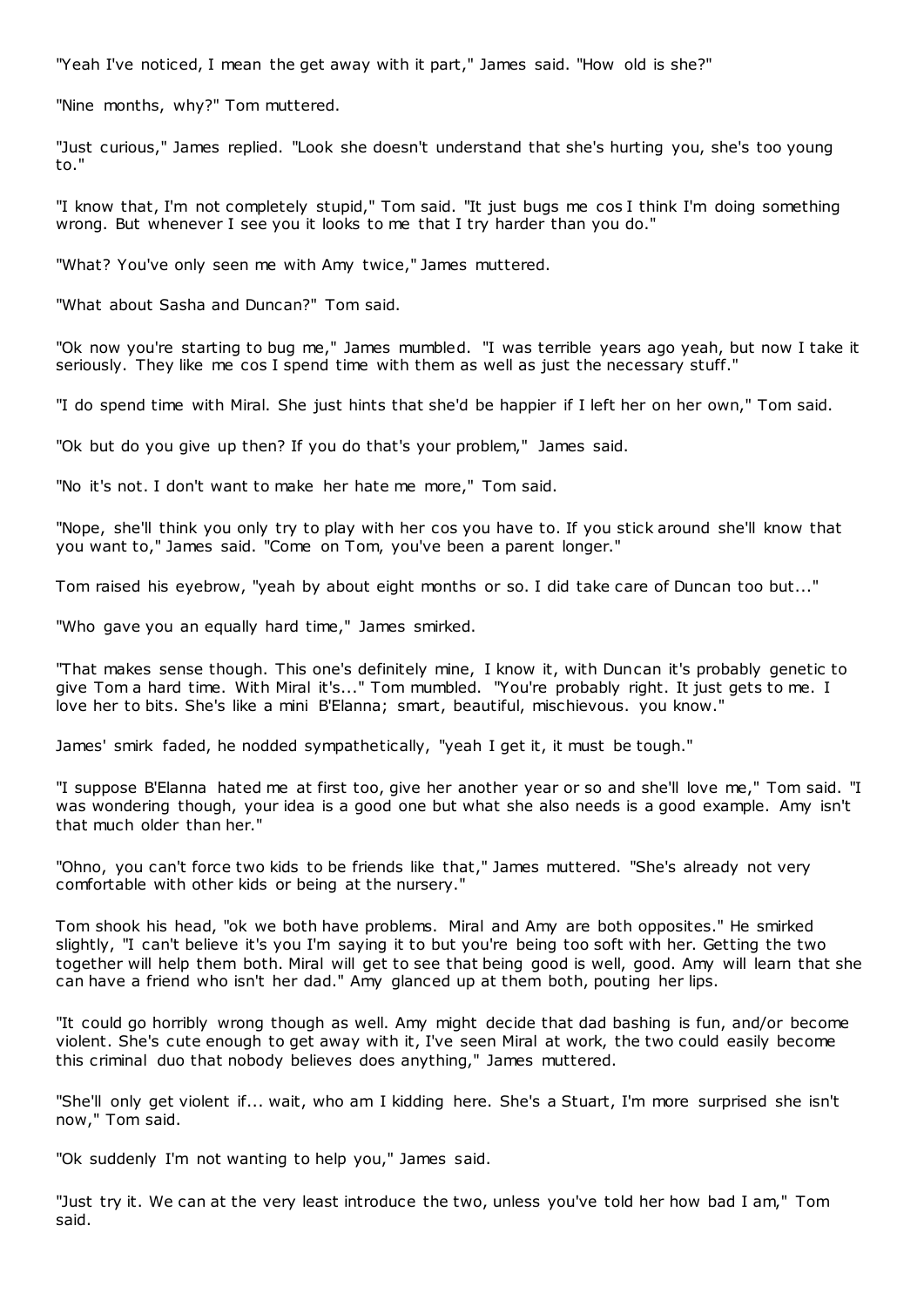"No, not really," James said. "Fine, you introduce them but you can't be so sure it'll work. My idea should though."

"I'll still do that," Tom sighed. "Now back to Chakotay."

James groaned into his hand, "he deserved a lot worse, believe me. Keep him locked in Leda's brig and maybe it won't happen again."

"You still have to do the report, I'm looking forward to reading it," Tom said.

"Yeah I'll bet," James said. "I don't really have that much time. I've got new trainees, this job and kids."

"Oh come on, there's nothing going on yet. Do the report before something does, cos it will," Tom said.

"Bored much?" James questioned.

"God yes. I'm still waiting for the report on the Crazy Horse," Tom sighed.

"Fine I'll see what I can do. And what report?" James said.

"Let's just say yours won't be upsetting or huge when I get it, yours will ease me into the violent, deathy mood," Tom muttered.

James' eyes lit up, "Chakotay actually died from the injuries, good."

Tom raised one eyebrow after narrowing his eyes, "no, but he could have if he went through two more walls, along with everyone nearby."

James glanced away sheepishly, "I made sure it wasn't hard enough to get him through the outer hull. I'm not that careless."

Tom nodded, "you scare me sometimes." James raised an eyebrow at him. "Ok most of the time." He headed back toward the door, he turned to do a little wave toward Amy. "Bye bye Amy." She just stared blankly at him. "Ok she's cute but..."

James quickly cut in, "she's shy, don't."

"Right sorry," Tom muttered. He dashed out. Jessie passed him on the way in.

"What's up with him?"

"Some old, more or less," James replied. "How did your session go?"

"Not bad this time, last time was awkward. I do think though that I'm not the only one who needed to be there though," Jessie said.

"I know, I should have, there was a slight incident," James said.

Jessie nodded, "yeah I heard, that's what I mean. You need the therapist more than me right now."

"You've only seen her twice, surely," James muttered, looking nervous.

"What, surely I'm still 'crazy, having nightmares about death' Jessie? Yeah sure, ever since her little awkward advice and speeches I've been better," Jessie said.

"Are you trying to get out of the sessions?" James asked, raising an eyebrow.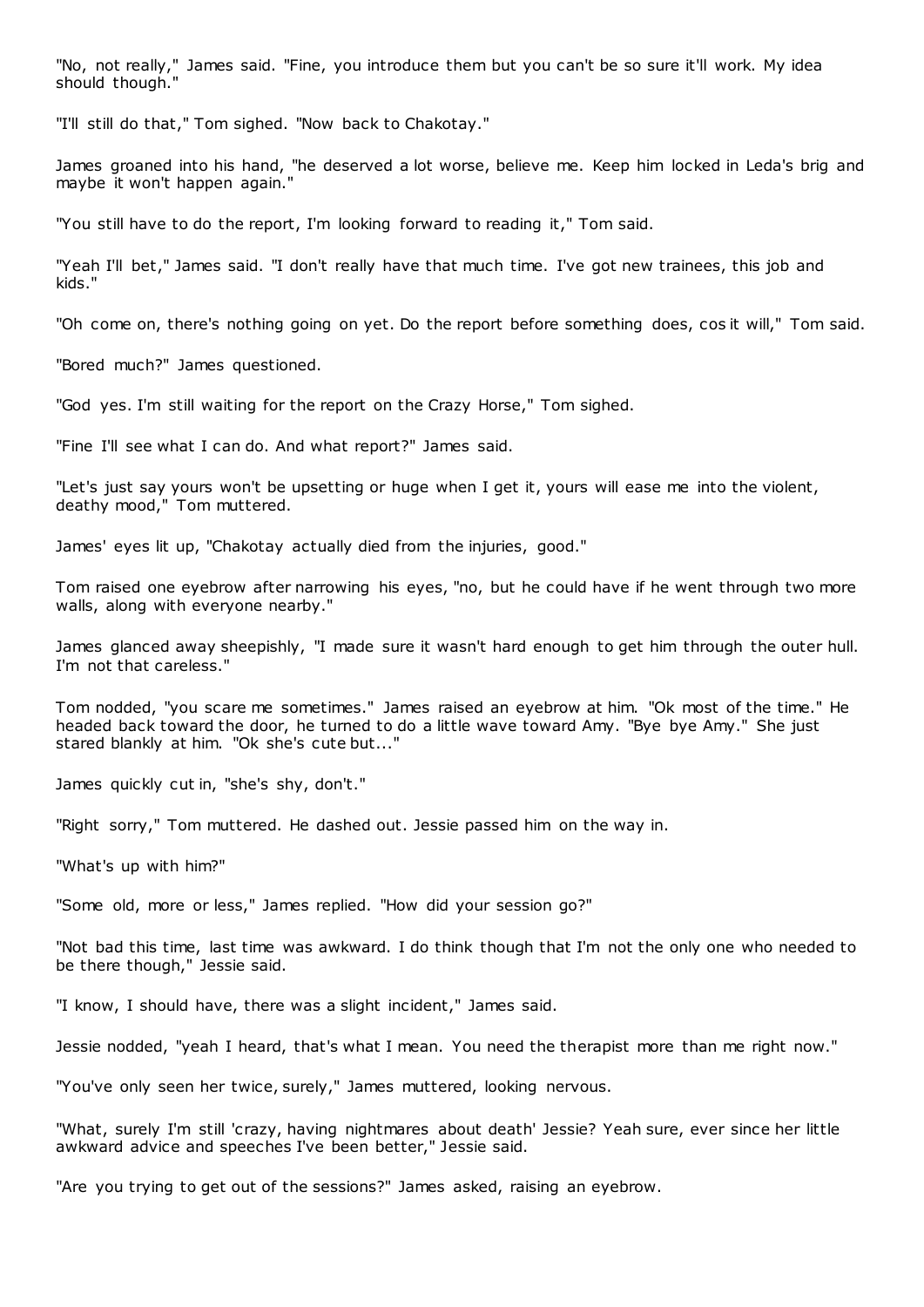"I told you, she's awkward. I keep thinking about what she said and feel stupid, damn therapists. All of it was obvious advice," Jessie replied. She leaned on the chair, "so who did you beat up then?"

"Um well, he deserved it so I wouldn't worry about me. I've seen enough therapists for three lifetimes, and yes I know they have a habit of making you feel stupid and embarrassed," James replied.

"Ookay but now you've just made me worried, why avoid the who question?" Jessie asked. "I will probably only take my comment back if it's Damien or demonic ."

"No it wasn't, that would be too easy and predictable," James mumbled. "Hey how about a drink?" He stood up to go to the replicator nearby.

"Yeah why not, the usual," Jessie said. "I still wanna know though, you can't avoid me."

"Does it matter. I tend to beat up any guy really," James said. He glanced at the replicator, "one white coffee and Cherry Coke."

"Yeah but there's nearly always a reason. You're being so avoidy I can't help but be curious," Jessie said.

James sighed while heading over to her, he handed her a class of Coke. While walking away he drank a little out of the cup in his hands. "Trust me, it would be better for both of us if I didn't say."

"You'll have to do better than that," Jessie groaned. "Come on, if the person is dangerous then I should know considering my track record. Family members ditto, enemies from school. People who I wouldn't even give a damn about I wouldn't care really."

"Why are you always right?" James sighed.

Jessie smiled at him, "cos when you get overprotective you lose any sense of reason. Plus you can't argue with a pretty face, right?"

"Not usually, but I've always managed to," James said.

"Hmm, that's true," Jessie mumbled. "Soo, who?"

James sat down on the edge of the desk, "we should."

"Yeah ok," Jessie muttered. She moved around to sit down in his chair.

"It was um, Chakotay," James quietly said.

Jessie's face turned a little pale, "oh, ok. Where did, how?"

"I don't know. All we know is that he's got an ex Borg or Tolg thing going on," James replied.

"Yet you still managed to throw him through five walls," Jessie muttered.

"Oh, I didn't know that you knew that much," James mumbled.

"Everyone knows," Jessie shrugged. "Obviously 'everyone' wanted to protect me, like you."

"I know that you should know about him anyway, but he probably will be in the brig the whole time anyway," James said.

"Um why? You didn't tell people what he did to me, did you?" Jessie stuttered.

"No not exactly," James mumbled awkwardly. "Just that he did something, no one knows what."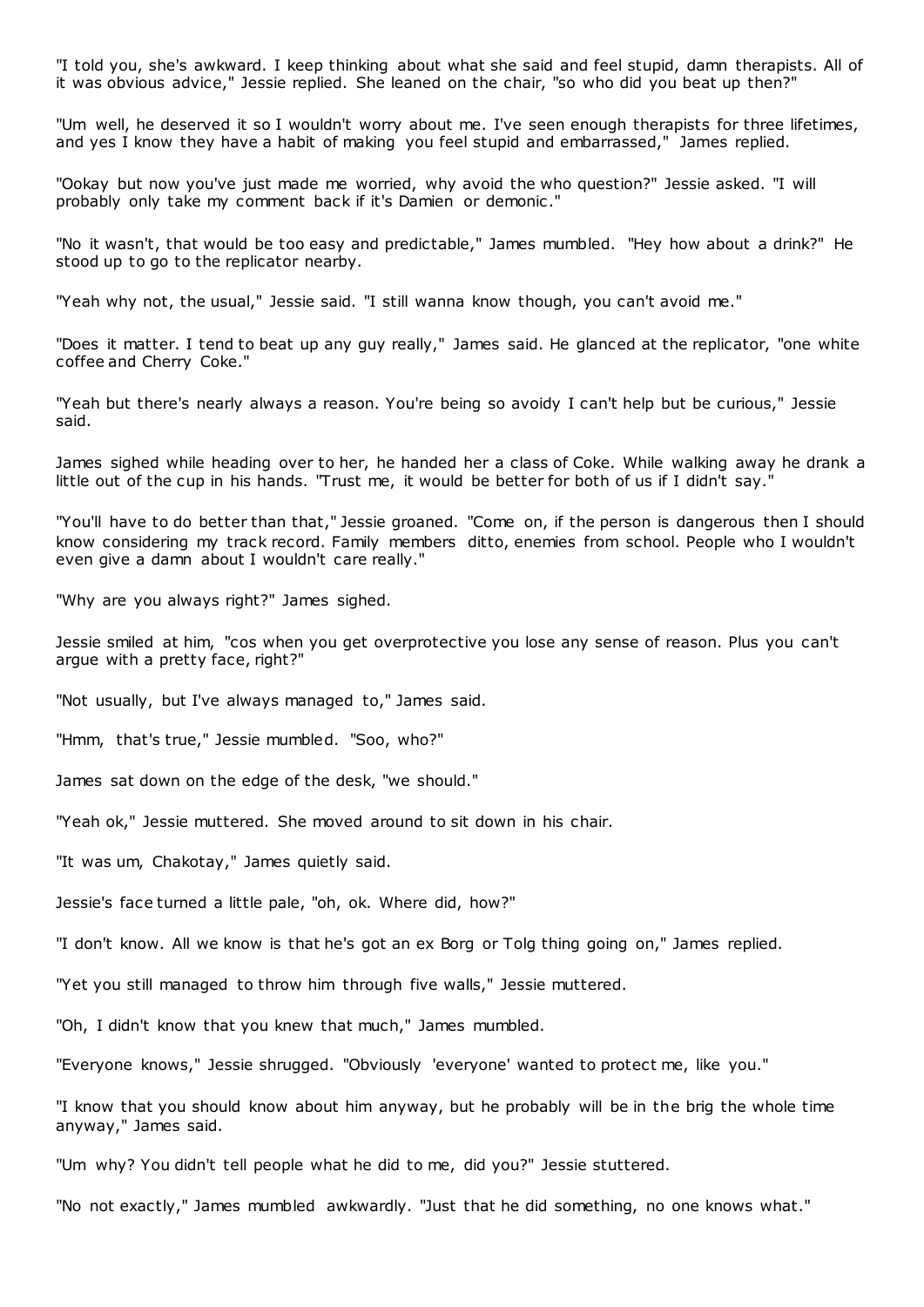Jessie sighed, "meh it doesn't matter. People may be more careful if they did."

"It's up to you, how much do you want them to know?" James questioned.

Jessie shrugged her shoulders while sitting back in the chair, "I dunno. That he's a creep who insisted I was just evil, who probably wanted me to turn."

"Why would he?" James said.

"Maybe kill lots of people. No it doesn't make much sense, does it?" Jessie muttered. "I get the feeling that we don't want to know the reason."

## **The Bridge:**

Jodie's station beeped, making her go a bit paler than usual. "I think we should go to red alert."

Tom's face lit up, "finally some excitement."

Kevin frowned, "didn't we have a battle yesterday?"

Tom ignored him, "Red Alert."

"Aye aye Captain Stupido," Damien said while doing a fake salute. A few seconds later a new really annoying siren started to go on continuously, while the red lights flashed.

Tom glanced back at him, "what the?"

"You like it, no?" Damien smirked.

"God, who's idea was it to have the ex villain at Tactical?" Tom asked angrily. Everyone stared at him. "That was yesterday, it was a long day, why is he still here?"

"Jessie would rather spend time making more friggin' Slayer or Witch babies with that blonde freak," Damien replied in disgust. "I'm surprised they haven't made an army." He gasped, "that was their plan all along, I wish I thought of that."

Jodie stared at him in more disgust than everyone else decided to stare at him with. "Eeew, Jessie wouldn't go near you."

Damien stared blankly at her for a few seconds, "ok that was a temporary yogurt phase that lasted two seconds, I'm so over that witch. I meant cloning a Slayer and witch army.

"Um you couldn't, remember?" Tom groaned.

Damien had to think about that for a few minutes, "oh. But I could still have the army of witches."

"Um Jodie, what was the red alert about?" Kevin asked, looking worried before turning back to the helm.

Damien laughed to himself, "yeah right Sevin, if I want to clone a loser Slayer army I'll give you a call."

"Sevin?" Kevin said.

"Speaking of call," Jodie stuttered. "The ship that was heading for us, oh that was the red alert thing by the way, is hailing us."

Tom stared at her, "who is it then? Softmicron, Iinan, Tolg, Borg, 8472?"

"It's much much worse," Jodie stuttered.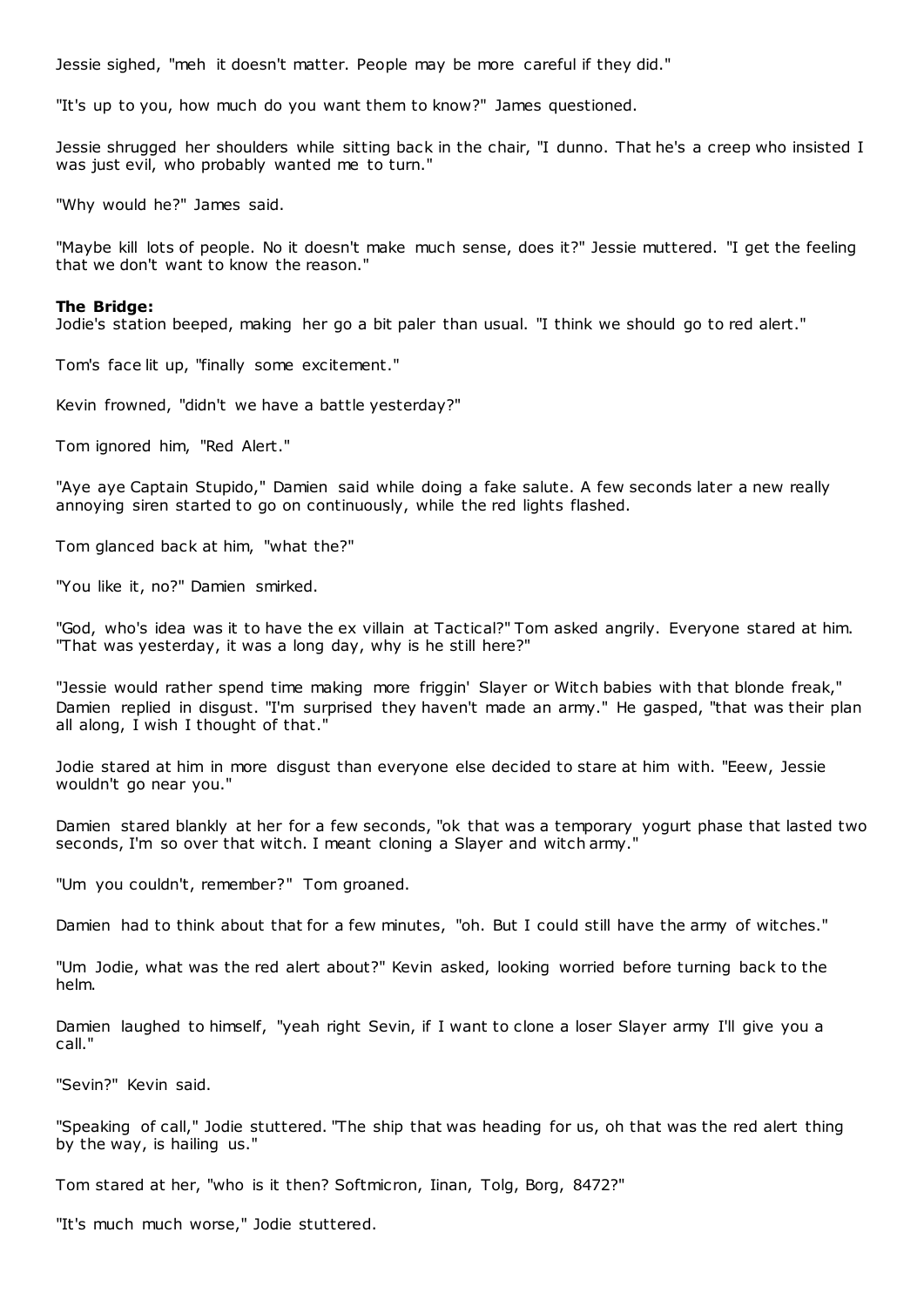Damien looked up from his game, "but I'm already here, how slow are your sensors?"

Jodie ignored him, "the watchers have returned, and there's seven other lifesigns on their shuttle."

"You're right, that's much worse," Tom said, trying to sound brave but failing. He stood up, "let's just pretend we're not home."

"What if they knock?" Damien sarcastically asked.

Tom's eyes widened as he looked toward him, "oh my god they can breathe in space!?" He calmed down a little, "oh they have space suits." Again he panicked, "that go through our shields?"

"Tell me something. Did it occur to anyone here that the only reason Starfleet sent you guys out here, was to get you killed. Why else would they have this pansy in charge, it would be like having Harry in charge," Damien said, shaking his head.

"He's in charge of the Leda," Kevin said, looking worried again.

Damien smiled, "I'm always right, it's such a wasted talent of mine."

"They're hailing again," Jodie said.

Tom sighed, passing Damien a quick glare, "just let them in the shuttle bay. Make sure though we lock the bridge doors."

"God why?" Kevin groaned.

"We can't let those seven other people suffer, we're not evil," Tom said. Damien cleared his throat. "Ok most of us aren't."

#### **The Security Office:**

"No I don't care, the only excuse that would work for being two days late for work, without notifying me is that you dropped dead or were in a coma," James muttered.

The girl sitting opposite him looked sorry for herself, "it's true."

"How could a spider in your bedroom make you fifty hours late?" James groaned into his hand.

"It was right above the doorway, it could have jumped on me as I left," the girl stuttered.

"You have got to be kidding," James muttered. "Ok you're going to have to make up for those hours or you don't get paid for those two days."

"Oh I'll gladly work tonight to do that, the thing has moved above my bed," the girl said.

"Wow I thought I was a softie," James said.

"You don't like them either, horrible little, excuse me, big things," the girl said.

"No, well yes. I meant in general," James mumbled.

"You don't look soft to me," the girl said.

Amy tugged on James' trouser leg, he looked down. She watched him with her big brown eyes. "Hiya," she squeaked.

"Hi gorgeous, are you bored?" he said. She nodded. He leaned over to gather her up in his arms, and sat her on his lap.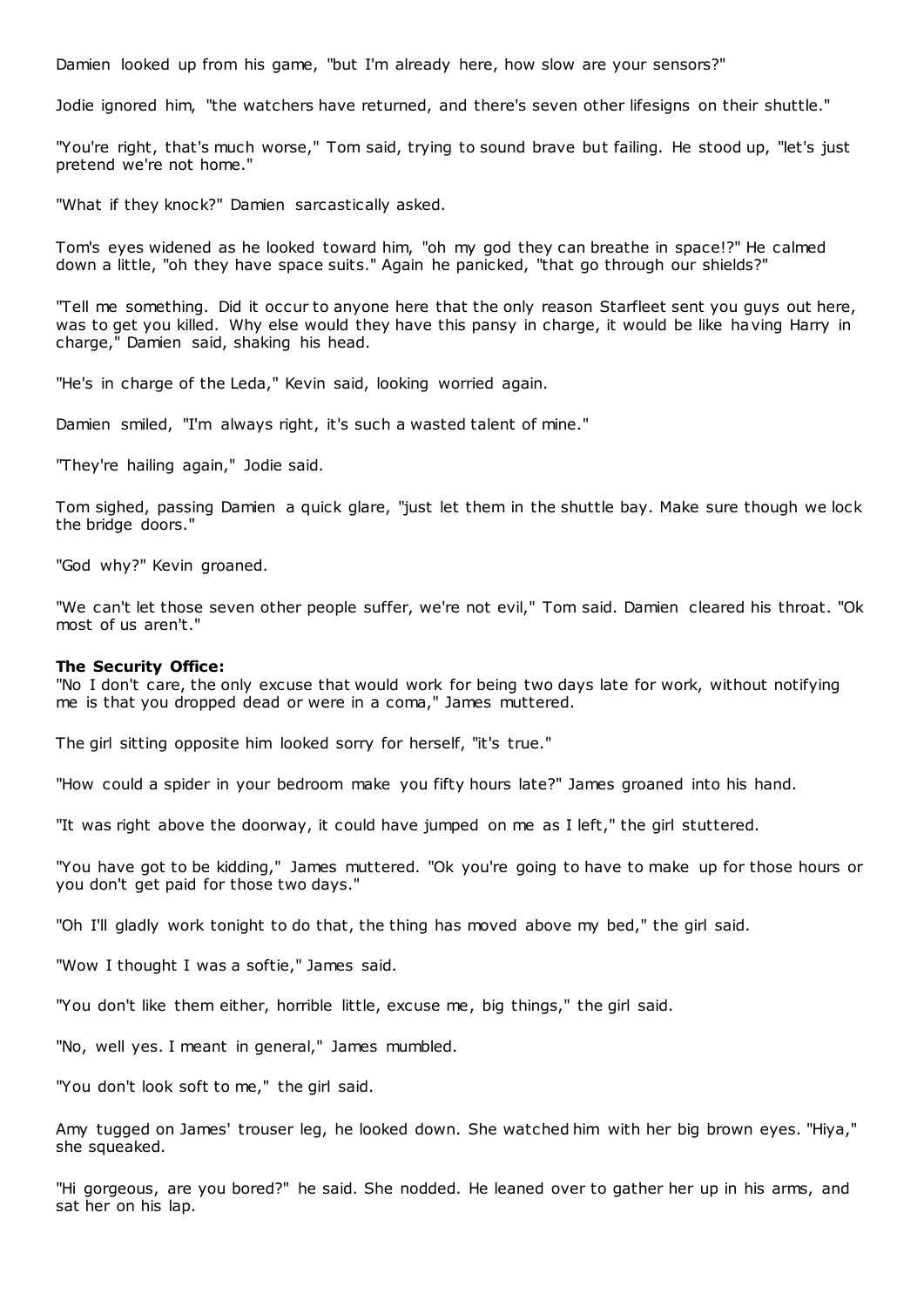"Ok now you do," the girl smiled as she stood up.

"Ok? Thanks, I think," James muttered.

The girl walked out, passing Wesley and Li'Chin. Following them were seven young aliens. Three were dark skinned with skin ridges on the sides of their necks and arms. The other four could have easily passed for light skinned humans if it weren't for their yellow cat like eyes.

"Ohno," James groaned.

Amy meanwhile stopped reaching for the computer, trying to look innocent, "wasn't me."

"Hello again Mr Stuart," Wesley cheerfully said.

"I thought you got lost or got attacked by the reptile aliens," James muttered. He picked up the computer with one hand, put Amy back down next to the desk and placed the computer in front of her. After pressing a few commands in he stood up straight. "See the look of disappointment on my face."

"Oh we did get attacked by them. Turns out Li'Chin insulted them years ago and would have gladly traded him for the Crazy Horse," Wesley said, glaring at Li'Chin. He smiled nervously.

"Did you bring Stewart and Janet back in one piece?" James asked.

"Yes, they handled the mission well," Li'Chin replied.

James glanced at the new aliens, "please tell me you failed in your Slayer hunt and brought new engineers or something."

"Ohno. I'm just giving our new crewmembers a tour," Wesley replied. He turned back to face the ones with yellow eyes, "this is Shar, Binene, Jach and L'era. They're Sarazian."

Li'Chin looked towards the ones with ridges on their skin. "And they are Leesa, Sonla and Onlan. They're Orgons. Everyone, this is this ship's Chief of Security and second in command."

"Ah, just Security Chief will do," James said.

"Now there's something we need to discuss," Wesley said, sitting down opposite him. "As I hoped some are interested in Security, however Jach and Sonla are wanting different postings."

"Ok fine, talk to Tom. I'll just add the other five to the duty rosta," James said.

"I thought first officers deal with crewmembers shifts and jobs," Wesley said.

James groaned, "oh god. For the first time ever you're right. What are they interested in?"

"Jach is interested in Astrometrics and Sonla is already a qualified pilot. They still w ant to be Slayer trained," Wesley replied.

"Oh, he's a trainee too, neat," the nervous looking male Sarazian named Jach said, pacing slightly. He was only a few inches from Amy and was about to move his foot really close to her without realising.

"Hey, look where you're going!" James snapped at him.

Startled, Jach backed off a little, "what why?"

"You nearly stood on my daughter," James muttered, shaking his head.

Jach glanced down to see Amy looking up at him with a pet lip and watery wide eyes. "Oh I'm sorry there cutie."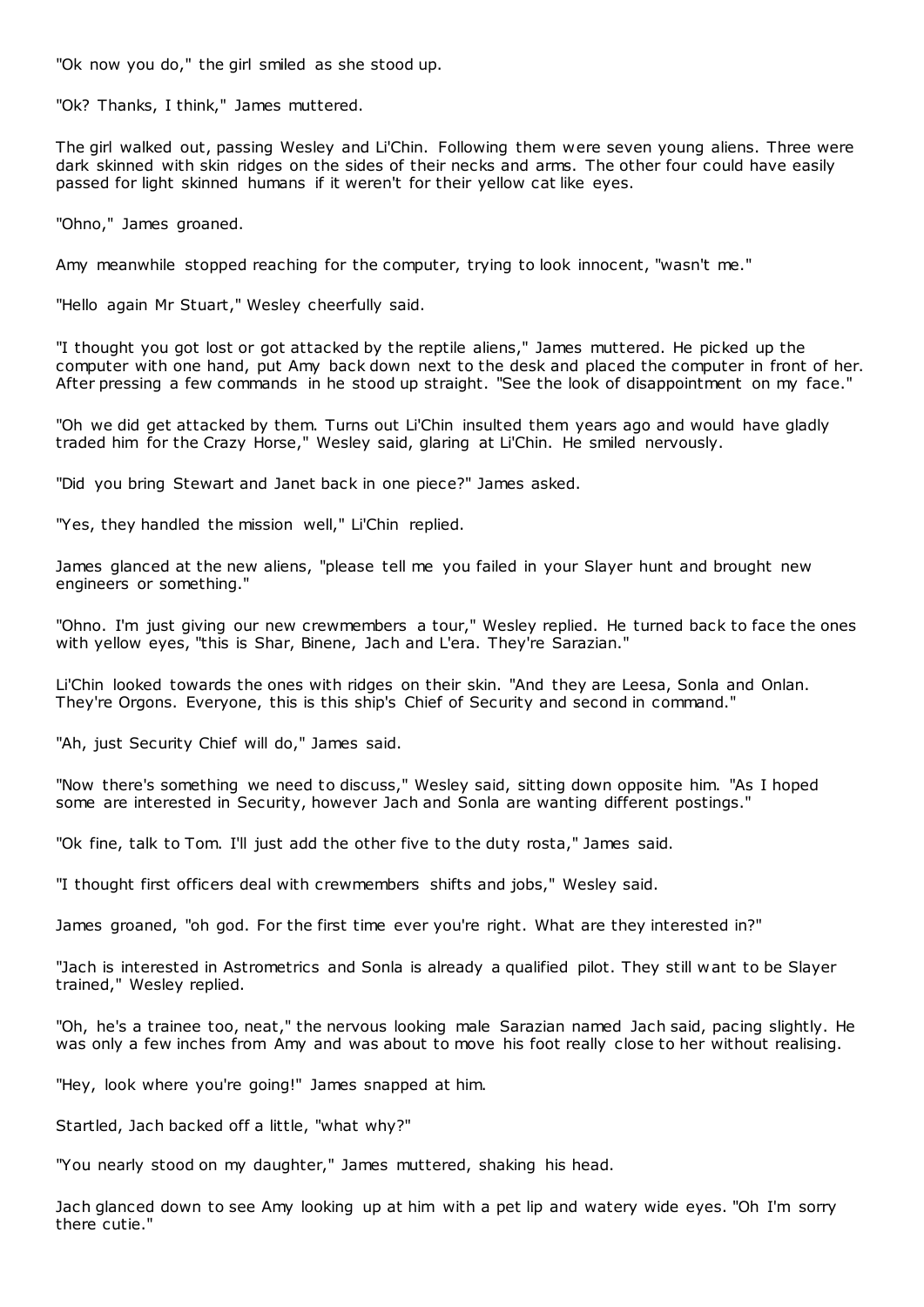"You know I put her beside my desk so nobody would do that," James said. "Nobody needs to walk there but me."

"I said sorry," Jach pouted.

"Now as I was saying, it's still your duty to make them fighting fit," Wesley said. "I will teach them about the games and other creatures, while Li'Chin will do his thing, whatever that is." Li'Chin frowned at him.

"Hopefully you'll be able to teach all seven of them as easily as you taught yourself. I expect by the end of this that these lot will be able to take on vampires, demons," Li'Chin said.

"Look Wes, trainees won't be able to fight most of those. This'll be a waste of my time," James said.

"Come on, you were a beginner like us once. I bet a lot of people thought you couldn't fight, hence why you trained yourself," one of the female Orgons, Leesa said. "Am I right?"

James just raised an eyebrow. Li'Chin cut in, "I apologise, I didn't introduce him properly. Everyone this is James Taylor-Stuart, he'll be your teacher." Binene and L'era stared at him in shock.

"You mean the Chosen?" one of the female Sarazians, Shar said unenthusiastically. The others finally caught on. "I realise that whoever decides this should always pick the least likely looking ones to fool the enemy, but that's going too far."

"Yeah he can't be, this is a trick. You know for a lesson," the only male Orgon, Onlan said.

James tried not to look insulted, "great, if you don't believe it about me then just wait until you meet Kevin."

"Maybe a demonstration would be adequate," Li'Chin said. He frowned, "no punching or kicking."

"This is just because I didn't do that stupid test thing before you left, isn't it?" James muttered.

"I'd say read their thoughts but for all these lot know humans are already telepathic ," Wesley said.

James rolled his eyes, he turned back to find Jach about to step backwards where Amy was. She burst out crying. "You're doing it again!" James yelled. Jach jumped in shock, he ran to hide behind Binene.

"Ok if you're a Chosen, why do you have a child?" Leesa asked.

"Because I wanted to," James replied.

"Actually both Chosens in this generation have at least one child," Li'Chin said. "James however, as Binene and L'era already know, has always been some what a wild child. You both studied Natural and Chosens for a hobby, didn't you?" The two Sarazian trainees, one female and the other male, L'era and Binene nodded.

"Wild child?" James said, raising an eyebrow. "Is that a new name for having a life or being different, or is it the term for what you watchers wanted me to be?"

Wesley sighed, "not us personally."

"No it's for breaking all the rules; turning evil, children. Lena's wasn't her fault after all," Li'Chin replied.

"Evil?" Jach stuttered. "Oh boy."

"I'm not now, but I will be if you step on my little girl ok," James muttered.

"I won't," Jach stuttered, shaking. Binene rolled his eyes.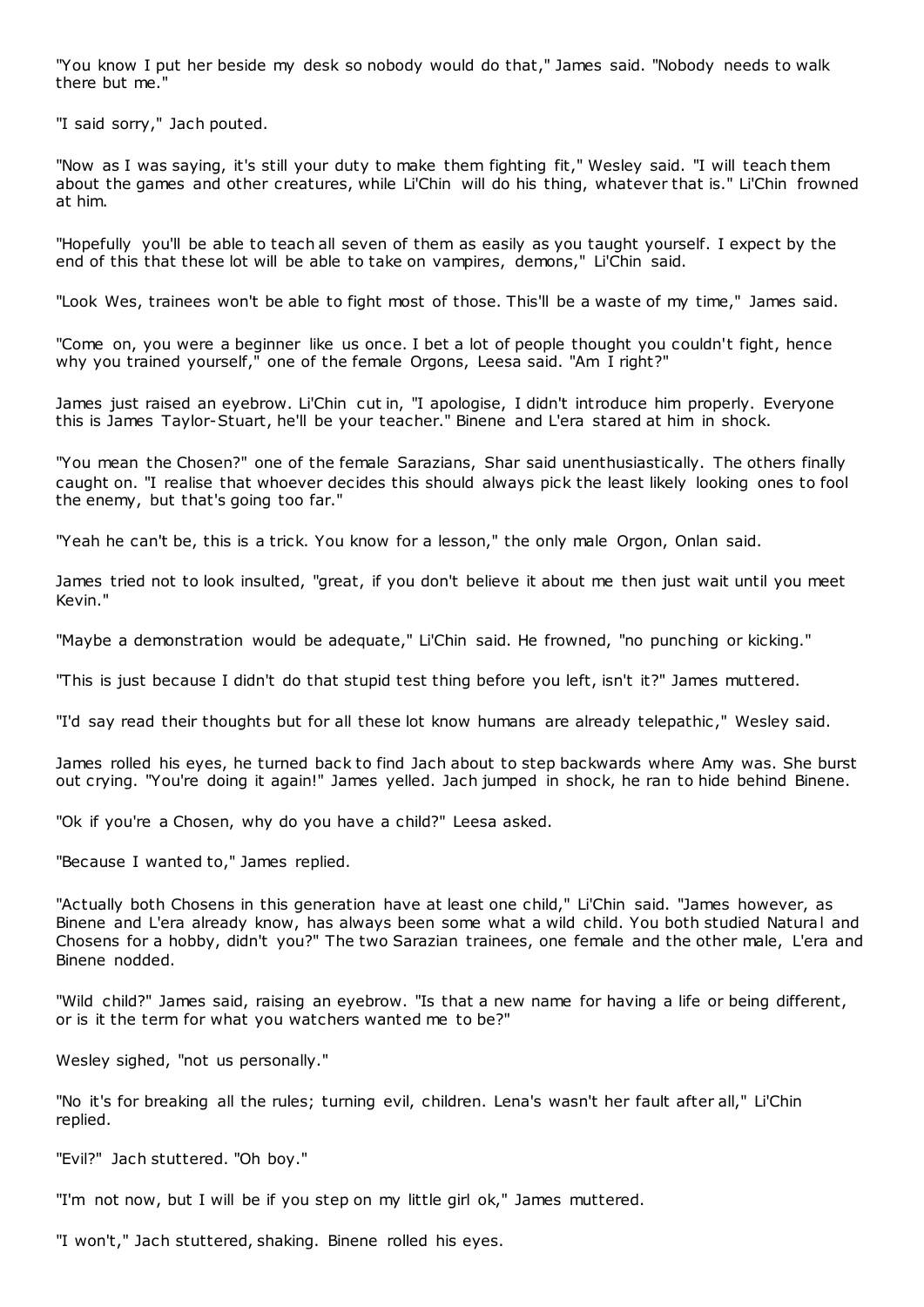"See, waste of my time," James said.

"Give them a chance, they may surprise you," Wesley said.

Jessie walked in but stopped at the doorway, frowning. "Ok bad timing."

Onlan glanced at her smiling, he stepped over to her. "Hey gorgeous. What are you doing tonight?"

"Ok, who's turn is it?" Jessie asked.

"Yours," James replied.

Jessie grinned, "good." She kneed Onlan in between the legs, he collapsed onto his knees clutching his area. "Probably hanging out with my husband, what about you?" James walked over to her, and wrapped an arm around her waist. She put a hand on his shoulder, the other on his chest. "What did you think?"

"Very good, you haven't lost your touch," James replied. The two kissed while everyone were watching.

"So he's married too, that's just an accident waiting to happen," Shar said.

"Has happened already, several times," Wesley sighed.

"I take it these are our new trainees," Jessie said. James nodded his head.

Onlan struggled to stand up straight. "Onlan, nice to meet you," he squeaked.

"Um does groin kicking mean hello in his culture?" Jessie muttered, staring at him.

"Probably," James said with a shrug.

"So what's your name?" Onlan squeaked.

"Imbecile," Shar muttered.

"You know, you could have just said you were married and not kicked him," Jach nervously said. The last female Orgon nodded in agreement.

Jessie stared at him blankly. "Yes I should have, thank you, you changed my life," she sarcastically said.

James smirked at her, "is this a social or work related visit?"

"Luckily work, I don't like some of these guys already," Jessie replied. She handed him a padd. "You know I'm so glad I re-took the Tactical station post, I didn't know it was also the Security station."

"That's a joke right?" James questioned, looking at her with wide eyes.

"Don't look so shocked. All it does really is bi-pass your station when there's intruders or something, oh and can check people's locations. That kind of crap," Jessie replied. "It's probably been programmed as Security when Tuvok couldn't be bothered to work here as well, in other words all the time."

"Probably, so why do you like it?" James asked.

"Isn't it obvious? It's kinda like we're team-mates," Jessie replied. "I'd better go, Damien keeps trying to nab my station." She walked out after waving at Amy, she waved at her back.

"Damien, at Tactical and Security?" James said. "Maybe I should work on the bridge after all."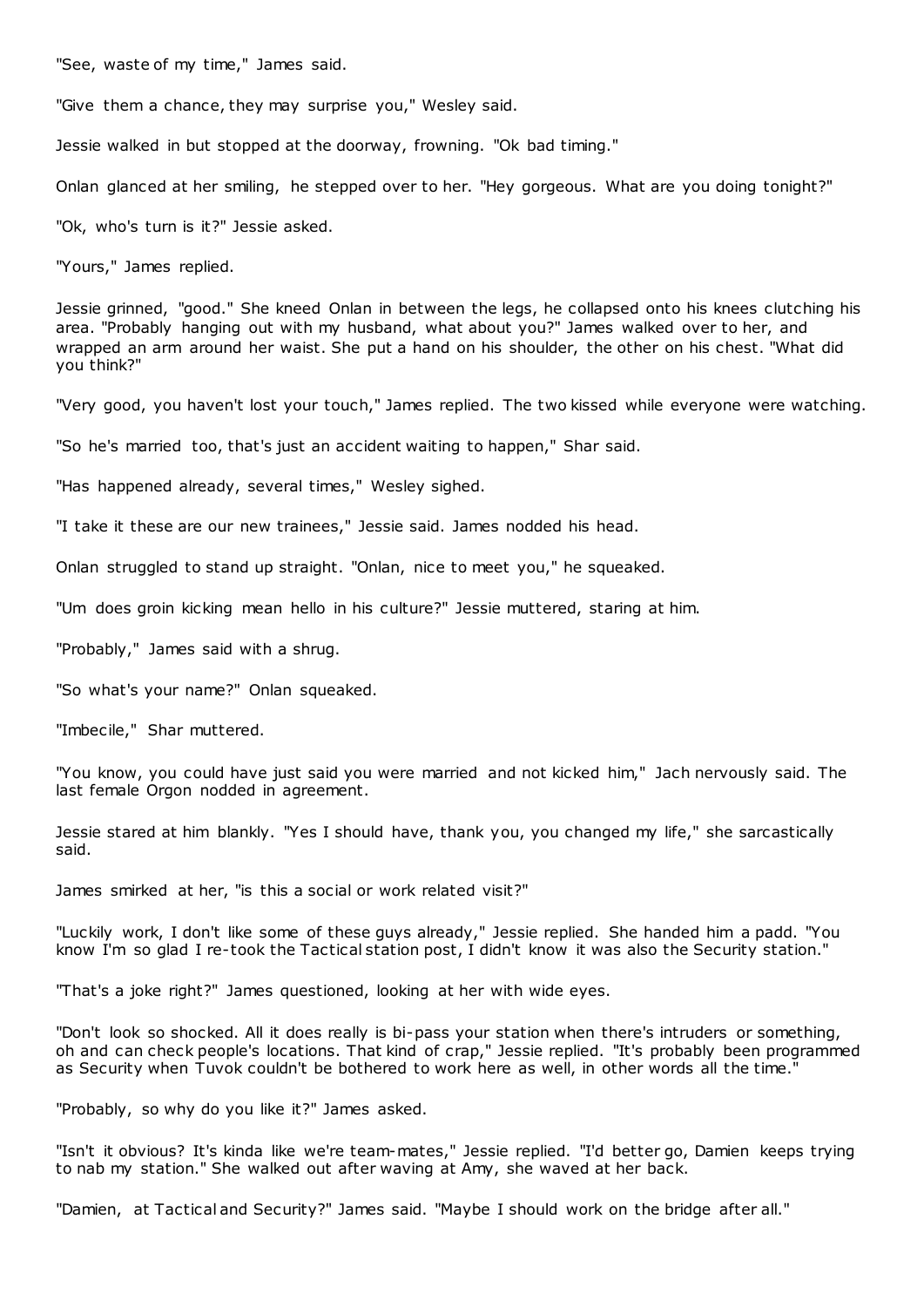"Now we need these lot all signed up to Security and quarters, post haste," Wesley said. James raised one eyebrow, he sat back down. "Training begins tomorrow."

"Whatever," he muttered.

"Post waste?" Amy said, looking up at her dad.

"No post haste sweety, what does that actually mean anyway?" James said, looking confused.

"I dunno, bad words so forget it," Amy said, nodding her head.

"Oh yes, forget all the words you don't understand, that works," Wesley said sarcastically.

James narrowed his eyes, "are you mocking my daughter?"

Wesley widened his own, "oh god no, I was just agreeing with her."

"Well now, we may as well just leave them all here to get sorted," Li'Chin said.

"What, but..." James stuttered.

"Bye now," Li'Chin said. He and Wesley rushed out. All the trainees then glanced at James expectantly.

"Um ok then, let's get you some quarters first," he said, moving the computer around to face him. A few of the trainees stepped closer.

"Why are they called quarters daddy, is it cos they're smaller than houses?" Amy asked.

"Actually I don't know, probably," James replied.

L'era smiled as she stood next to Shar, who had a look of thunder on her face. "She's a sweety," L'era cooed.

Shar raised her head. "Yeah precious," she muttered sarcastically. "It must really hurt that she'll probably die before she gets to your age."

James stared at her in disbelief, the rest of the trainees either cringed or did the same.

"Shar, why must you always be so blunt," L'era hissed. "He could have another daughter, you might have got mixed up."

"I didn't did I?" Shar smiled smugly.

James just passed her a cold glance instead of answering. He pushed a few padds forward on the desk. "There are rooms for two's and three's, sort it out between you."

"Good going," Binene muttered.

"Oh come on, I bet he's already thought about it. How's the son anyway?" Shar asked.

"I said sort it out. If you insist on annoying me I'll assume you want to spend the trip in the toilets," James muttered.

Shar glared before turning away. L'era laughed nervously as she picked up one of the padds, "how about we take the three, we should stick together ey?" Binene rolled his eyes in disgust.

Onlan limped forward, "does any of the ladies want to share with me?"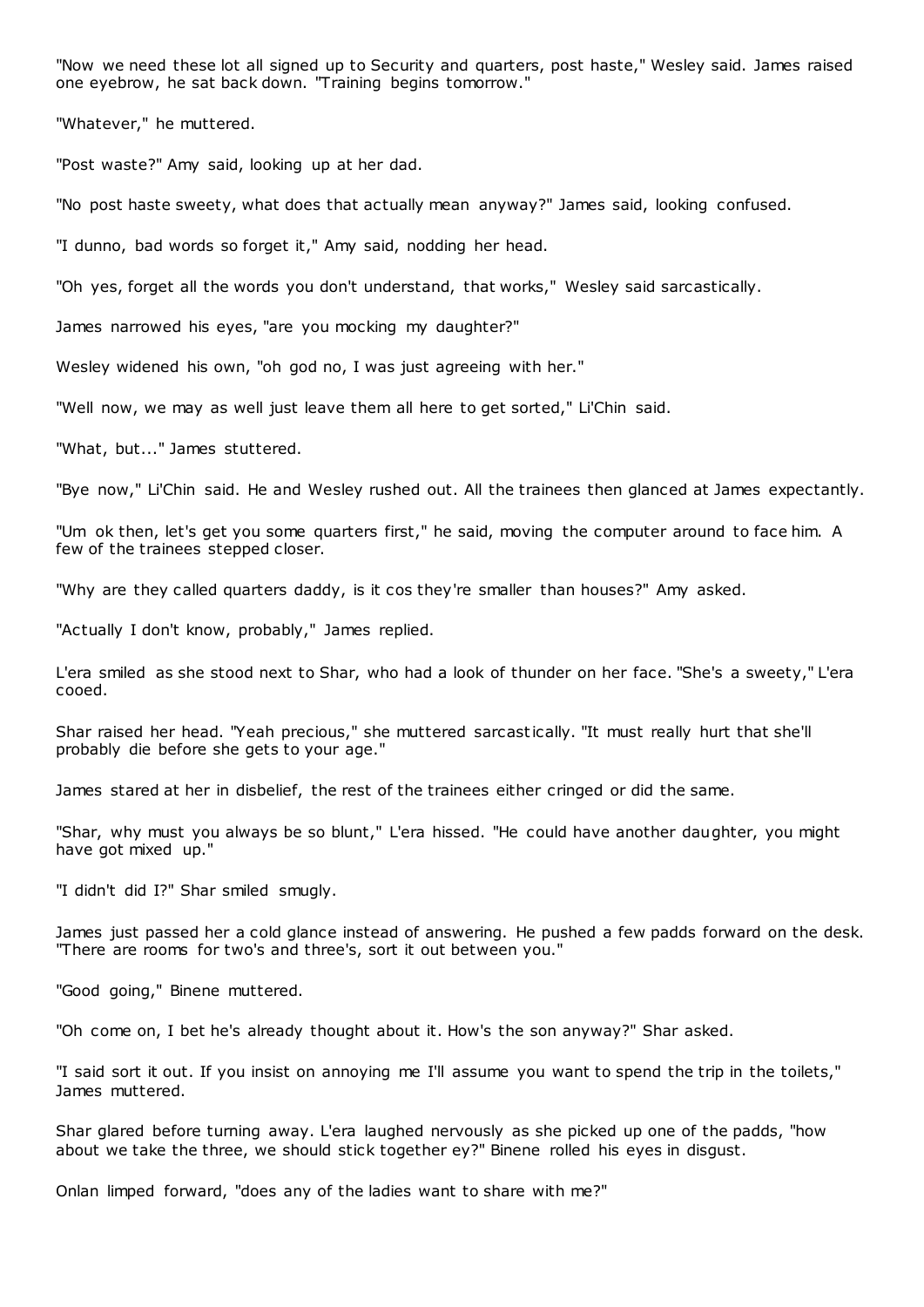"Oh great, another Kevin," James groaned to himself. "The two ones are not one bedrooms with double beds."

"But they're one bedrooms, right?" Onlan questioned. "Oh yeah I'm in." The rest of the girls stared in disgust. "No? Oh."

Jach raised his hand meekly, "um you said stick together, shouldn't that be four?"

Binene scoffed, "you're not part of the group."

"Fine," Jach sighed. Quietly he said, "share with the women then."

Binene stepped closer to him, staring in a threatening way, "what are you saying about me?" Jach trembled and shook his head. "Good boy."

"Ok there will be no bullying in this group, anyone who does it will get a smack or two," James said, shaking his own head.

Shar frowned, "isn't that bullying too?"

"No it's deserved punishment," James replied while standing up. "Ok if you've finished deciding, I suppose I have to show you where these quarters are." He knelt down to pick up Amy.

"Well we could wander the ship in an aimless fashion," Jach nervously said.

"You're not a bully, you don't have to be scared of me," James said.

Jach nodded, still trembling of course. "Yes but..."

"He was the one who nearly stepped on the kid," Onlan smirked.

"As long as he doesn't do it again, that's ok. I've already yelled at him," James shrugged. He headed for the door, most of the trainees began to follow.

"Shar, just keep your cool for the few months or whatever it will be," L'era whispered. "No you can't do that."

"Not with Mr 'bullying is wrong unless I do it' around," Shar muttered. The two followed the rest out.

## **The Mess Hall:**

As it was too early for day shift crewmembers to be up, and night shift ones to be off duty, the room was quiet. Zare stood in the replicator queue waiting for a sobbing girl to finish her order.

"Oh come on, he was probably just cheating on you anyway," Zare muttered. This made the girl cry louder and of course replicate more food.

Kevin strolled in with his usual confident look on his face. He stopped next to Zare, "how you doing?"

Zare glared at him, "I may just be a Natural but I can still pound you to the ground, and leave you crying for your mum."

"Ok I was just asking in general," Kevin smirked. "Chill out."

The girl finally walked away with arms full of chocolate bars. Kevin stepped forward to nab the replicator, Zare quickly joined him and pushed him. "What the hell are you doing? I was here first!"

"Well you shouldn't be so slow," Kevin smirked. Zare narrowed her eyes. It wasn't long before they had both come to blows.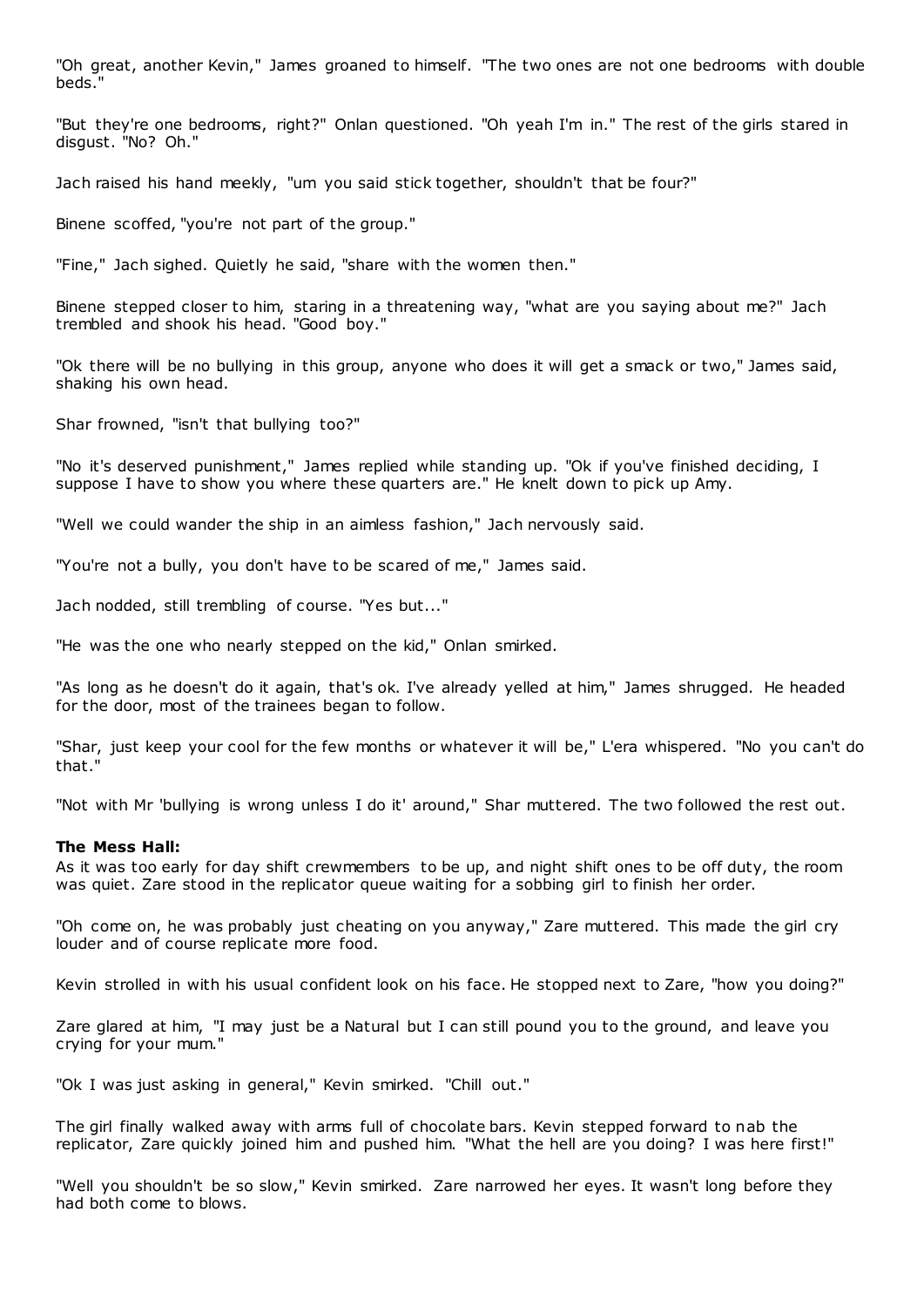"Ok um, Security we have a fight between two Slayers. My money's on Zare winning though," a guy nearby said.

# **Later**

# **Deck Ten:**

After a short walk down the corridor, James stopped outside one door. He held padds in his left hand, his right was just clenched. With his left he pressed the door chime with a spare finger.

Shar appeared at the doorway, she pulled a face at him. "What?"

"There's two things. Where's your room-mates?" James questioned.

"L'era's in her room, Binene went out to eat. He's a pig who eats meals seven times a day," Shar muttered.

"Ok firstly, you'll all need one of these each," James said. He opened his clenched hand, three commbadges lay in the palm. "I trust you know how to use them."

"Yeah I saw plenty of people doing it," Shar muttered as she took them away. "What's the second?"

"Well can I come in? We need to discuss something," James said.

"Sure whatever," Shar muttered. She backed into the room again, at the same time L'era stepped out of the bedroom. Shar shrugged and rushed into the bathroom.

"She does know what discuss means, right?" James said with a raised eyebrow. "What is her problem anyway, did I say something to upset her?"

L'era looked uncomfortable, "no, she just has a problem with, well. To be honest I'm not entirely sure. She says what's on her mind, and if she's giving you this much grief there's something you must have done. But I don't recall, she seemed to start it."

"What with her little comment about my daughter," James mumbled.

"Yeah I apologise on her behalf, that was a little too blunt," L'era said. "I'll ask her."

"You don't have to, I can't boss you around that much," James said.

"No no, I'm just as curious as you," L'era said. "She could just be annoyed that a Slayer is training her, or will be."

"Why would that annoy her?" James questioned.

"Um well," L'era mumbled awkwardly. Shar interrupted her just by walking back into the room.

"You're still here, yey," she muttered sarcastically.

"I wanted to speak to you all remember, you didn't have commbadges until now," James said.

"I'll tell Binene when he gets back," L'era quietly said.

Shar sighed, "what is it then? I've got better things to do than wait for you to grow a pair."

"The watchers want to see you all tomorrow morning instead of afternoon. The duty times I gave you, just swap them for tomorrow," James muttered. "It should be permanently swapped to spare me from my personal little headache with legs every single morning."

Shar narrowed her eyes, "listen, you wouldn't even dare think that if you weren't given freak like, unneeded strength at birth so don't bother."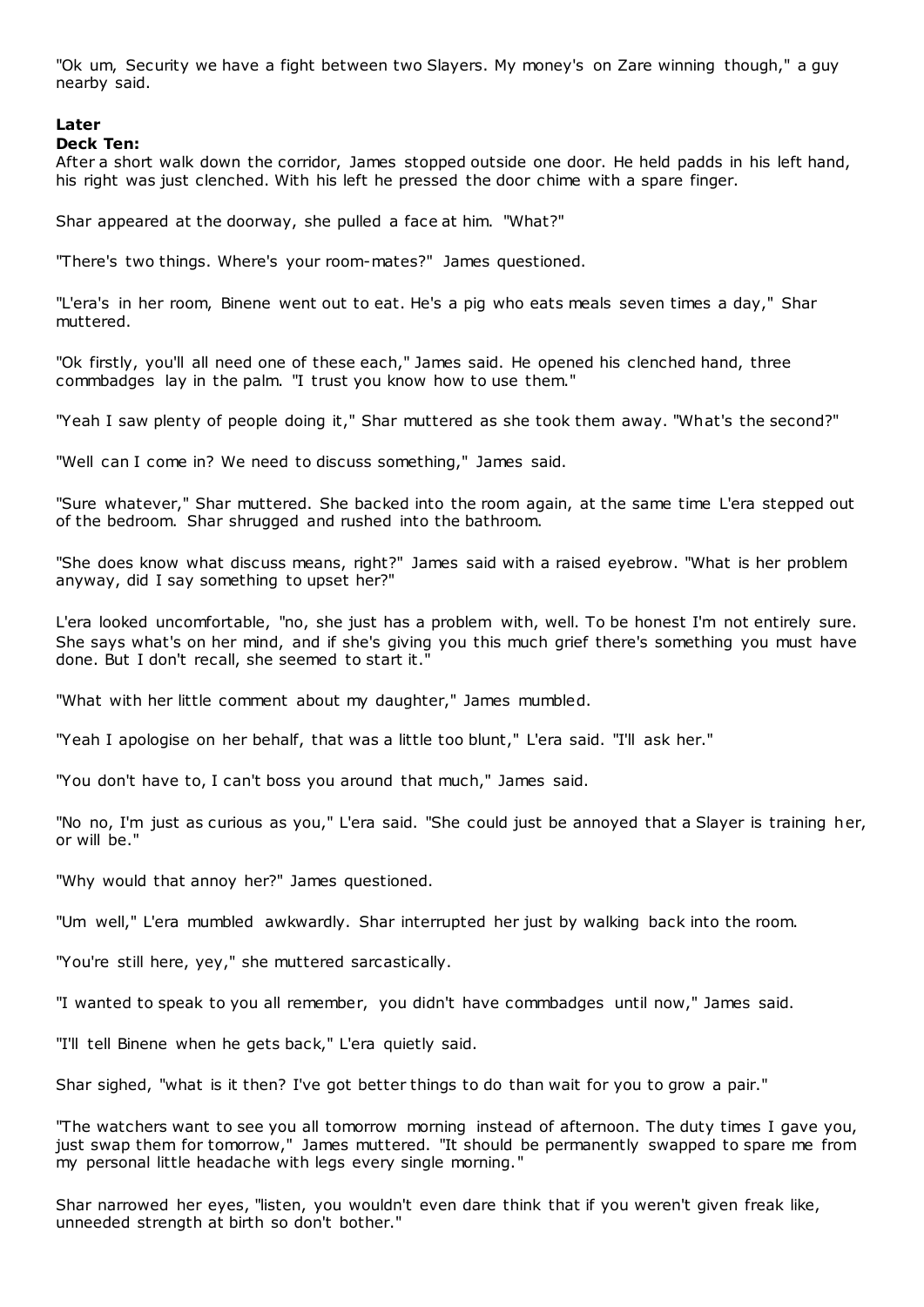"Oh god, you can't be seriously telling me you're jealous," James said.

Shar laughed, "jealous? If you want to think that, that's fine. I just don't follow orders from somebody who got lucky but abuses the gift he has."

"I don't ab..." James muttered.

"Sure and I never speak my mind," Shar said. "When Li'Chin told me that it was you that'd be training us, I researched. Everytime I found something out, I grew a tiny bit more, what's the word? Oh, sickened."

L'era shook her head, "Shar don't."

"The natural Slayers have always pissed me off with their superiority complexes. Not to mention their moaning about having no life, too much responsibility. Meanwhile people like us, who are willing to risk our lives and do their jobs get treated like we're useless," Shar said.

"Stop it," L'era groaned.

"No, it's ok. I want to hear the rest," James said, folding his arms.

"Good, cos my point is you managed to sicken me more than all the others I read about. You're a murderer who spent your whole life intimidating and hurting others. Don't forget the breaking of all the rules," Shar muttered. "You're the worst and I don't get the reasons for why you were chosen to exist let alone anything else. You know it would be funny to see what you'd be like with that attitude but without the power to back it up. You wouldn't last five seconds."

"You seem to manage don't you," James muttered. "You're not exactly a ray of sunshine either."

"But at least I haven't killed anyone, or making kids every year or so," Shar said.

"Ok Shar, maybe you should see somebody about this Slayer obsession," L'era said.

"Oh I know an annoying holographic therapist," James added on.

"Ugh I knew you'd stick up for him," Shar grumbled. "Thanks for the info, my talk with the watchers couldn't come any sooner. Now leave."

"All right, I've known for a decade that I'm not the most behaved Slayer, or person for that matter," James said.

Shar snorted in disgust, "understatement."

"But the reason Wesley and Chin chose me was that I can teach you to fight, without hitting on you, or hell not turning up at all in Ylara's case," James said. "I think Zare wasn't chosen was because she had a few year hiatus because of other watchers and therefore, less experience."

"Hitting on us?" L'era muttered. "Ok you're not the same Slayer that's uh, obsessed with the opposite sex then?"

"No I'm not," James said. "If you're worried that I'm going to kill you or just hit, then I understand why you're angry."

"Yeah right, I wouldn't even let you," Shar grunted.

"Whatever. The point is I'm not going to do that, or anything else you pointed out so we have no problem," James said. "But if you insist I can easily get Kevin to be your teacher."

"What the womaniser, he's probably better than you anyway," Shar said.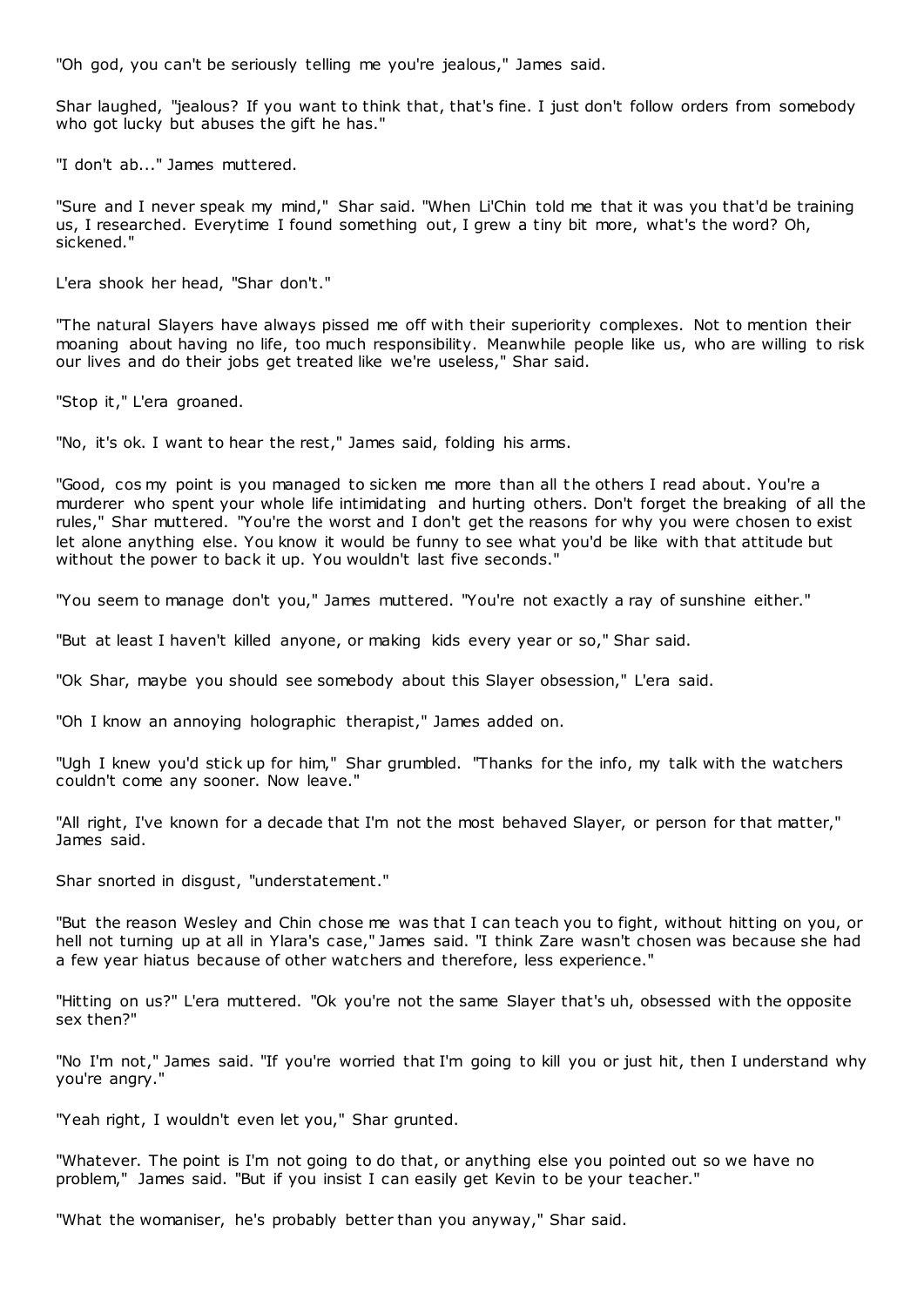"If you say so, but all he'll teach you is to duck and to say yes to 'will you go out with me'. The guys will get taught 'how you doing'," James muttered. "I'll see you tomorrow." He stepped out.

L'era smiled, "well you've met your match Shar."

"What do you mean by that?" Shar snapped.

"Every insult seemed to get reflected, he didn't care," L'era replied.

"Oh he did a little," Shar said.

"But he annoyed you, that was fun," L'era smirked.

"Say what you want. I won't be taught by him or take orders from him, that's that," Shar grumbled.

"That's going to be difficult with the watchers being so confident in him and all," L'era said.

"Well watchers are known to be fools. They can either change teachers or I'll just not do as I'm told," Shar said.

"You know who else is on board, only a Slayer can really. There's Kevin, the ex evil Chosen Ylara," L'era said.

"Zare was the best candidate," Shar muttered. "Stop it. If you want to blindly love him like the watchers, go ahead. But I'm talking to them tomorrow to sort it out. No in fact." She headed toward the main door, "I'm going to sort it now." L'era rolled her eyes.

## **The Mess Hall:**

The room was only filled with two people, excluding Noah. Ylara was one of them resting on the sofachairs. Noah headed toward her holding a tray with a glass on it.

"Here's your drink." He then noticed her eyes were closed, her head rested on the arm that lay on the back of the chair. "Ylara? Hello," he said in a sing song voice. Her eyes twitched as he leaned forward to nudge her on the arm. She gasped, her eyes shot open. As she bolted upright Noah jumped backwards in shock.

"What the, what?" she stuttered, looking pretty freaked out.

"Bad dream?" Noah questioned.

"Dream?" Ylara muttered, she stood up. "I was asleep?"

"Yes, I'm sorry to wake you," Noah said, backing away. "What happened?"

"I saw..." Ylara stuttered. She quickly left the room.

"Hmm ookay," Noah sighed.

# **The next morning:**

The alarm sounded making Jessie stir under the covers. She turned over to reach for the panel on the cabinet. The alarm ceased. She lowered the cover a little and sat up, glancing at James beside her. He was still fast asleep, lying on his front with the other side of the cover covering most of him.

"Come on sleeping beauty," Jessie yawned, she gave him a gentle push. "Wake up." All she got was a groan or two. "Fine I'll just let one of your daughters wake you up instead." She climbed out of the bed.

James rolled over onto his back, "ok you're messing with me right?"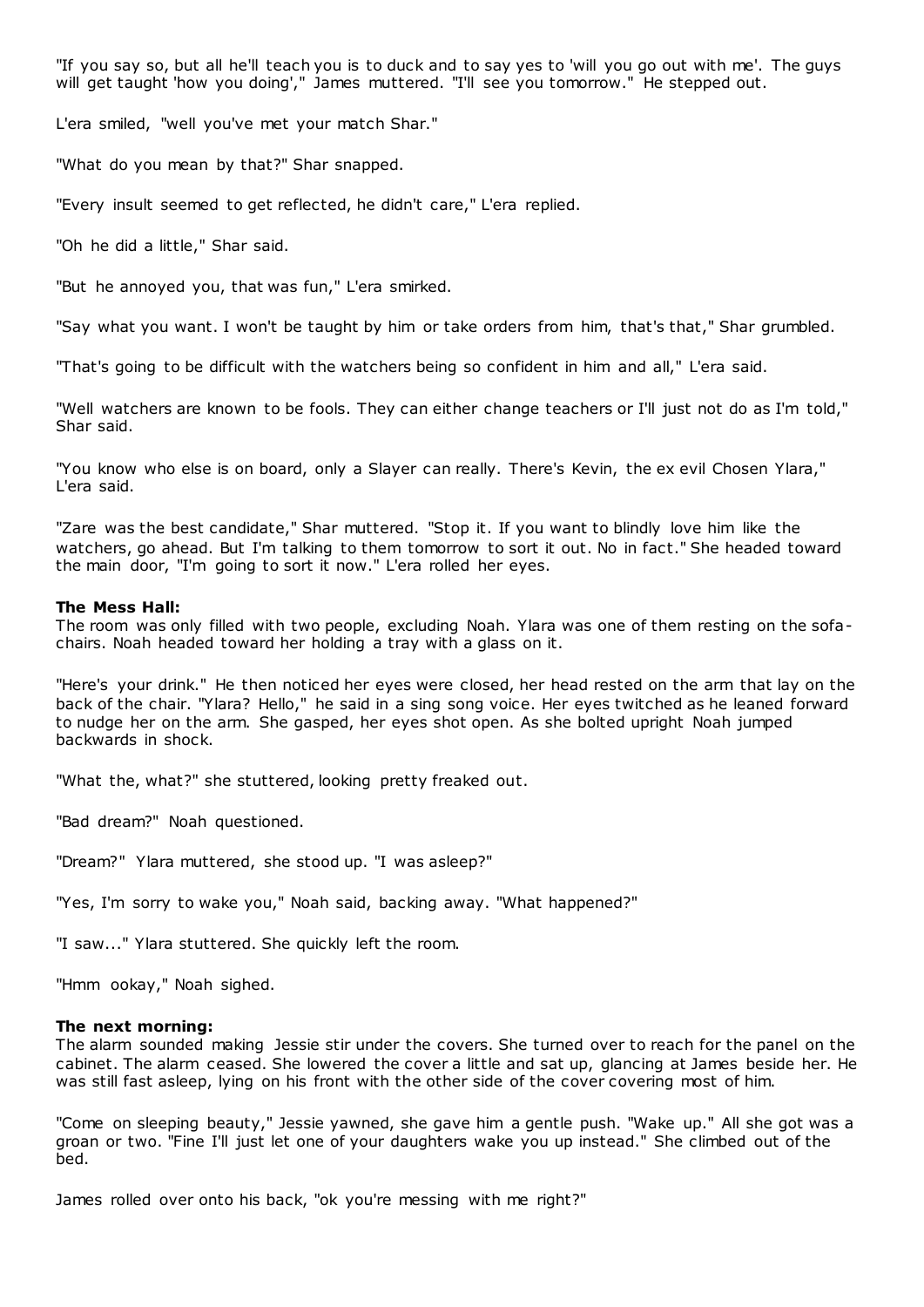Jessie glanced back at him once she got to the wardrobe and opened it. Without looking she pulled out a pair of black trousers. "No, why would I?"

James groaned while sitting up, placing a hand across his face. "It feels like I've only just gone to bed, you know."

Jessie walked over to stand next to him, sticking out her bottom lip. "Aaaw, are you not feeling 100%?" She placed a hand across his forehead. "You don't feel sick, so that's ok."

"I'm just tired Jess, I'll be all right," James sighed, standing up slowly.

A little while later in the living area, Duncan sat on the sofa quietly for once, eating his breakfast. However it was Amy and Sasha who were making the noise instead, they seemed to be arguing over the TV remote. Amy pulled it out of Sasha's hands and stuck her tongue out at her.

"Hey, daddy!" Sasha cried. Amy switched the new TV on with the remote.

"I didn't do anything!" she cried louder.

"Ugh shut up the both of you," Duncan groaned.

James headed over to them looking like he had a headache. "What are you two arguing about?"

"I wanna watch something," Amy replied.

"I don't," Sasha pouted.

"You don't have to watch the TV if it's on you know," James said.

"Told you," Amy said smugly.

"Why do you always take her side?" Sasha moaned.

"I don't sweety. I wouldn't do that," James sighed into his hand. Jessie walked up beside him.

"Are you two giving your daddy a hard time?" she asked.

"No mummy," Amy replied sweetly.

"Am I always bad, is that why?" Sasha asked.

"Yes," Duncan replied.

"Shut up," Sasha muttered.

"Sasha I don't always side with your sister, I love you all an equal amount ok," James said. "Now can we please be a little quiet for just five minutes?" He walked over to sit down on one of the chairs.

Jessie smiled at him then at the kids, "it's not even eight hundred hours and you've already tired him out."

"You made daddy mad at me," Amy pouted.

"You did that to me," Sasha said, folding her arms in a huff.

"I'm not mad, I just don't want you two fighting ok," James groaned into his hand.

"I know, you two are setting a bad example," Duncan smirked. His sisters stared blankly at him. "You're ruining my goodness."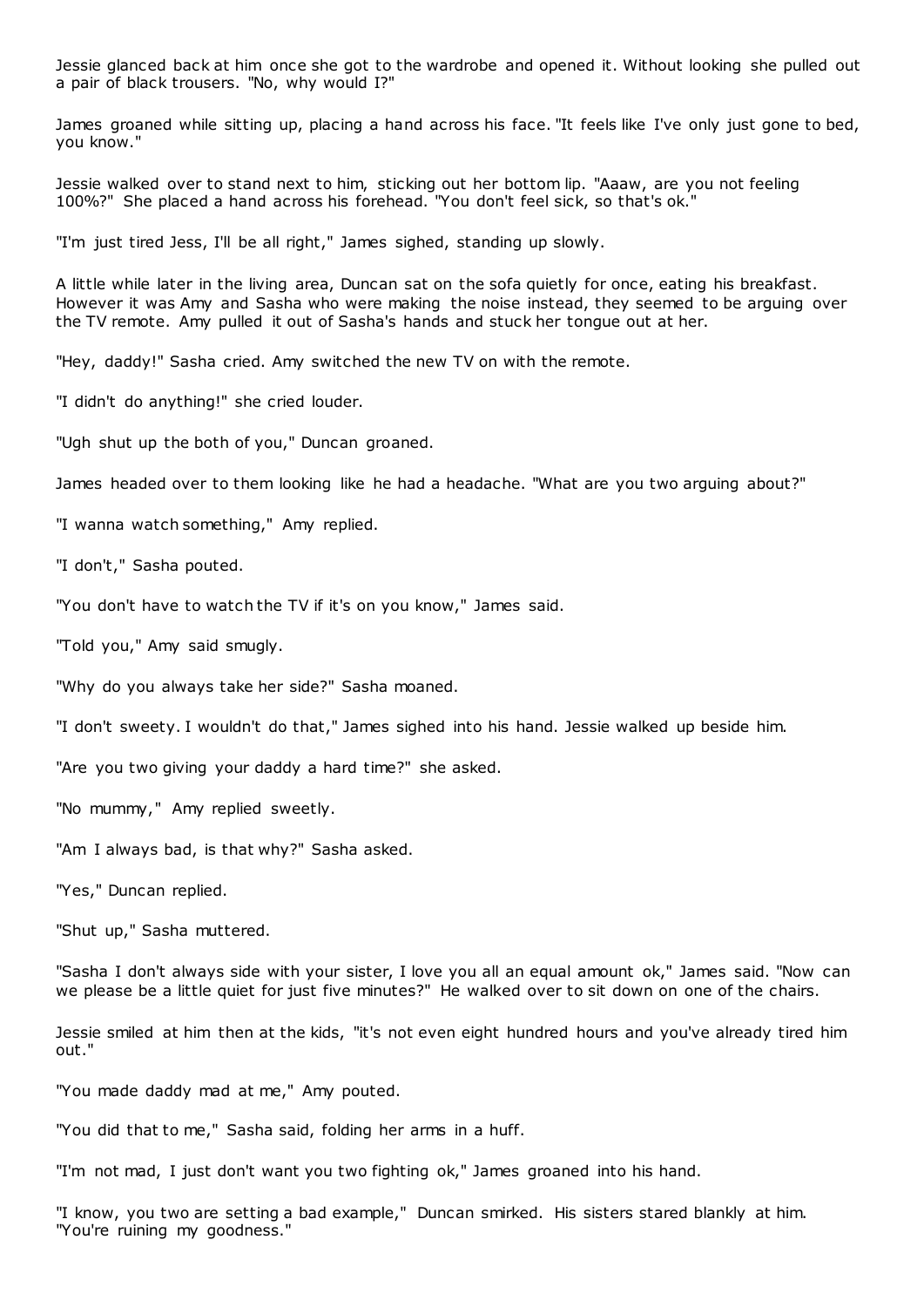Jessie shook her head, "you've got five minutes to finish your breakfast, then we have to get you ready for school and nursery." She sat down on the arm of the chair James was sitting in. "Are you sure you're feeling ok?"

He shrugged his shoulders, "I'm really not feeling myself this morning."

Jessie pouted while slipping an arm around his shoulders, "maybe you should go to Sickbay, just in case."

"Nah I probably didn't sleep well. It couldn't have been that dream, I've had much worse," James sighed.

"Would you answer me properly if I asked what happened?" Jessie asked, moving to sit on his lap.

"I got up after hearing something, then I was attacked by a group. I couldn't see who it was. It all ended with somebody jabbing a needle into me. That's when you woke me up," James replied.

"Hmm, maybe you should take the day off," Jessie said. She snuggled her face into the side of his, "maybe I'll skive with you."

"I can't, I have to train the newbies this afternoon. The sooner I train them, the sooner I'll get rid of them," James said.

"Oh come on James, you're a Security Chief and First Officer, abuse your power. You could do with a day off," Jessie said. "It's not like Tom'll do anything to stop you."

"He'll try just not really get that far," James said. "I'll be ok, really."

"Yeah you probably just need a little something to help you start the day," Jessie smiled, stroking the arm that went around her waist.

Duncan groaned in disgust as the couple started kissing not far in front of him. "Oh god I thought they stopped doing that." Sasha glanced up briefly, shrugged and got back to her breakfast. Amy just stared looking confused.

"Why are mummy and daddy eating each other?" she asked.

Duncan smirked at her, "they're not eating each other."

James and Jessie stopped what they were doing, then glanc ed at their children blushing a little. "Oops I forgot, Amy probably hasn't seen us do that," Jessie muttered.

"Well since she was a tiny baby, and she won't remember," James said awkwardly.

"Lucky her, I remember what you were like when I was a baby eugh," Duncan muttered in disgust.

Jessie raised an eyebrow, "I seem to recall you just giggling at us when you were four months."

"I probably laughed at anything," Duncan said with a pout.

"Daddy what were you doing?" Amy asked with a pout.

"Um, I think it's time to get you all ready, don't you Jess?" James stuttered, glancing at Jessie.

"Get used to it Amy, they used to do it all the time," Duncan whispered to Amy.

"Why?" Amy asked.

Jessie quickly stood up, "ok let's just change the subject."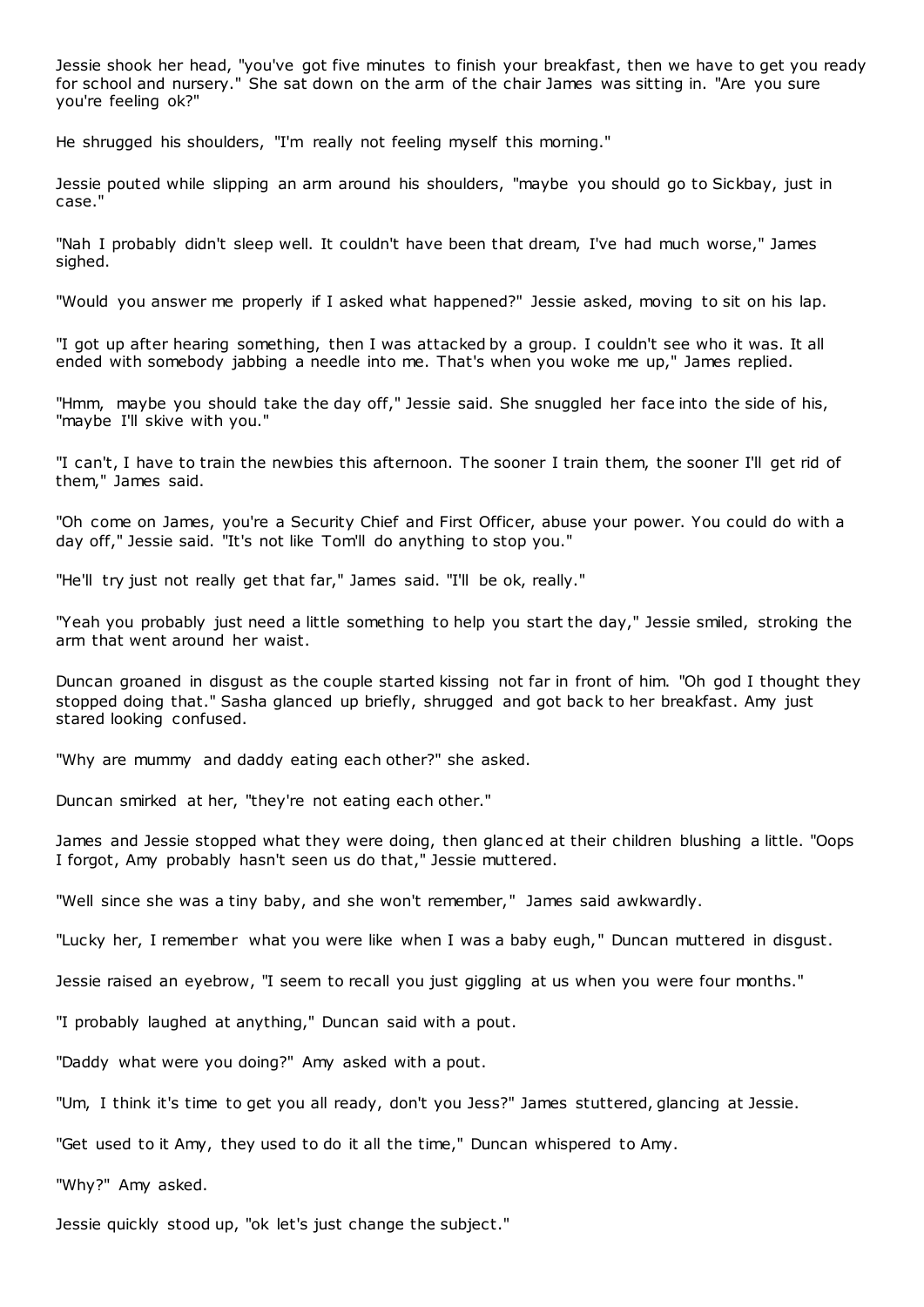"Yes let's," James said. He got up too, "Sasha, you're first today." He picked up Sasha and headed for the bathroom.

"Aaaw but daddy, can't we have strawberry flavoured toothpaste instead. Mint is yucky," she moaned.

"Duncan, let's get you changed," Jessie quickly said. She rushed into one of the bedrooms.

"But I can change myself," Duncan groaned.

Amy glanced at him with a pout on her face, "did I do something wrong?"

"No you stopped them kissing, that's a good thing," Duncan replied.

"That's not kissing," Amy said.

"Nah it's mum and dad kissing, nobody does that kind with anyone else thankfully," Duncan muttered.

"Duncan! Come on, chop chop!" Jessie yelled from the bedroom.

"Damn," Duncan muttered, jumping down from the sofa. He headed for his room, "I can change my bloody self mum. Stop avoiding Amy."

Jessie stepped out after he went in, "I wouldn't do that." She looked nervously at Amy briefly, "except I spent months doing that."

"Why do you do that with daddy now?" Amy asked.

Jessie sighed as she walked over to her, "I'm sorry honey. Let's get you changed ey?" She picked her up then headed for the bedroom next to Duncan's.

"Duncan said it's a mummy and daddy thing," Amy said.

"Yes it is, more or less," Jessie awkwardly said. She put two outfits down next to her. "Which one today?" Amy pointed at the blue and white one. "Good choice."

"More or less?" Amy said. "How come you never done that before around me?"

Jessie sighed, "cos your dad and I were going through a little phase where we wouldn't."

"Is that a good or bad thing?" Amy asked with a pout.

"If I answer this question will you let me change the subject?" Jessie asked. Amy nodded her head. "I wasn't very well for months remember, so it's a good thing we're doing that again. Only couples kiss like that, it's a way of showing their love for each other, ok?"

"Is daddy mad at me now?" Amy asked.

"No of course not, he just gets embarrassed when he does that without realising it in front of his daughters," Jessie replied.

"But not Duncan, is that cos he's always naughty and stuff?" Amy questioned.

Jessie smirked at her, "no honey, it's probably cos you and Sasha are girls, and so am I. It's hard to explain, ok cutie?"

Amy giggled at her, "ok mummy. Still think it's cos Duncan's bad."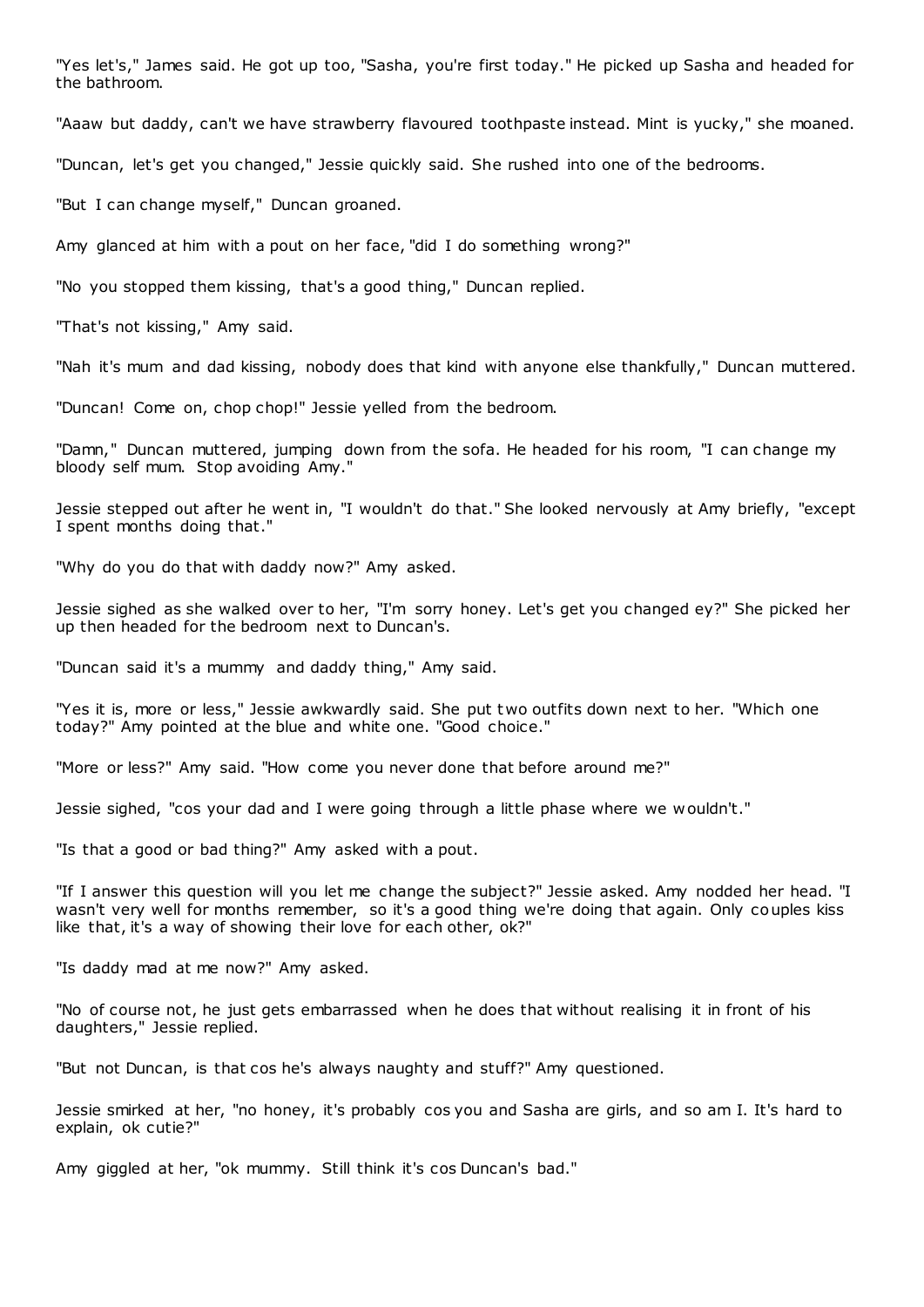"I don't know what that has to do with anything, but never mind," Jessie said, shaking her head. She picked up the outfit, "now let's get you ready or we'll be late. Now you'll be at the nursery today, I don't want you to do your little escape again." Amy pouted at her again.

## **The Ready Room:**

Tom headed toward the desk holding a cup, passing Zare and Kevin on the way.

"Something just doesn't add up here."

"I can help with that. One plus one is two, two plus two is four," Zare said.

Tom sat down in his chair, "thanks for the sarcasm. Look when I heard two Slayers were fighting, I figured it would be James and Ylara arguing, not actual fighting and you two."

"Hitting a woman is so wrong," Kevin said. Zare stared blankly at him, "what? Oh you're no woman."

"You'd know something on that subject, wouldn't you?" Zare muttered.

"Yes I know a lot of women," Kevin said. "You're not one."

"No, my insult was that you are one!" Zare snapped.

"Guys, please don't," Tom muttered uneasily. He cleared his throat and tried to sound menacing, "I mean, don't do that!"

"Ooh someone's grown some," Zare said. She glanced at Kevin, "sorry, you still have a way to go." Kevin growled, then pushed her roughly. Her eyes turned fiery, she pushed him to the ground, he took her with him. They resorted to wrestling on the ground and hitting each other.

Tom watched looking a little helpless, "um guys, calm down. Don't make me call Ylara and/or James to break you up."

Kevin overpowered Zare and jumped to his feet, "ha, bring 'em on." Zare rolled her eyes, she kicked upward, her foot made hard contact in between his legs. He fell onto his knees.

"I'll bring 'em off if you want, the pain will be brief," Zare said.

"Ugh Zare, just go please," Tom groaned. She glared at him, then picked up the chair nearby and threw it at him. Kevin tried to laugh but it was too painful for him.

"I think I will," she muttered, stepping out.

## **Meanwhile:**

Ylara walked down the corridor with a palm against the side of her forehead. Crewmembers walked passed, staring at her. She turned the corner and bumped into two youngish crewmembers. She stared at them with wide eyes. A bright white light flash blinded her for a few seconds.

When she regained her sight she found herself in the Mess Hall. The red alert lights were flashing. All she could hear was hysterical screaming and yelling all around her. There were bodies lying around her, all were stiff and badly wounded. Amongst them were the two crewmembers she saw before.

A large demon appeared behind her, she turned around just as it swung a sword toward her neck. The light blinded again just as it was only a few centimetres from her. She found herself back in the corridor facing the two crewmembers.

"Are you ok?" one asked.

Ylara rushed passed them, shaking with fear with the screaming and yelling still echoing in her ears. Once she turned the corner and went half way passed the big window the screaming got louder and more constant. She put hands over her ears to block it out but it didn't work.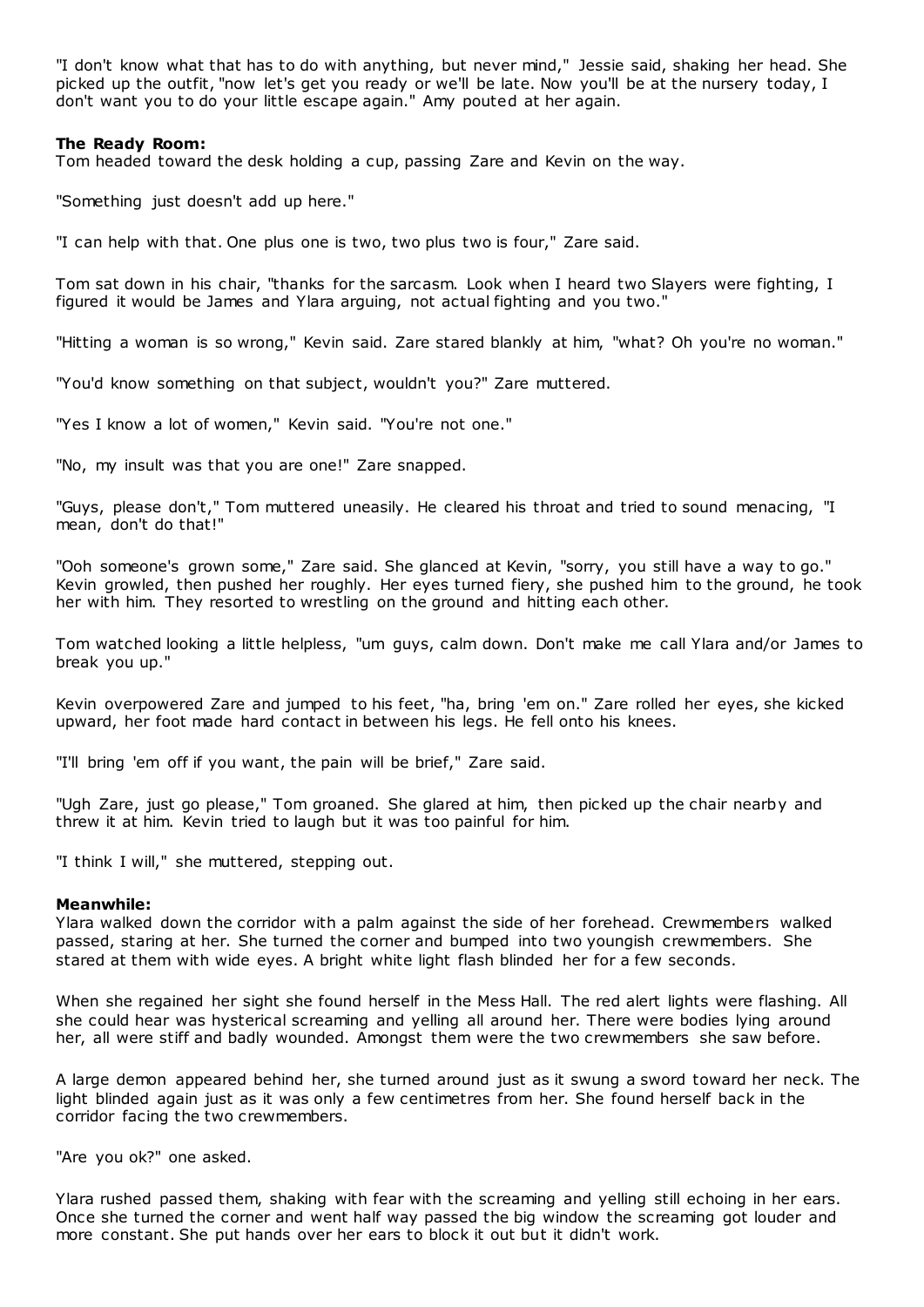A few people stopped to surround her, all talking louder but she could hear their thoughts as well. The noise was now unbearable for her, her face cringed as a sharp pain shot around her head. A crewmember placed a hand on her arm. Just as he did she screamed hysterically, then collapsed to the floor.

Ylara awoke with a bright light in her eyes. Doctor Jones looked over her. "Hello there." Her eyes widened, she tried to sit up quickly.

"What happened?"

"I believe you had an anxiety attack, the telepathic activity going on in your brain didn't help with that," Doctor Jones replied. "Something must have triggered it, what scared you?"

"Scared? Um, I don't know. I had a dream but it wasn't scary," Ylara said. "I was walking down the corridor and...'

"It's ok, there's nothing wrong with being afraid of a nightmare. What I don't get is why your telepathic senses seem dormant for a long time, then appear in full force," Doctor Jones said.

"How would I know? I woke up hours ago, it wasn't that. The dream just continued while I was awake," Ylara mumbled. "I heard screaming."

"Hmm if you stay a while I'll do further scans," Doctor Jones said.

"I really don't want to," Ylara muttered. She rushed out.

"You're welcome," Doctor Jones sighed.

## **The Security Office:**

Damien stood, staring out of the window while James stood opposite reading and frowning at a padd.

"Ok so let me get this straight, you tried to sell rations," he muttered.

"Yeah it's harder to start the business than you think," Damien replied.

"Uh, should I bother asking how you managed?" James asked.

"I had a few to start with," Damien shrugged.

"Ok how did you get any business when you were charging two rations for one?" James muttered.

"We're on Voyager, need I say more?" Damien replied. "Idiots deserve to be taught the hard way. It's the only way they'll learn. In fact I'm providing a teaching service, so why am I here?"

"Because you were cheating rations out of idi... people," James groaned.

"Ah ha, you admit they're idiots," Damien laughed.

"It doesn't mean you could do it," James said.

Damien groaned, "you know, you were more fun when you were cheating rations yourself."

"I didn't cheat rations out of people, not really," James muttered, obviously lying.

"Uh huh, admit it, you took rations out of someone elses account and stuck it into yours at least once," Damien smirked.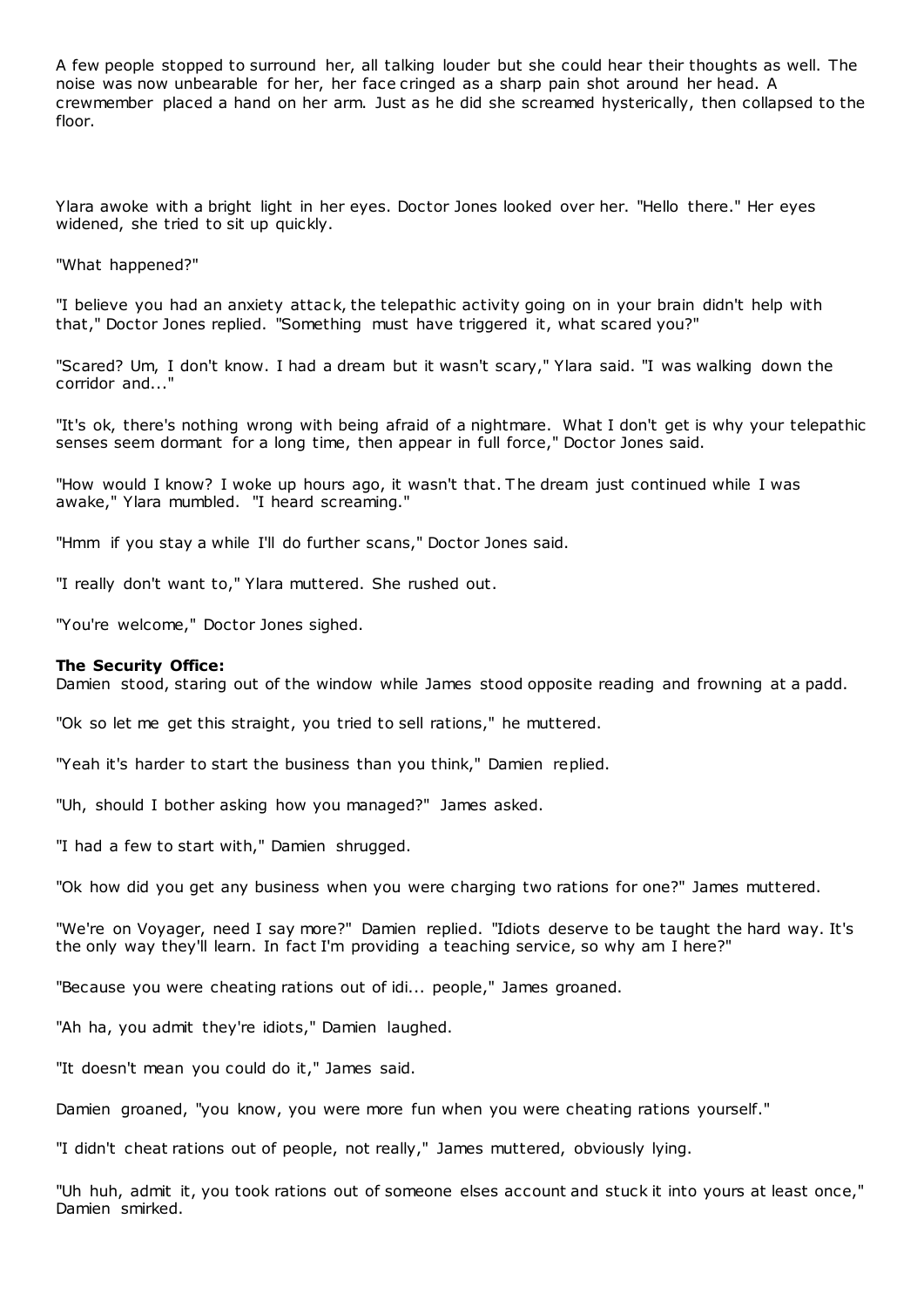"All right, just a warning this time," James said.

"Good, but you know you should keep doing that. No doubt in ten years time there will be an extra three or four kids to feed," Damien said.

"I doubt that," James shook his head. "You get paid extra for any child you have anyway, so I don't have to."

"Ah I see what you're doing there," Damien said. He stared back at the window, "hmm I need to steal a child."

"I thought you got child-napping out of your system," James said.

"Nah, it's evil isn't it. Children are just annoying," Damien said.

James groaned, then walked back to his desk. "Sure they are if you kidnap Johnathan or maybe Miral who punches anyone male."

"Actually I like the sound of her, though I did like your eldest," Damien said. "He had a spunk I admired, he reminded me of me, except he's strong and..."

"Oh god, don't ever say that again," James quickly said while pulling a disgusted face.

"What, I thought that would be a compliment," Damien said. He groaned, "so much for niceties."

Li'Chin walked in looking extra cheerful, "ah Mr Stuart. Are you busy, we should discuss the trainees."

"Actually yes I am busy, I'm telling somebody off," James muttered, glancing briefly at Damien.

"This is more important. I need to test them tomorrow night. Your session today," Li'Chin said.

"Test them, I haven't even trained them yet," James said.

"Maybe it's a test of how annoying they are, you know so it's easier to avoid the assholes and cows," Damien said.

"Um no, it's a test of their current skills," Li'Chin muttered.

"So what am I supposed to do this afternoon?" James frowned.

"Get them familiar with Security and the ship, just don't teach anything that'll effect the test," Li'Chin replied.

James rolled his eyes, "next time you unload of bunch of wannabe's on me, organise yourself better."

"Noted. There's something else," Li'Chin glanced briefly at Damien, "hey, you look familiar. Anyway."

"Oh right, stupid of me. I should have introduced you two," James said with a sneaky smile on his face, glancing toward Damien. He just frowned at him and folded his arms. "This is Li'Chin, some nerdy watcher guy."

"Hey," Li'Chin moaned.

"Yeah and er, this is Damien," James said.

Li'Chin widened his eyes, "thee Damien? Oh my."

Damien smiled, "ah this I miss. People recognising me and being afraid."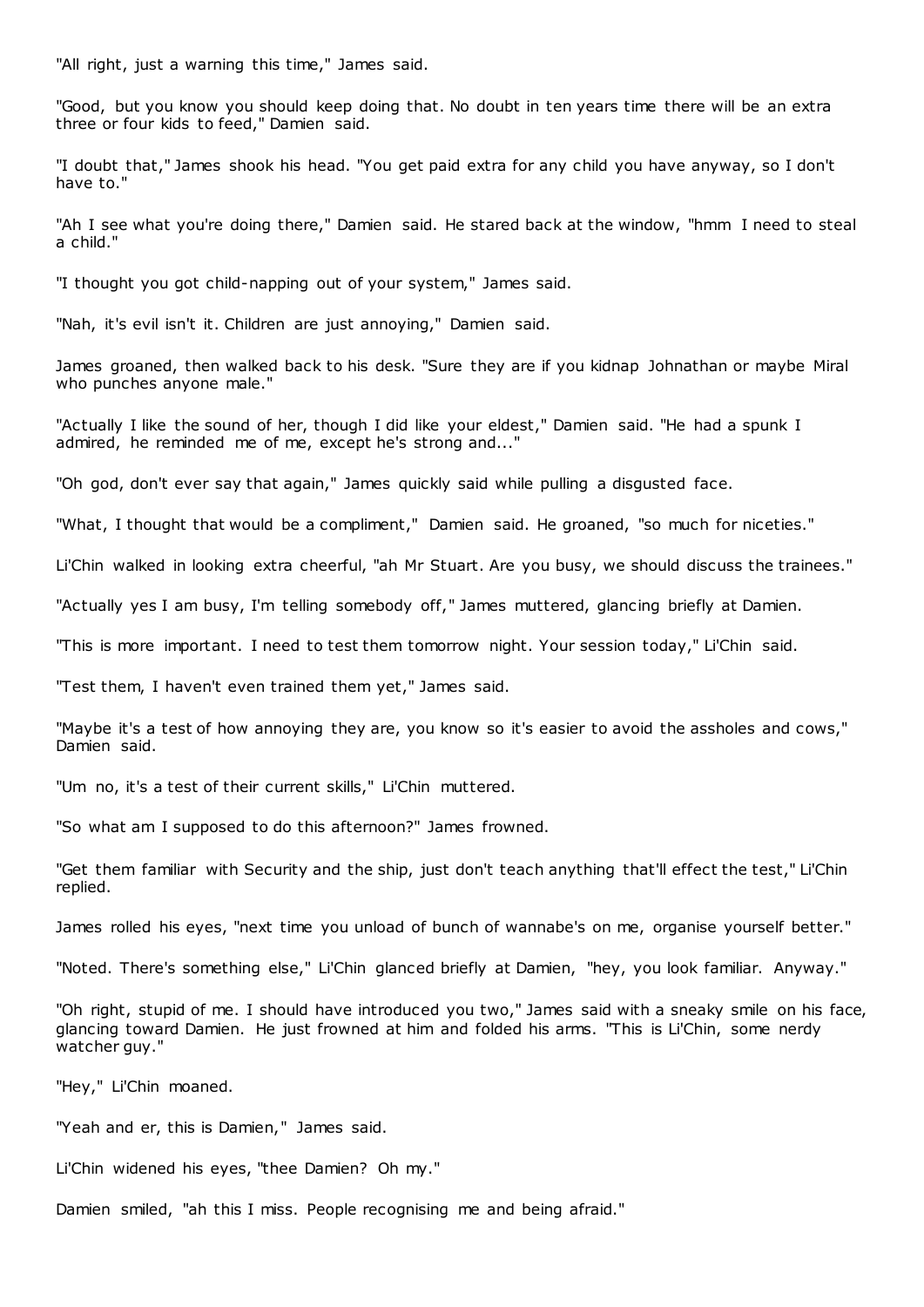"If you miss that just cover Barbie Girl in the Mess Hall, or hand Neelix a few beers," James muttered.

Damien shuddered, "god no, that's more your style. The first one, not the second, no one's that stupid."

"I was young and crazy ok, probably drunk," James said a little too quickly. Damien smirked at him.

"I'll have to look up those music videos," Damien said quietly to himself.

"Um I wasn't afraid, I just did a research paper on you," Li'Chin said.

"Oh I like admiring too," Damien said. James rolled his eyes.

"Why do you have him on your crew?" Li'Chin asked.

"Beats me," James replied with a shrug.

"Yeah somebody should," Damien smirked, he headed out passing the trainees on the way in.

"He's just as self absorbed as I imagined," Li'Chin said.

"That wasn't self absorbed for him," James said.

"Ok so I'll just leave you to it. See you tomorrow night at the test," Li'Chin cheerfully said. He stepped out.

"But, great," James sighed.

Tom then strolled in looking pleased with himself. He dumped a piece of paper on James' desk. He stared blankly at it.

"Aren't we a little old and male to be passing around notes to each other?" he asked.

Tom narrowed his eyes, "I won't let you spoil my mood. It's not a note, Miral drew a picture of me."

"Oh ok," James said as he picked it up and unfolded it to look. He tried not to laugh. "Why are you happy about this?"

"What's wrong with it? She drew a picture of me eating jam or tomato sauce, I think," Tom grumbled.

"You've just given wishful thinking a new meaning," James said, he placed the piece of paper on the desk just as Jach walked up to the desk. He eyed the paper with wide eyes.

"Good god, this kid really hates this guy. Who is it, a teacher?"

James hid a smirk with his hand while Tom stared at the trainee with a cold stare. "That guy is me, I'm her father!"

"Oh, well maybe it isn't blood, maybe it's..." Jach nervously said.

"Tomato sauce or jam?" James sniggered. Tom glared at him.

"This isn't funny, this is a serious problem," he snapped.

"I know, sorry. It's just funny too," James laughed.

"What did you do this kid? Beat, ground them or just not buy stuff she wanted?" Jach asked.

"I haven't done anything to her, I don't get it," Tom moaned.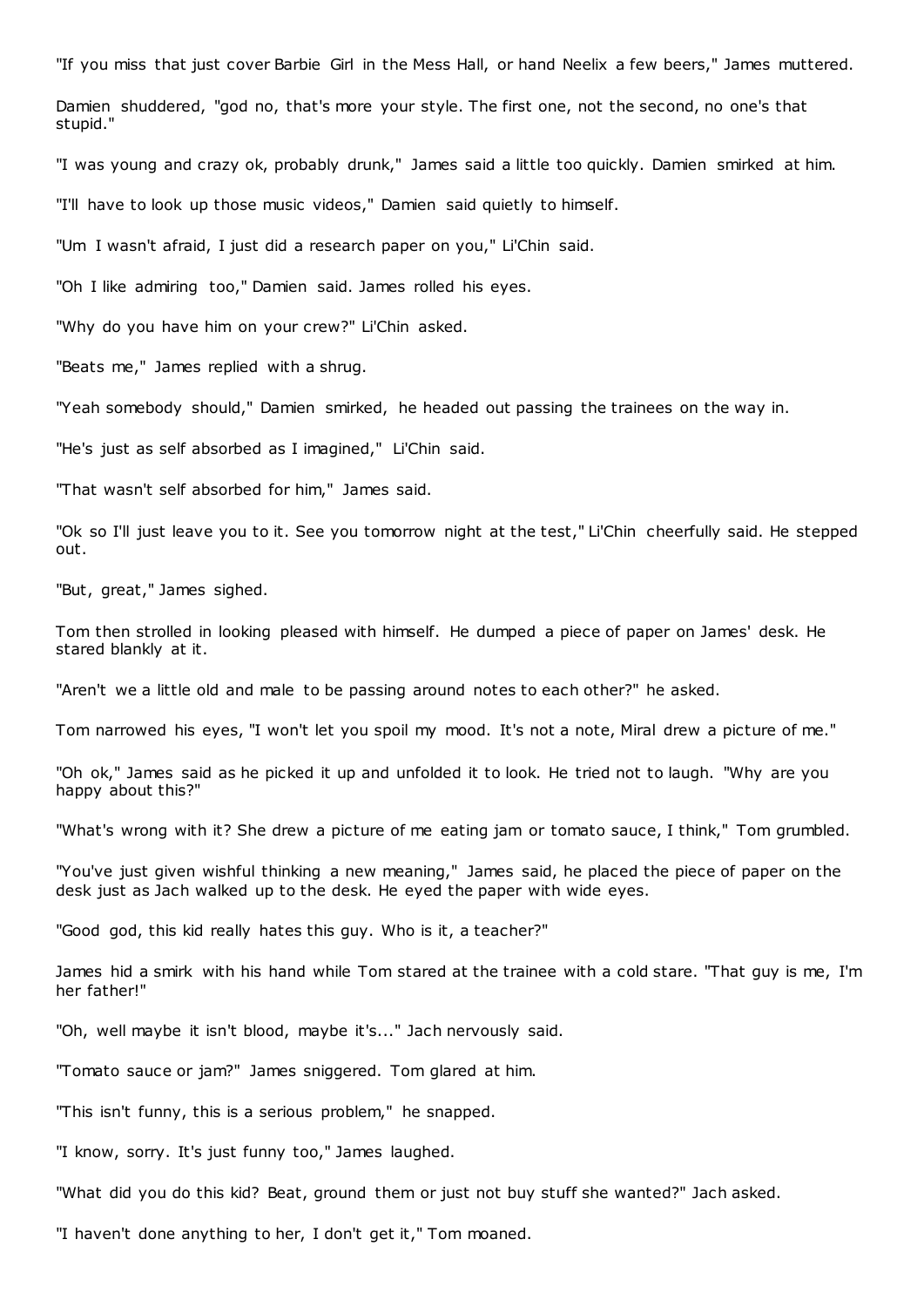"Did you try what I suggested?" James asked.

"Oh yes, so it's your fault," Tom grunted.

"It's not an instant cure Tom. Use your head and not your self harming thoughts," James said.

"Self harming?" Tom muttered in confusion. James raised his fist, Tom quickly ducked.

"I wasn't going to hit you, you idiot," James said.

"Oh, I see," Tom said. He snatched the paper back. "Last time I checked your Amy kept crawling away from my Miral, didn't you..."

"If she doesn't want to hang out with Miral, she can't be forced," James said.

"I know that but she doesn't give anyone a chance," Tom said. "Never mind, my daughter's way too good to be friends with yours." He stormed out.

James shook his head, "at least mine doesn't want her dad to die horribly."

Jach smirked, "I dunno, I kinda like Miral."

Shar sighed as she began to pace. "So what's our lesson about today? How to kill innocent doctors or nurses, knock up a witch, or get knocked up by a warlock for the girls?"

James rolled his eyes, "I thought our first lessons would have something to do with you, a heavy object and your head."

"Wow that wasn't very witty, somebody didn't sleep well," Shar smirked.

"What are you all doing here? Lessons don't start until after lunch?" James questioned.

"Wesley told us to come here to get shown the works or whatever," Onlan replied. "Didn't he...?"

"No he didn't tell me. Both of them neglected to tell me anything else but tomorrow's test," James replied.

"This is going to be fun then, he hasn't had time to prepare," Shar said. "Maybe showing the works..."

"That's enough out of you for one lifetime," James rolled his eyes. Everyone heard shouting coming from outside the room. "Excuse me." He got up and rushed outside.

Directly outside the door two large men were screaming abuse at each other, with a mini crowd nearby blocking the corridor. The bigger guy pushed the smaller one.

"You keep your hands off my girl, Greg!" he snarled.

"No, she was mine first!" the other guy snapped. He swung his fist, the other man ducked. "I was a fool to have you as a best friend Derek!"

"Oh for god's sake," James groaned. He headed over to the two men who were a few inches taller than he was. "Hey, knock it off."

"Stay out of this, it's not about you!" the taller guy, Derek hissed. The two continued trying to hit each other.

"Break it up now," James ordered. He tried to pull them apart but they barely moved. He looked confused. "Ok stop it, or I'll make you stop!"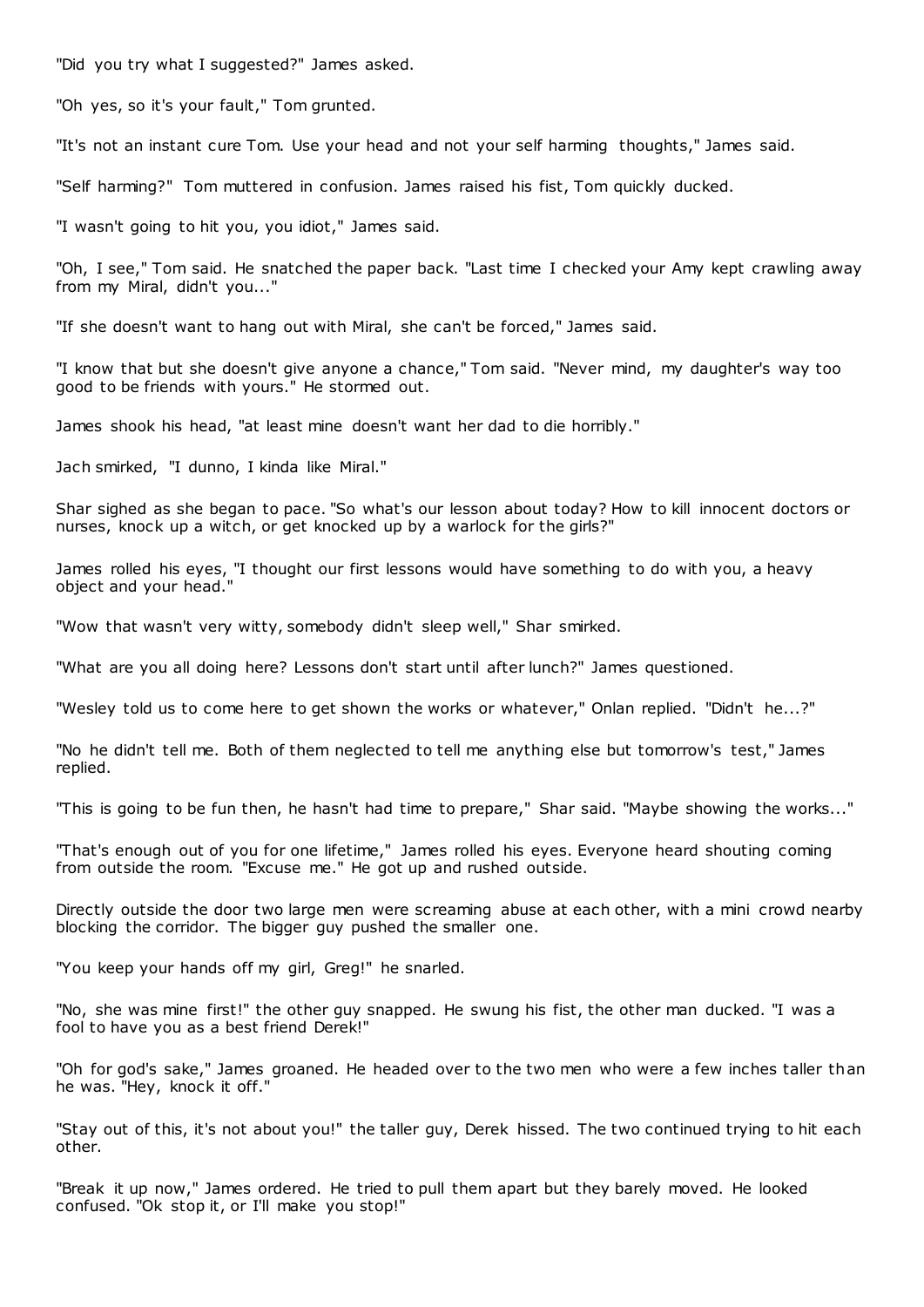Derek pushed Greg into the wall, then turned to look down at James. "What you going to do about it shorty?"

"Throw you into the brig myself," James muttered. He grabbed his arm to drag him down the unblocked part of the corridor.

Meanwhile Jessie walked around the other corner and bumped into the crowd. James got as far as half a metre when Derek chuckled to himself, he pulled his arm away and swung his other fist at his face. The blow knocked James to the ground, almost everybody in the crowd soon backed off a metre. By this time three Security men arrived with phasers, after seeing James on the ground they looked a bit freaked.

He sat up with one hand against the bruise around and next to his eye. "Put them in the brig."

"Yes sir," one Security stuttered in shock. "Will phasers work on this thing if we put it on kill?"

"Thing!" Derek grumbled.

"Stun's fine, he's human," James replied.

Jessie managed to push her way through the crowd, she knelt down next to him. "Somehow I don't think so James."

"Come with us," the second Security guy said. The two men reluctantly walked away with the Security members. Once they were out of sight the crowd started to talk amongst themselves, while staring at James.

Jessie helped him to his feet, "whatever that is, it's going to kill those Security guys easily." She placed a hand gently on his new wound. She then glared at the audience. "What's your problem, get out of here!"

Everyone quickly left, Tom just then pushed his way over to James and Jessie. "Oh god, is a demon or something around?" he asked.

"No it was just a guy," James muttered, glancing up at him. "Just a bit taller than you."

Jessie took a hold of his arm, "I dunno, we've been fooled before. Let's get you to Sickbay." She guided him down the corridor.

"It's not just him, this is something else," James said.

Jessie sighed, "what do you mean?"

James stopped and glanced at her, "Jess I don't think I'm a Chosen anymore." Jessie stared at him in shock.

## **Sickbay:**

Doctor Jones left his office just as James and Jessie walked in. He sighed before going toward the equipment tray.

"State the nature of the demonic emergency." He turned toward them, "what was it? Demon, vampire, somebody vowing revenge?"

"You mean Chakotay? Nah he couldn't do this," Jessie said.

James tried to raise his eyebrow but winced at the pain. "He easily could now."

"Don't be silly. The guy was probably a demon or something in disguise," Jessie muttered.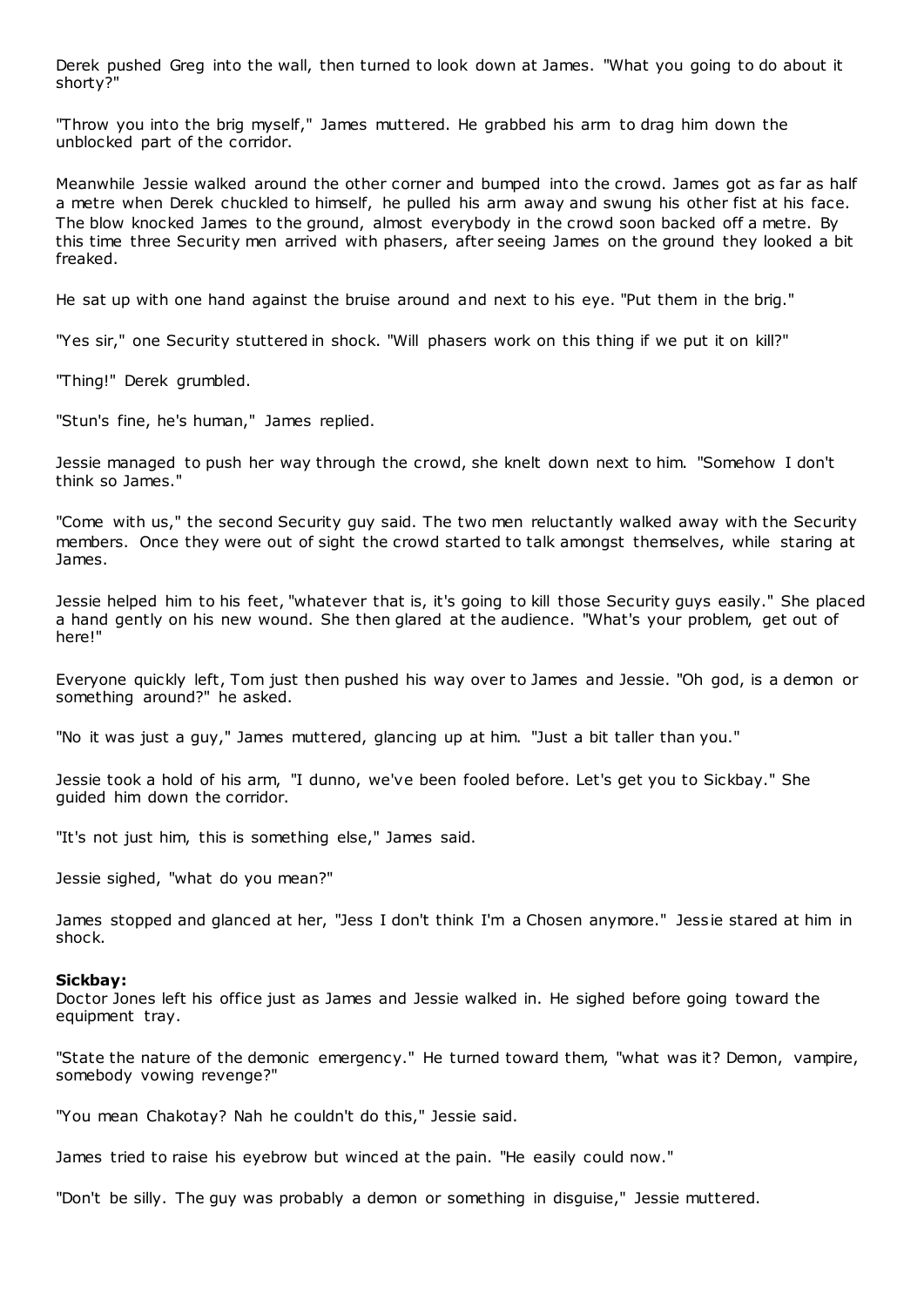Doctor Jones walked over with a regenerator in hand. "I doubt it. The scanner would have picked it up during boarding checks." He began to treat his black eye.

"Then why did you ask?" James asked. "It's not just the guy, it's other stuff. I can't hear anyone, I've been sluggish all day. Plus I can only move stuff if I touch it."

"Interesting," Doctor Jones said once he finished. "What happened?"

"That's the thing, I don't know. All I do know is how to add three definite things together," James replied.

"You don't really think you've just suddenly woke up as a 'normal' human?, do you?" Jessie asked with a frown.

"I can't be just sick though Jess," James muttered.

"So you don't know how this happened then?" Doctor Jones questioned, looking a little too intrigued.

"No," James replied.

"Didn't you say you had a dream about getting ambushed in the dark? You felt a needle or something?" Jessie asked.

"It did feel a little too real to be a dream, but I assumed that's all it was. You or the kids didn't hear anything, and if it were real the attacker went to the trouble of putting me back to bed afterwards," James said.

Jessie smirked slightly, "well the thoughtful attackers are always the best kind."

Doctor Jones shook his head, "maybe it was mystical. I've tried my best to study Slayer-ness over the years. No drug I know of can weaken a Chosen without knocking him or her unconscious in the process, that can also disable other abilities as well. In theory a few different types of drugs together would do the job, but the victim would die almost instantly."

"Don't be broadcasting the Chosen death recipe to anyone or it's deletion time, ok?" Jessie muttered.

"Jessie it's an anyone death recipe. We're talking of a huge dose of a muscle relaxant, the amount needed to effectively make just a Natural 'powerless' is lethal on it's own without the others," Doctor Jones said.

James frowned, "muscle relaxant, getting deja vu here." Jessie and Doctor Jones stared at him. "I remember when those guys kidnapped me twice to do killer experiment s. I felt pretty 'normal' then."

"They were from the future so they'd know how to do it better than us now," Doctor Jones said. "Anyway you're still alive so they didn't drug you, that's my point. If it were a spell, it could have just happened while he was sleeping. The dream would have been a warning premonition before it happened."

"Probably. A few of them are not very accurate but they get the point across," James said.

"Ooh I'll get into research mode. I've been waiting for a chance to get a good look through the books I got off dad, that he stole from mum," Jessie said enthusiastically. James stared at her with both eyebrows raised. "Sorry."

"No I am for not getting a spell cast on me sooner," he muttered.

"Stole from your mum?" Doctor Jones also muttered.

Jessie shrugged, "supposedly he thought they were old library books that needed returning. He got a bit weirded out by them so kept them at his family house."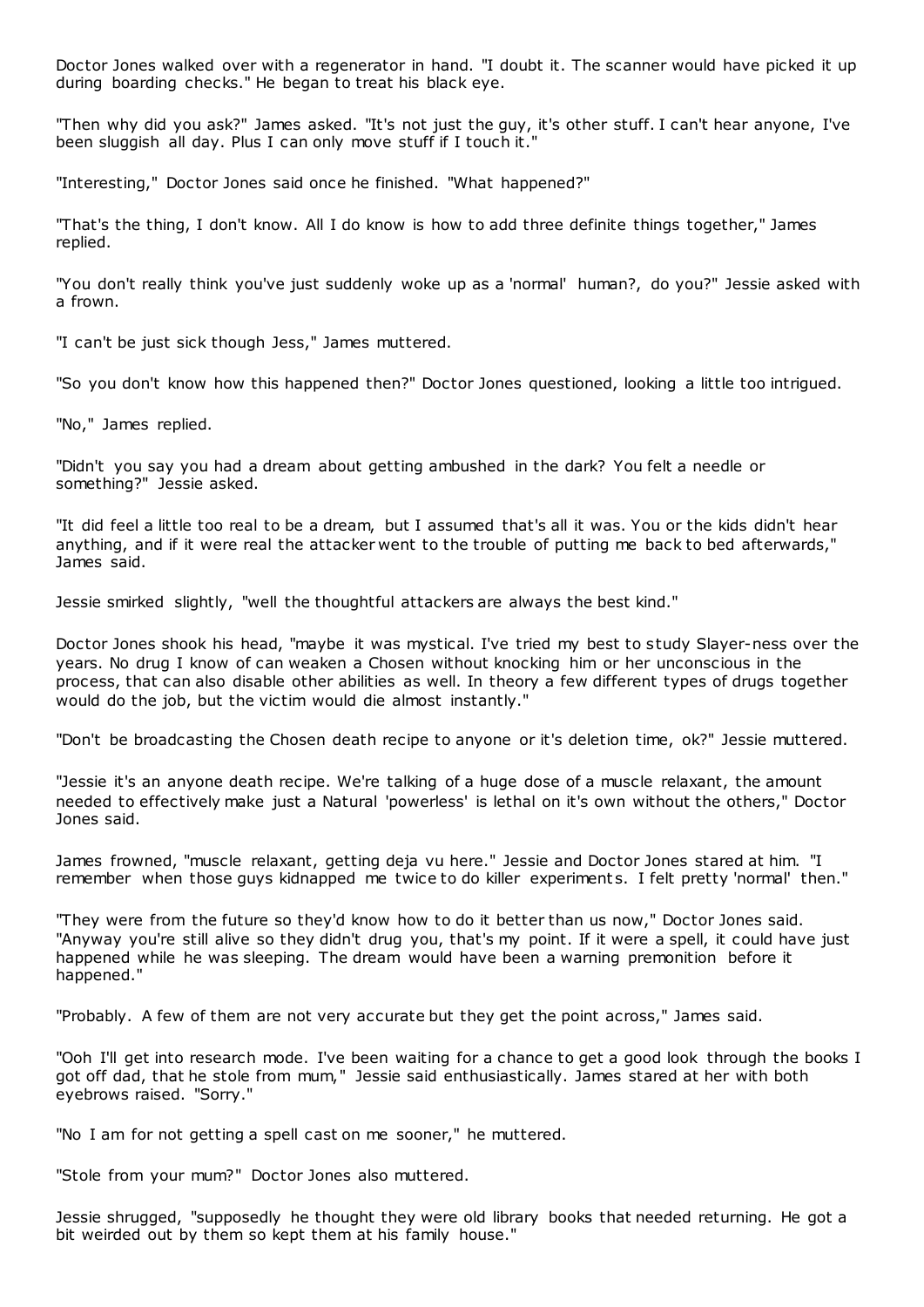"Yes it was a big day for her," James said, half rolling his eyes. "If it were a witch or warlock that did this, Jessie'll find the spell itself in one of the books."

"And if I find the cause, the cure will be easy," Jessie said.

"Wait a minute," James muttered, turning to her. "You didn't do this to me just so you can test the books, did you?"

"Nah it wouldn't be a real test then would it, silly," Jessie replied with a smirk. "But I could have just done it to see you all cute, weak and kitten like again, like in the Corridor."

James looked confused, "wait, I was cute, weak but at the same time a vicious b\*\*\*ard?"

"Ok then, cute, weak and puppy like," Jessie said, with a shrug. She placed a hand on his shoulder, "don't worry, I'll find it in no time if I get a few people in the know to help."

"Great, tell more people that I can be beaten up," James mumbled.

"Can I make a suggestion? We have two watchers onboard, if there's a spell to get rid of Slayer strength then they'll know about it," Doctor Jones said.

Jessie pulled a face, "fine I'll tell them, but they're not touching my books."

"No god forbid," James sarcastically said. "She wouldn't even let me touch them."

"Ok if he's not allowed to touch them, who are you going to get to help you?" Doctor Jones asked.

"Oh they won't be helping that way, I have a better idea," Jessie replied.

"What do I do during all this?" James asked.

"Probably best to just act normal, except cut down on losing your temper with much bigger guys. Oh and get others to handle really violent Security incidents," Jessie replied. "It'll save you another trip back here."

"Then I'd avoid people you've thrown through walls and beaten up recently," Doctor Jones muttered.

"That's easy. I don't need to go to the brig," James said.

Doctor Jones raised an eyebrow, "brig, you didn't hear?"

James and Jessie stared at him with the same look of horror on their faces. "No."

"I didn't let him out, who did?" he asked.

"He got put back in the Leda brig. Harry did, Craig supposedly gave him an earful about it, as he was technically his prisoner," Doctor Jones said.

"Great. I can still punch Harry, right?" James asked.

Jessie smiled and nodded, "oh please, anyone can beat him up."

"Yes well, I'd be careful. Chakotay seemed very angry with you but that's expected," Doctor Jones said.

"Next time try to throw him through only one or two walls honey," Jessie said.

"Next time? It'll be me instead," James sheepishly said.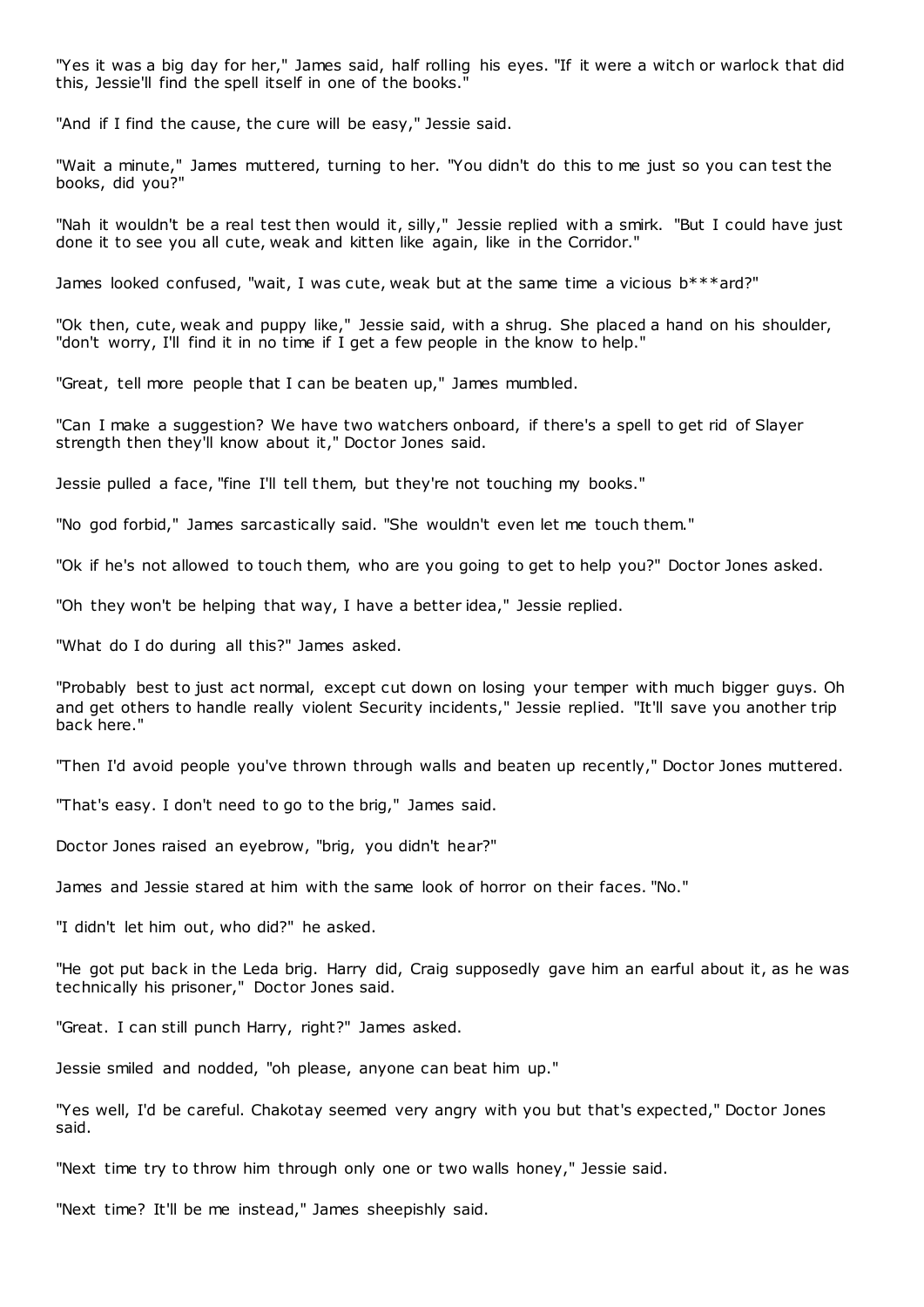"Oh I can look up a protection spell," Jessie said, her eyes lighting up.

"Jessie, I'm freaked out enough as it is," James muttered.

"Sorry," Jessie mumbled. "I'll find the cure first, dont wanna get sidetracked."

"Right. Just remember if you can't, you'll have to learn not to over pack anymore. Plus we'll need some sort of shield to protect the kids all the time. I don't want you at risk constantly," James said.

"Ok calm, you won't always be like this. We'll find a cure," Jessie said. "You'll be beating annoying trainees in no time at all."

"You'd better not," Doctor Jones grumbled. The couple stared at him. "They haven't had their new crewmember examination yet."

## **James/Jessie's Quarters:**

Jessie, Ylara, Zare and Kevin were in the middle of a mini meeting in the living area. Zare didn't seem as interested in what was being said than the others.

"So we're one Slayer short, great. Does anybody expect an attack any minute?" Ylara asked.

"Let's hope so, maybe then we'll get rid of the annoying crewmembers," Zare muttered.

Jessie raised an eyebrow in her direction, "ok well."

"Ok? What's that about?" Zare hissed at her.

"Um," Jessie muttered.

"What's your problem?" Ylara asked.

"Do you want a list, cos you're on it?" Zare muttered in response.

Kevin groaned, "I'd say she has PMS but she's neither human or..."

"Screw you," Zare snapped.

Kevin smirked, "yeah you wish."

"Guys!" Jessie snapped. "I called you here cos I need your help."

"Aaaw does Jamesy need a bodyguard?" Kevin sneered.

"Don't snap at me bitch," Zare grumbled.

"I'll snap at you if I want to," Jessie muttered. "What's wrong with you two, is there some sort of weird Slayer virus going around?"

"Probably. I keep having visions that are all over the place, random, useless really," Ylara said.

"Maybe you're just useless," Kevin sniggered.

Ylara elbowed him in the face without even looking, it still knocked him to the ground. "He really is."

"I hope you're going to clean that up," Jessie said. "Look guys, I need some help here."

"Why do I care about James?" Zare asked. "If it weren't for him and his dead sister, I'd be Chosen."

Jessie stared at her in disgust, "you're his friend remember, and he got Chosen over you for a reason."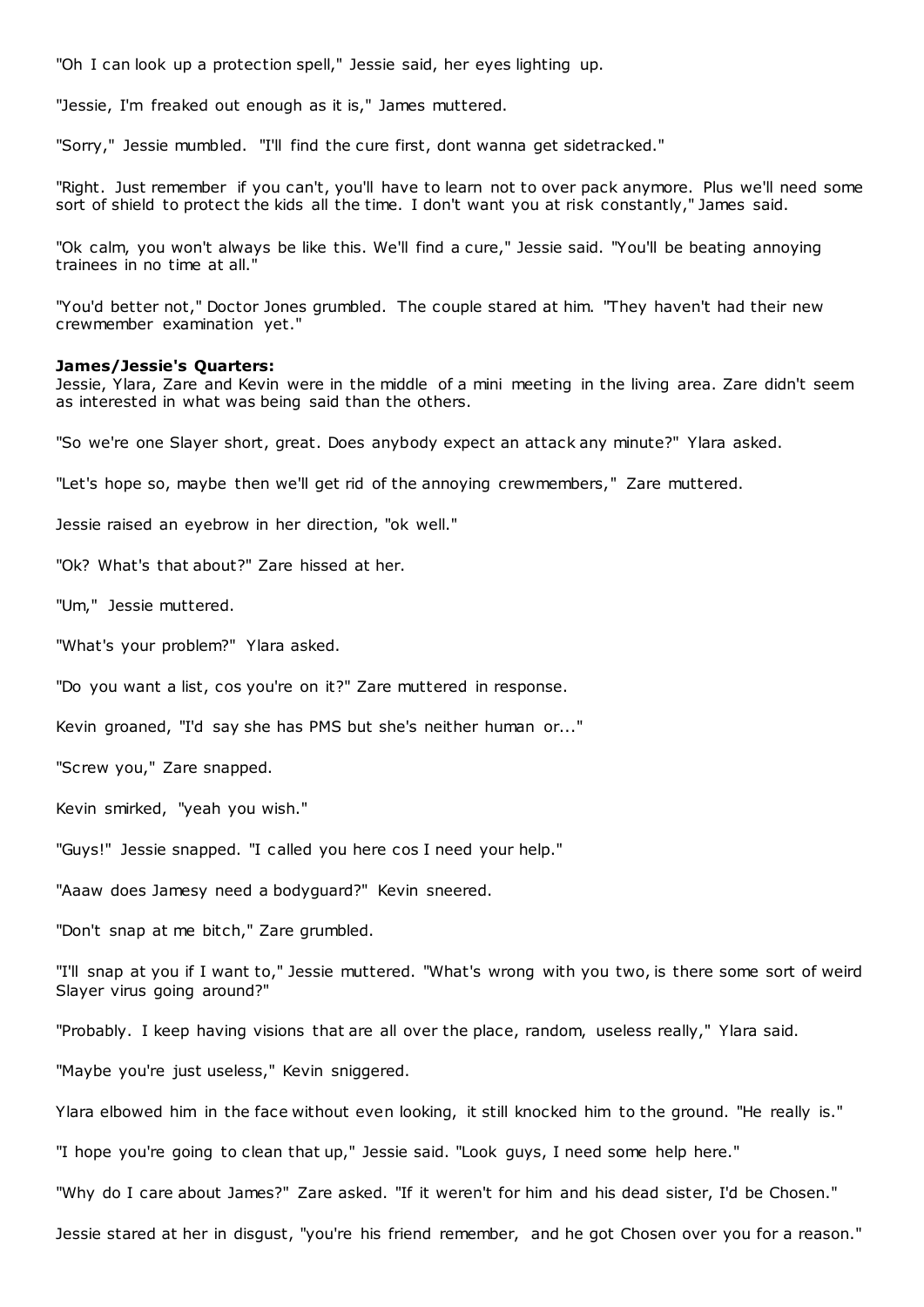Zare scoffed, "not now, not ever."

Jessie rolled her eyes, "Ylara."

"What, I don't know any stuff," Ylara said.

"There's a few suspects onboard, I want you to interrogate them to see if it were them," Jessie said.

"It could have been you," Zare said with a smirk on her face.

Jessie stared blankly at her, "yeah it was me." She handed Ylara a padd. "Don't worry it's not written text, they have pictures of the people you're looking for. Have you interrogated before?"

Zare laughed, "god there's babies in the nursery that are capable of reading names."

Ylara glared at her, "I can, I'm just not 'English' you bint."

"Ouch, that was painful," Zare sarcastically muttered.

Ylara shook her head and glanced back at Jessie, "I haven't but I know how to do it. I don't get why you need help from me, the perv, and the moody bitch."

"Can you imagine Tom doing any of these jobs?" Jessie muttered. "Zare put some pressure on the watchers, they probably know something."

"Yeah I'll get right on that," Zare muttered, walking away. She muttered to herself before leaving, "I never liked that whore."

"Watchers never know anything, why bother?" Ylara said.

"No but they are known for screwing Slayers over," Jessie said. "Remember don't use violence until it's necessary, just threaten."

"Damn it, fine," Ylara groaned. She followed Zare out.

Jessie sighed, she stepped over Kevin so she could get to the spell books on the coffee table.

#### **Later:**

Jessie ran down the corridor to catch up with James, she attached herself to his arm. "How you doing?"

"Ok I guess. Nobody's tried to kill me yet, Harry was still easily knocked out," James replied.

Jessie smirked at him, "what did he say?"

"Well nothing until he woke up. It was something like 'ow, my god'," James replied.

"About Chakotay," Jessie said.

"Nothing much but 'sorry' and 'he is scary'," James said.

"Typical, we need someone with an actual back bone in charge of a ship," Jessie muttered. "That ain't going to happen, maybe you'd be..."

James stared at her, "don't finish that, you know I'm terrible."

Jessie smiled while resting her head on his shoulder, "I know you're far from that."

"Nah the only thing I was ever good at and I lost that," James mumbled.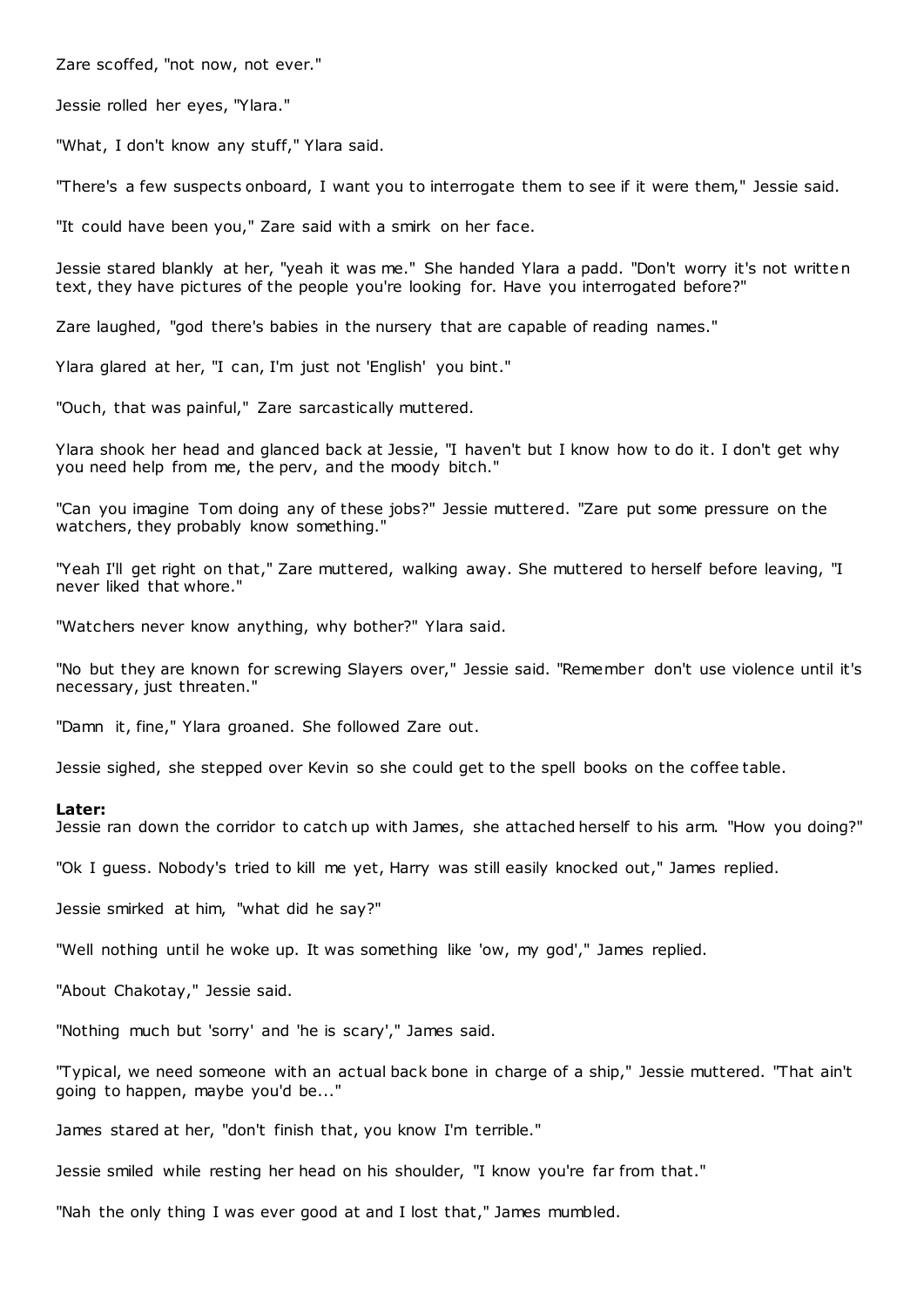Jessie raised her head, "don't be this hard on yourself please. You're good at making me happy, you're a good, no excellent father, protector."

"And you were always very good at being OTT with the complimenting," James said with a smile.

"Don't worry, I'll help you. I've got the computer scanning away, searching and I got three books left to study," Jessie said. They stopped at the turbolift. "We'll figure this out."

"Yeah but what if we don't?" James asked.

"It doesn't matter. I'll still love you and so will the kids. That's not even the question," Jessie said. "As for Duncan and Amy's safety..."

"You're not going to do all the protecting," James muttered.

Jessie pouted her lips, "we both could. It's not like this spell made you forget all your fighting know how, and I'm still pretty good at it." She turned around to wrap her arms around him, she then snuggled into his side, resting her chin on his shoulder. "Don't worry, this is a spell and I'll find it."

"I dunno, I think a part of you is relieved that I'm like this," James said.

"Don't be silly, just cos you lost your power doesn't mean the demons will stop trying to kill you," Jessie said, her face dropped. "Oh, that's a problem."

"Yeah and when they learn I lost it, they'll attack more than usual. And of course there's the thing that actually did this," James mumbled.

Jessie moved away from him a little with a worried look on her face. "I'd better get straight back into it then."

"Is there something I could do?" James questioned.

The door opened as Jessie turned back to face it. "Oh god," she stuttered. James frowned, he turned to look straight ahead. A large tanned fist then flew into his face, making him stumble back into the wall. Jessie had already lost her hold on his arm. She quickly knelt down but she was pushed away to the ground.

Somebody lunged forward to grab James, he pulled him into the turbolift with him. The door closed just as Jessie scrambled to her feet.

"Oh god no," she stuttered. She tried to open the door, the panel beeped at her and she could hear the lift already moving away. "James!" She turned to run down the corridor.

James groaned as he placed a hand over his face. A large shadow was cast over him.

"It hurts doesn't it? Now you know how it feels," Chakotay snarled. He knelt down to grab him by the throat and pulled him up so he was more or less eye level. "I wonder where you'd end up if I threw you through a wall."

James struggled in his grip, one hand grabbed the arm which held him, the other hit him in the face. Chakotay growled as his head twisted to the side a little. He tightened his grip on his neck. "Don't waste that energy." James kicked and hit him again. Chakotay grew tired of him and tossed him to the other side of the lift.

"Computer halt the turbolift." He turned around and was surprised to see James jump back onto his feet like nothing happened. He swung his arm at his face, Chakotay tried to hit him back but he ducked then kicked him in the chest. Chakotay managed to hit him hard in the face, he fell back into the wall. James kicked him away.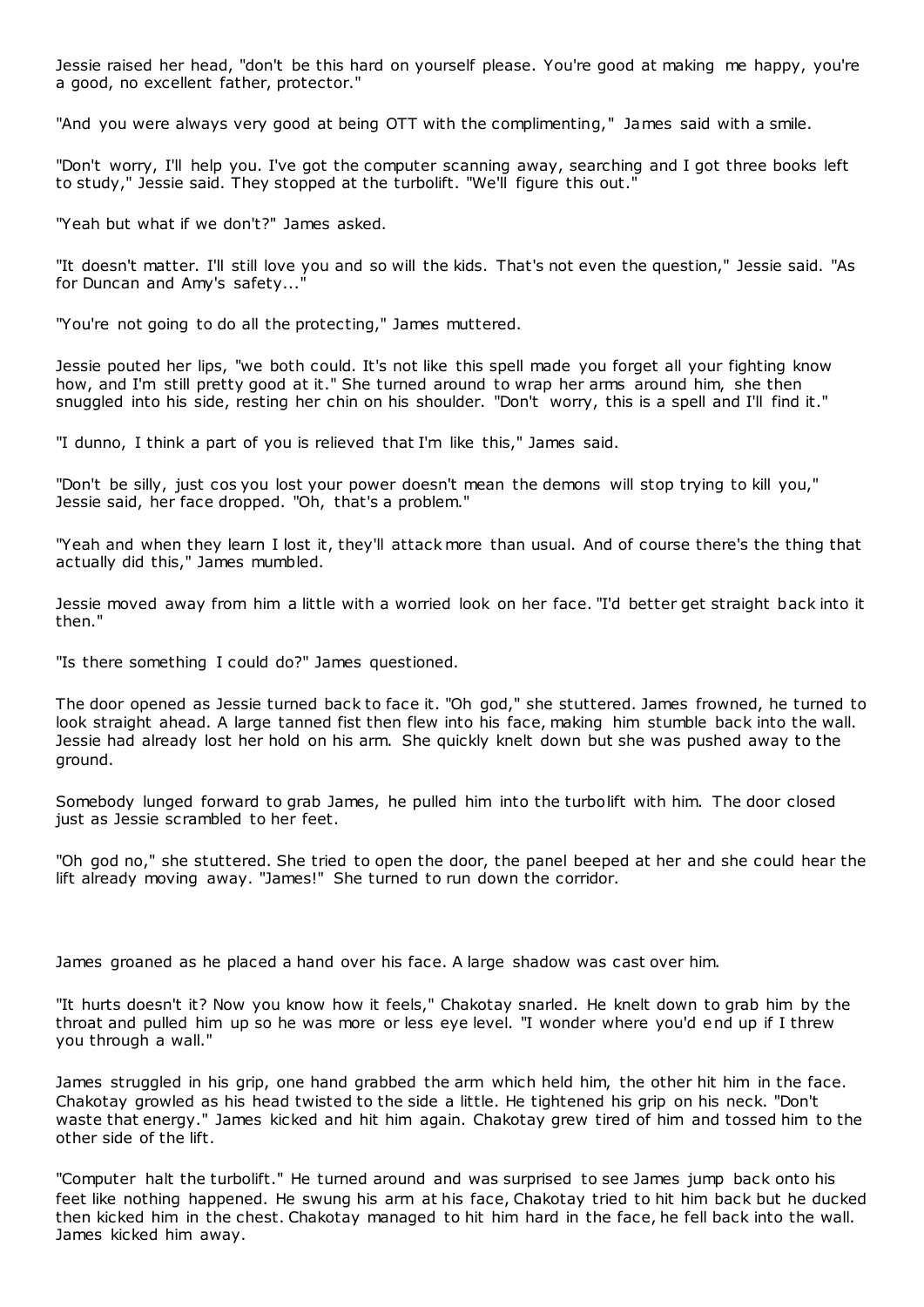Chakotay again lunged for him, and punched him hard, knocking him to the ground. Chakotay stood over him, then kicked him in the stomach and in the head. "I knew you'd be a weak man without your gift. You're nothing like your mother."

James held his stomach while sitting up against the wall, "she never loved you." Chakotay interrupted him by kicking him back down to the ground.

"You don't know a thing!" he snapped.

"You didn't let me finish," James muttered. "She always loved me more, you were not even close."

"You're wrong," Chakotay grumbled.

"I'm not and you know it," James said, again sitting up. "You just can't handle it. Why else would you..."

"Why would I?" Chakotay laughed. His face immediately turned stone cold. He lowered himself to punch him. James blocked his second punch but the third one went to his right side. This knocked him back onto his back. Chakotay leaned over and held him down by the neck and chest. "You should have died instead of her."

"I didn't kill her," James muttered.

"No, you just let her die," Chakotay growled. He hit him hard in the face. "And you didn't care!" Again he punched him. "All you cared about was your precious little useless wife." He hit him again.

"She's not... I loved her more than you, it's obvious," James mumbled.

Chakotay's eyes turned all fiery, his face stiffened. "You're not too smart are you? Do you have a death wish?"

"You know if you loved her so much you wouldn't do this to me," James said, trying again to sit up but Chakotay's hold on him was too strong. "And you wouldn't be acting like this."

Chakotay began continuously punching him, James only managed to block a few of them. "What's wrong with you!" He hit him one more time. "You killed people when your wife died, twice even, you can't judge me!"

"At least I have an excuse. It was how the watchers wanted me, I was an experiment, what's your excuse?" James grunted.

"My excuse? Well it's called being human," Chakotay snarled. "I'd tell you to look it up but you won't be doing anything else but well..." He placed his hand tightly over James' mouth in a way so it blocked the nose as well. His other hand held him down. "Dying and maybe a bit of squirming." James tried to get away but couldn't. All he could do was try to pull the hand away, Chakotay's grip just grew tighter instead.

"How long did you say you could hold you breath for? Neh it doesn't matter, I can do this for ages," Chakotay muttered. James tried to struggle, his eyes were now wide with panic . "Is this how you felt when your dad used to drown you in the bath as a child?" James' eyes narrowed mostly in confusion. "Yes she told me a lot, huh, unlike you. If she loved you why all the secrets?"

James looked directly at him, Chakotay could see a lot of fear in his eyes. He then glanced up a little, his own eyes filled with confusion. "What the?" He glanced back down at James, "what the hell, what are you doing?" All he could do was groan and mumble under his hand, his face turning a little blue.

Chakotay stared straight ahead of him for a while, he glanced down again. "What the hell are you doing to me!" He hit him with the hand that was just holding him down.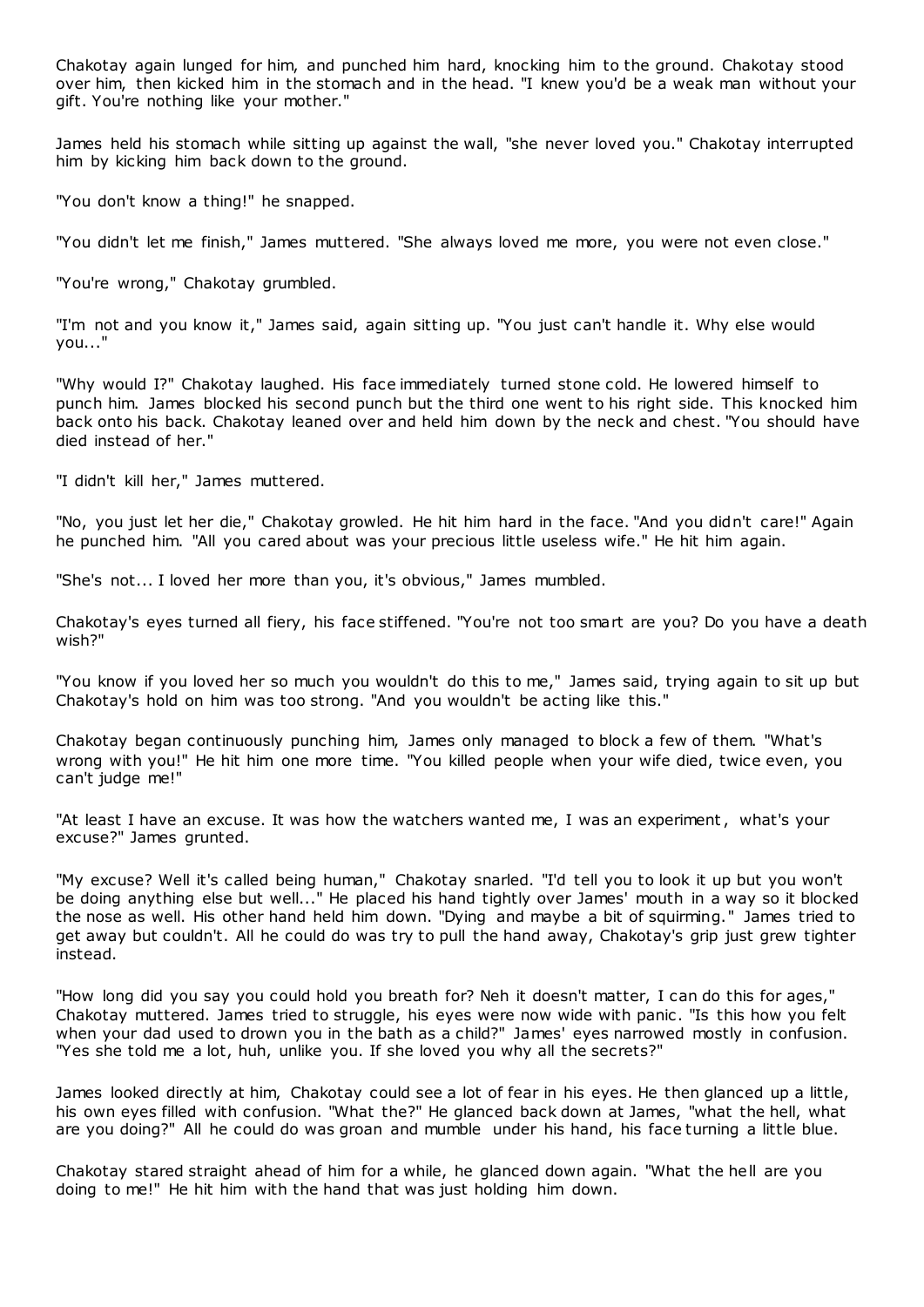Somebody walked up to stand behind him. Chakotay sensed their presence, he slowly looked behind him. His eyes widened as he glanced up at the woman behind him who was a faint looking Kathryn. She stared at him with disgust in her eyes, shaking her head. Then she faded away.

Chakotay turned back to James, "you're doing this, aren't you!?" He punched him again. "Why? Are you so much of a coward you have to play mind tricks on me." He moved the killer hand away, James tried to get his breath back and sat up a little.

"What are you... talking about?" he said in between breaths. "I'm not..."

"You are, you're getting into my head. You can't trick me," Chakotay growled. He pulled out a large knife, placed it against James' cheek. "You won't be doing that anymore."

"How could I get in your head?" he mumbled. "You know I lost all of my powers." Chakotay slashed his cheek with the knife, then moved it to the side of his neck. He threw another punch, then pushed him onto his left side. With the knife dug into the side of the neck Chakotay leaned closer into him, then put some force into the knife. Blood quickly welled up around the blade.

"Maybe I should leave you for little Duncan or baby Amy to find," he whispered. James struggled again. He yelled out as Chakotay kept moving and putting pressure on the blade.

The door opened only halfway, Jessie was at the doorway trying to get her own breath back. Her eyes quickly widened in horror, "oh my god."

Chakotay glanced back at her, "Jessie, you're supposed to come by later." She could now see James lying on the ground, with a deep cut in his neck which bled heavily around the blade. "You know to find just the head, I dunno I haven't decided."

The fear in Jessie's eyes soon turned into anger. "You son of a," she growled. To Chakotay's surprise she kicked him hard in the head. He fell away to the ground. He laughed at her as he tried to get back up.

"Oh Jessie, you're not seriously thinking..." he said. Jessie lunged forward to punch him, then she kneed him very hard in between the legs. She continuously punched him, he blocked a few but it wasn't enough, one hit knocked him to the ground. She knelt over him to continue hitting him.

"How could you, what's the matter with you!" she screeched, still hitting him.

James weakly lifted his head a little, he gave up straight away, "Jessie."

Jessie glanced toward him, she punched Chakotay one more time. She then rushed to James' side. "Oh god, honey are you ok? Stupid question." She tried to cover up the cut with both of her hands. "I'm so sorry, I didn't know which way the lift was going and I..." She tapped her commbadge then placed a hand across the other cut on his face. "Rex-Stuart to Sickbay, medical emergency!"

## **Sickbay:**

Doctor Jones turned away from James' biobed, then walked over to a worried looking Jessie.

"He'll be ok. However because of his condition, he better gets some bed rest instead of doing his usual escape routine, take it easy. Obviously Slayers heal faster, I know no one's done that to him before but it's going to take him a lot longer to recover," Doctor Jones said. "He's been through a lot, he seems a bit traumatised, that's what's going to take the longest to heal."

"How can you tell?" Jessie asked.

"Well he hasn't even tried to escape yet, or talked for that matter. He seems a bit..." Doctor Jones replied.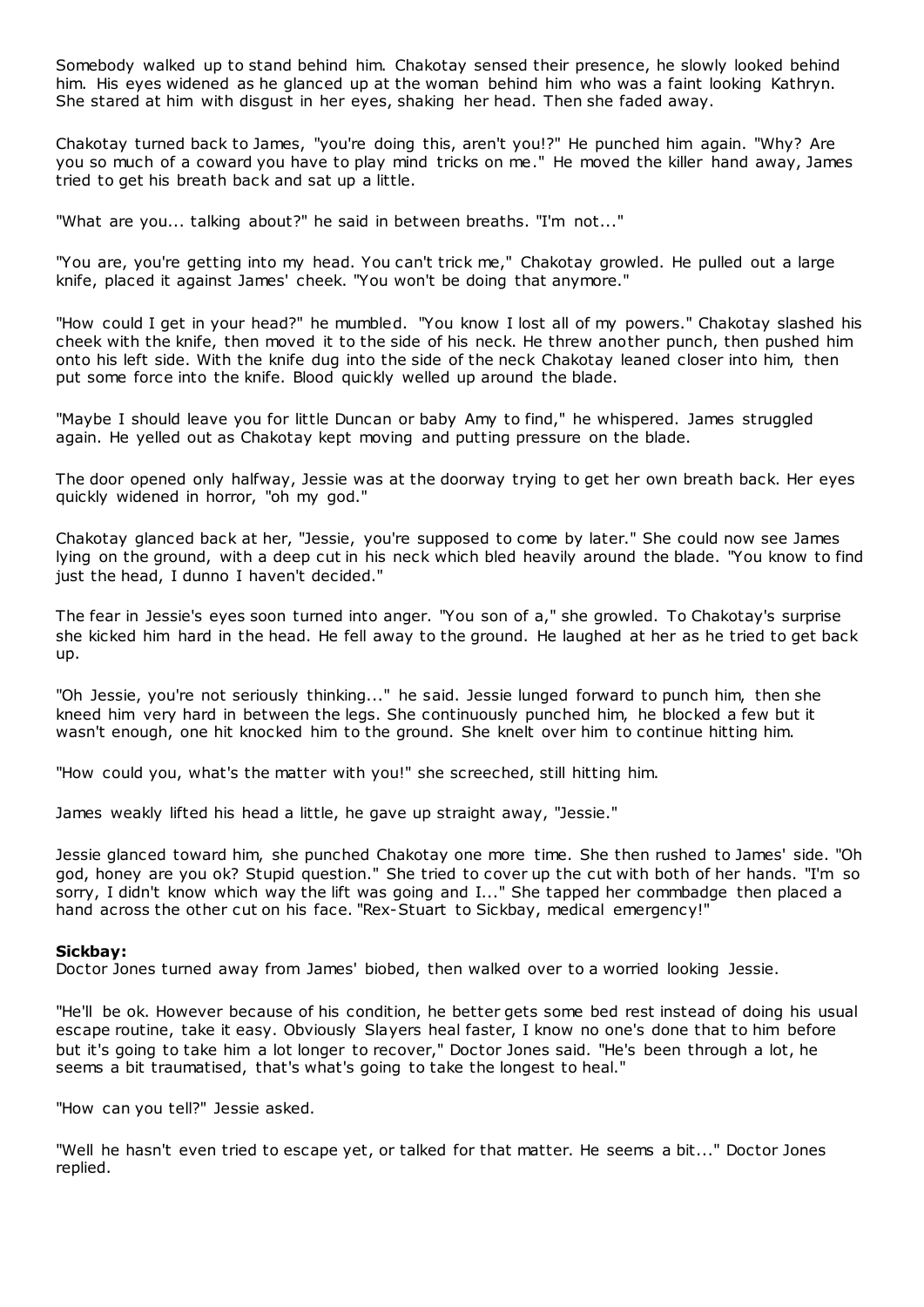"Can I see him now?" Jessie questioned. Doctor Jones nodded. She walked toward James' biobed, she turned back to face Doctor Jones rubbing her stomach. "Why do they call it morning sickness when my last pregnancy and this one it's been afternoon sickness?"

Doctor Jones smiled, "that sometimes happens."

"Maybe seeing Chakotay trying to make me relive a nightmare I had, it's probably just that," Jessie mumbled. She walked over to James. "Hey I'm back, how are you feeling?" He slowly turned his head to look at her. His eyes alone made her shoulders slump and look at him back with a sullen expression. "I'm so sorry, I should have got to you sooner."

"No, how could you," James quietly said, trying to ignore his bruised throat. "Don't blame yourself, it was my fault. I shouldn't have taunted him."

"You taunted him?" Jessie muttered.

"I know, shouldn't have," James said. "I thought I could still take him. Borg have strength, I wasn't sure about Tolg."

"Well now you know," Jessie said, stroking his hair.

"You know me, I always have to have violence right?" James mumbled.

"No honey, I mean yeah that wasn't smart but it wasn't because you wanted a fight or anything," Jessie said. She stroked the hair out of his face. "You know, is it just me or has your hair gotten darker?"

James looked up at her with a frown, "what, where did that come from?"

"I don't know, sorry," Jessie said. She glanced at Doctor Jones. "Can I take him home, I have to pick the kids up very soon."

"I suppose so. Just make sure he rests," Doctor Jones replied.

"Oh I'll make sure all right," Jessie said. "I'll have to drop him off first."

"Amy," James said.

Jessie turned back to him, "what about her?"

"I should be there when you pick her up," James said.

"What, are you kidding? If she sees you all weak and kitt... puppeny, with a scar on your neck, she's going to be worried," Jessie said.

"I guess, sorry," James mumbled.

"Ok, let's get you home," Jessie sighed, putting an arm around him. She helped him sit up. "Do you think the kids will let me research when I'm looking after them solo?"

James smirked at her as he got off of the biobed. "I really doubt it. Duncan may keep himself busy but if he's got homework you'll have to. Wait why solo?"

Jessie attached her other hand to his arm, "you do know what resting is, don't you?" She guided him to the door.

"Doc said I just have to take it easy, I don't have to stay in bed," James said.

"Well I hope you know what taking it easy means then," Jessie said. Doctor Jones shook his head as they disappeared through the door.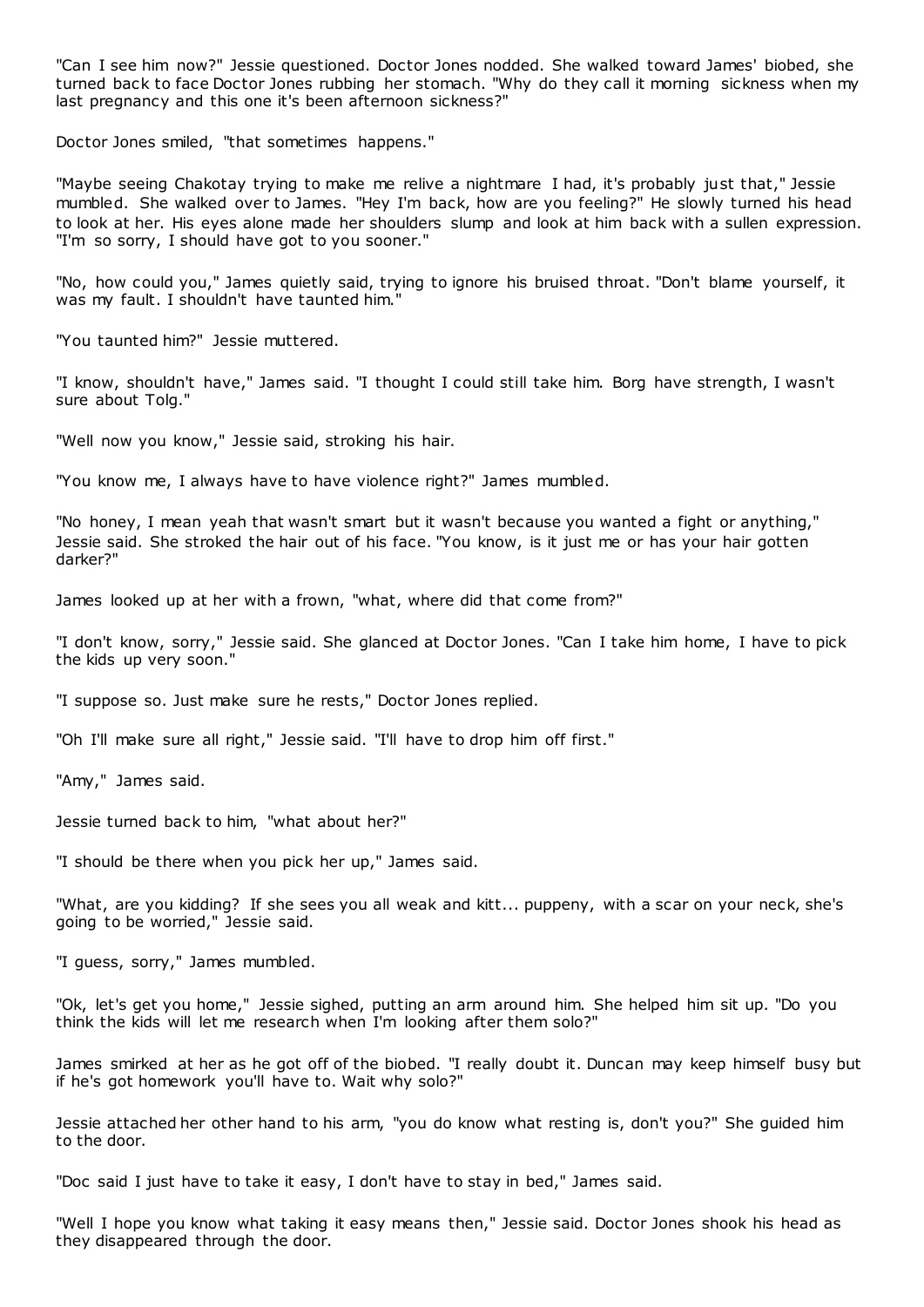# **James/Jessie's Quarters:**

Jessie sat on the sofa, cradling Sasha on one knee and reading a book resting on her other. Sasha played with her doll, Duncan sat next to them both writing on a notebook. Amy sat on the floor building a wall around her with big lego bricks. James sat on the chair next to her, with the computer on his lap.

"I don't know what I'm looking for anymore," he sighed.

Jessie sighed too, staring at the book. Duncan glanced at her, "what are you doing?"

"We're looking for something, nothing important," Jessie said awkwardly.

"Jess it's ok, we've almost exhausted everything. They should know," James said.

"Are you sure?" Jessie muttered.

"Yeah I am," James replied. He put the computer down on the coffee table. "Kids there's something you should know." Amy and Sasha looked up at him. "Something happened this morning, and we're trying to find a cure for it now."

"Are you sick daddy?" Amy pouted.

"No honey, I've just um," James replied. "I'm not a Slayer anymore."

Sasha moved her glance to Jessie, "uhoh."

Duncan frowned, "uhoh? That's weird, how?"

"That's what we're looking for," Jessie said. "It's nothing to worry about. I'm here and dad still knows how to fight."

Amy cocked her head to the side as she looked up at James, "you don't look different."

"Are we in trouble?" Sasha asked.

"We always are," Duncan commented.

"Duncan," Jessie snapped. He pouted at her. James meanwhile looked uncomfortable. She turned back to her book, "I told you. He knows how to kill demons still, he's not a weak human, I've been reading a lot of spell books and I can still kick a lot of thing's butts."

"Yeah but maybe someone did this just to get us," Sasha mumbled.

"Honey no, it's not. Something would have have by now, you know before he even noticed it. Trust me," Jessie said. She glanced over at James, he got up to head over to the kitchen area. "Don't worry about it, ok." She quickly got up to head over to him, she put Sasha down on the sofa first. "Are you ok?"

"I didn't want to scare them, I should have known that would happen," James said.

"I wouldn't worry, I have a really good feeling about this last book," Jessie said.

"Yeah sure. You saw them, Sasha's scared, Amy's already trying to find differences, and Duncan I'm sure liked me better when he figured out what I was," James muttered.

"Oh come on, you don't even believe that so why should I?" Jessie said. "You're just feeling a little too sorry for yourself, you're not making any sense. These are your children, you're not Tom and they're not Miral. Duncan will always see you as his role model and look up to you. Amy is just being her usual curious self. And Sasha's a smart girl, she's right to think that whoever did this will attack."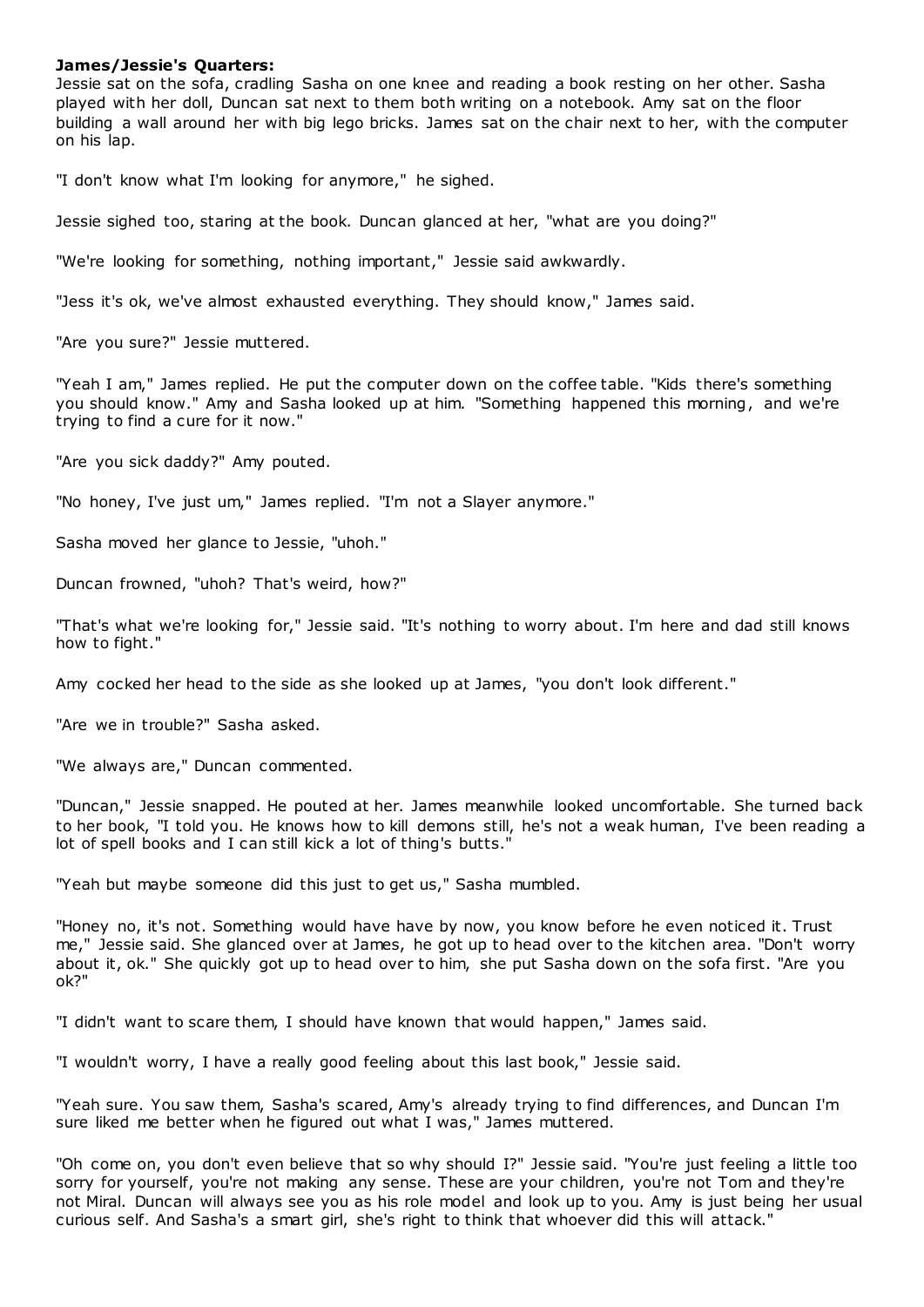"But you just said," James said.

"I'm not saying that it will attack, I'm just saying that's what would normally happen," Jessie said. "That's why this is just confusing. Why wait until you've found out, and have time to get used to it, kinda? My point is you're thinking that they'll like you less because of this, you must know that, that's a very idiotic thing to think, cos I do."

"Well you do know that I'm a self-hating idiot, right?" James said with a little smile. He sighed, "whoever did this is an idiot too, or just very confident in themselves that they'll beat me anyway. Or it was an accidental spell."

"Maybe it was Chakotay," Jessie said.

James raised an eyebrow and smirked, "problem solved. We just kill Harry and Chakotay won't get out again."

Jessie smiled, "I'll get a phaser rifle."

"We don't need that. I did mention the small punch that knocked him out right?" James said. "Even in my current state that was considered my weak punch."

"I meant for Chakotay. I'll gladly do it," Jessie said.

"Yeah about the incident in the turbolift, are you ok, I mean," James questioned.

Jessie looked confused, "me? He only pushed me remember."

"In your dreams you said I... Never mind I'm not helping," James replied. "You were just being too overprotective."

"What do you mean by too overprotective? This is no different to the time with that Master guy, I did what I had to," Jessie said uncomfortably.

"Sorry forget it," James said. "I'm just being awkward."

Jessie placed a hand on his left upper arm, "he tried to kill you James. You would have done the same as I did."

"You're right, I'd probably would have killed him. It's just you looked more scared than," James said.

"I was afraid of him yeah. Seeing you like that was enough to snap me out of it," Jessie said. "My dreams had nothing to do with it. I'm just the same as you after all. If, I dunno, a giant cat tried to claw my head off, you'd get over the fear."

James looked at her with wide eyes, "giant cat?"

"I dunno, a tiger, does that count?" Jessie questioned.

"I haven't seen one," James replied.

"I'm just about to start reading the last book, no matter it has to be there. If I exhaust that I'll talk to the watchers," Jessie said. "I promise, I'm helping the best I can."

"I know you are. Is there something else I can do besides re-read what you read?" James asked.

"Nah. I just have to read a book and not fall asleep in the middle of it," Jessie replied. She headed over to the chair James was sitting on before. Before sitting down she picked up the book on the table. "Just do whatever you want, I'm not your boss." She began reading the first page of the book.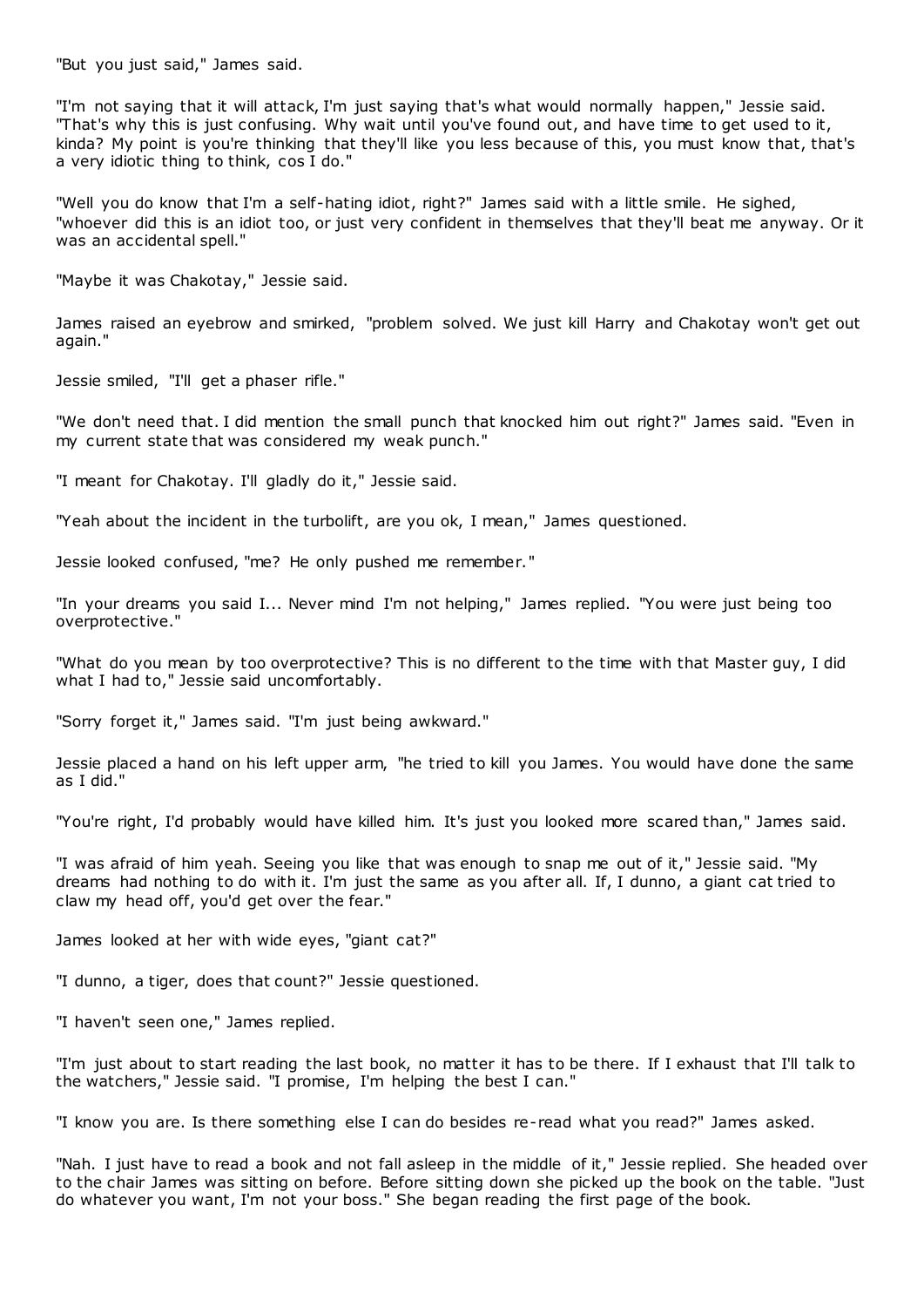"All right. I'll get you a caffeine boost, that's helping," James smirked as he went over to the replicator. "Does anybody want anything?"

Jessie frowned at her book as she skimmed through a few pages, then glanced at the computer on the table. "How about a heavy object."

James looked back at her, "what why?"

Jessie stood back up, "James can you look after the kids, I'm going to talk to the watchers first."

"Sure thing," James said. "You got bored with the book already?"

Jessie headed over to him, "I'll explain, promise." She gave him a quick kiss on the cheek. "You have the caffeine boost, you'll need it." She then headed out.

James glanced at the glass of coke, "who wants this then?" Duncan looked up from his book. "I knew you would."

# **The Bridge:**

Tom tapped his foot impatiently with his arms folded. "Shouldn't we of gotten a response from Starfleet by now?"

"Maybe the probe thing we use to relay messages through the corridor is broken," Jodie said.

Tom groaned, he moved to sit down in his chair. "Re-send it and increase speed to the corridor."

"Ok but why do you need new orders? Surely we're supposed to go and research the Enterprise thingy," Naomi questioned.

"They need to know about the Crazy Horse and Chakotay. I know what we're supposed to do regarding the Enterprise, but we don't know what they'd want doing with Chakotay," Tom replied.

"And we're all waiting on the Damien question," Jodie said.

"Ok whoever throws me out of an airlock will get possessed, that's a fact," Damien said with a smirk. Everyone looked disappointed.

# **James/Jessie's Quarters:**

Instead of a door chime, there was an old fashioned knock on the door. James looked at it, "ok, is that broken?" He walked towards it slowly. A fist shaped dent appeared in the door.

"Uhoh," Sasha squeaked.

James glanced back at the kids, "Duncan go into my room, get the bag under the bed quickly."

Duncan nodded. A hand pulled open the door, Duncan only had time to climb to his feet when Chakotay stepped in. He pulled out and raised a phaser. "I wouldn't do that if I were you son, it's on wide spread."

Duncan pulled a face at him, "I'm not your son."

"God forbid, who'd want little James Junior as a son other than the thing itself," Chakotay muttered.

"Listen Chuckles, you can keep my children out of this, maybe we can just exchange insults another time," James said.

"I'd rather not. Earlier proved that you won't settle down and shut up if it's just your life. I'm thinking your children, that'll keep you still," Chakotay muttered.

"God, what's your problem?" Duncan rolled his eyes.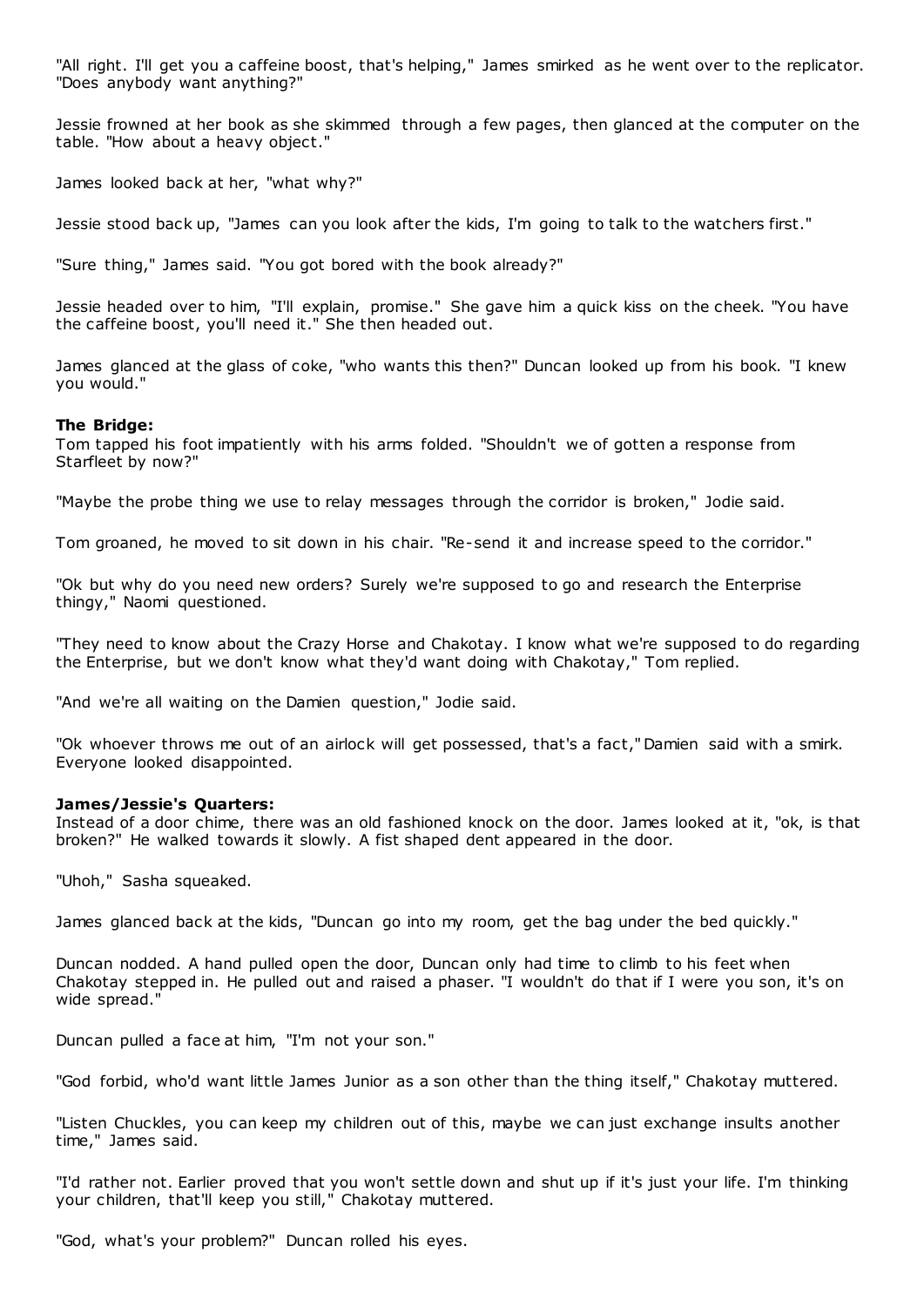"Duncan no, it's fine, I'll deal with this," James said. Duncan pouted, he sat back down with Sasha. "Amy, stay with your brother and sister."

Amy climbed over her wall but decided to stand next to James, "daddy, creepy man."

"Oh, she's a cute little Slayer," Chakotay said, glancing down at her. "How do you think she'll die and when?" he said smiling at her.

James' face tightened, both his fists clenched tightly. "Amy, do as your told. " Amy hesitated before going over to Duncan and Sasha. James then stepped closer to Chakotay. "Look at her like that again, and I'll kill you."

Chakotay smirked at him, "and how will you do that? Collapse on me, you can barely stand."

"I feel just fine," James muttered. He kicked the phaser of Chakotay's hands. Chakotay then lunged forward to attack, the two exchanged a few punches. James was pushed into the wall. "Duncan!"

Duncan looked confused for a second, "huh? Oh yeah." He reached over to the computer. Chakotay picked up the phaser and pointed it towards the three kids. A forcefield appeared around them.

"Son of a..." He turned around just as James pushed him to the ground. He just laughed at him as he held him down to punch him. "Got yourself a nice little security system there James." He pushed him off, then got back onto his feet. "Now do you think your wife will get back in time to protect you?"

James got back onto his own feet. He and Chakotay froze slightly at the sound of grow ling getting closer.

"Ok, did you forget to feed your kids?" Chakotay asked, going toward the door.

James raised an eyebrow, "what?"

A large scabby demon with big claws charged through the door, it swung its arm at Chakotay, knocking him unconscious.

"Crap, this can't be good," James muttered.

# **Meanwhile:**

Wesley worked at a computer panel in his quarters. He picked up a large book and balanced it on his right arm. The door chimed. "Come in," he called without looking away.

Jessie stepped in, folding her arms. "We've got a problem."

"Ah Jessie. What's the problem?" Wesley questioned.

"I think you know already," Jessie replied. She walked closer, "James, what did you do to him this time?"

Wesley glanced at her, "what?"

She scowled at him, "you have this obsession with making him weaker. You've already made him swap bodies with Craig to test him. What's wrong with you watchers? If you're not too busy experimenting on them you're violating them with spells or science. I thought your jobs were to train and watch ov er Slayers. I'm sure as hell thinking about killing any watchers who dare to try and train my kids when they're 'old enough'."

"I haven't done anything to him," Wesley stuttered.

"Why don't I believe you. I'm not an idiot," Jessie grumbled. "The spell, it's in a rare spell book that has a lot to do with Slayers with the exception of a few spells. You've done it before so it was naive of me to not blame you from the moment this started."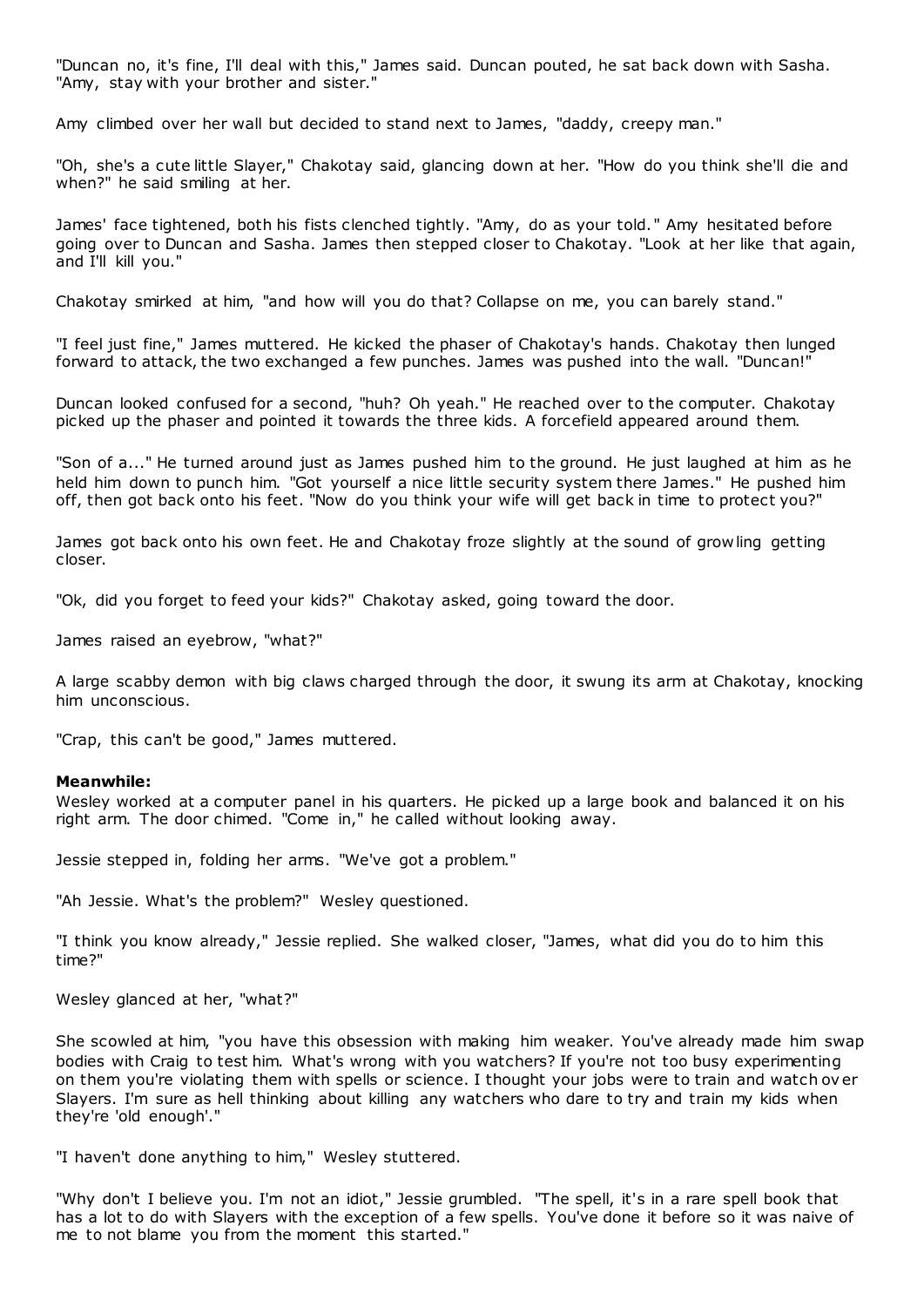"Just because it was a Slayer themed spell book, doesn't mean it was me," Wesley said.

Jessie narrowed her eyes. "James did his own research and found the book in that database of yours, once I looked at the book itself I knew it had to be it. The only people who got those books were watchers."

Wesley's face turned a little pale, "no, you're not one but you have a copy."

"Only one copy got out of watcher hands centuries ago, and now it's mine," Jessie said. "It was passed down in my family. Funny, I don't believe in coincidence or fate, but I've been proved wrong about one of them." She eyed the books on the desk beside him. "I believe it's one of those brown spine ones at the bottom."

Wesley stared at her, "your family had that book for two centuries?"

"I don't think you understand," Jessie said. "James was nearly murdered, Chakotay tried to cut his head off."

"Oh, is he ok?" Wesley nervously asked.

Jessie stepped closer so she was only a metre away from him. "What do you care? Why did you do this to him?"

"Um well, don't abandon me on an alien ship for saying this but, it was a training exercise," Wesley stuttered.

"What? You can't be serious. You can't use that twice," Jessie muttered.

"It wasn't for James, it was for our new trainees," Wesley said.

#### **Back in James/Jessie's Quarters:**

Chakotay got back up with a groan. James quic kly pushed the demon into him. While the two recovered from that and fought, James rushed into the nearest bedroom.

"Typical, coward," Chakotay grunted.

Duncan watched the fight with interest, he smiled sneakily. "Yeah I know, only a wimp would attack my parents the way you did."

"Ok what about hiding behind a forcefield you little brat," Chakotay growled, glancing toward him. The demon knocked him to the ground as he wasn't looking.

Duncan smirked at him, "damn that was fun, where's popcorn when you need it."

"Or muffins, strawberry muffins," Sasha said.

Amy pulled a face at her siblings. The demon turned to face them, snarling and baring it's teeth. "Did daddy leave us?"

"Don't be dumb," Duncan said.

James stepped back out of the bedroom with something behind his back. The demon went for him instead. After a few kicks and punches on both sides, James pulled an axe out from behind his back and swung it at it, knocking it away briefly.

While they fought Chakotay pulled himself up to his feet. He looked around the room, his eyes focused on the glass coffee table. James then killed the demon by cutting it's head off with the axe. It rolled next to Chakotay.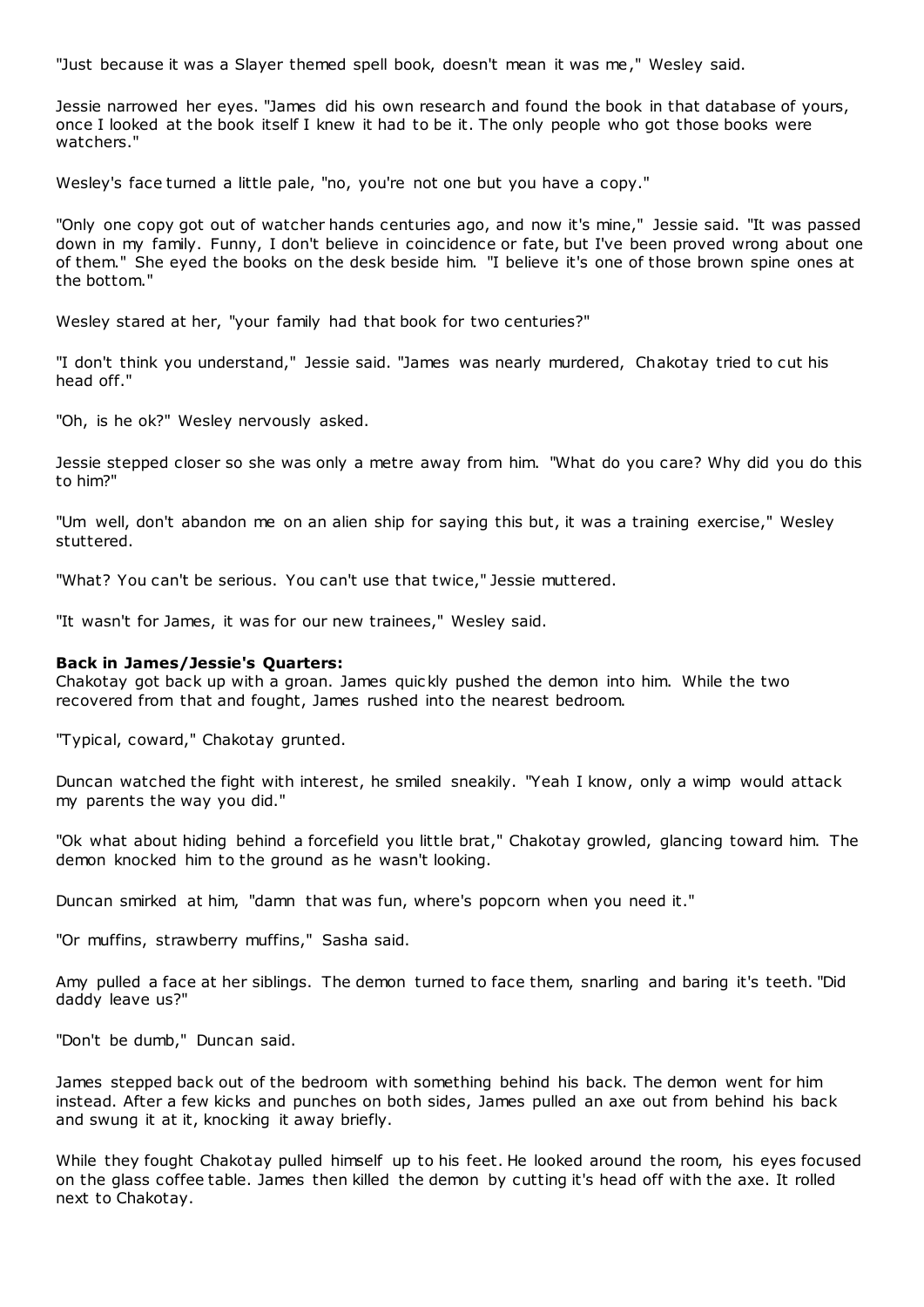"What the?" he muttered quietly. His eyes widened a little when he realised what it was. He slowly picked up the table.

James walked up to the forcefield, he noticed all three of his children were watching him. "You didn't see that, did you?" They all nodded. "Damn."

"That's the least of your worries," Chakotay said. He swung the table at him as he turned around. It smashed over him and he collapsed to the ground.

Amy reached out for him, her hand hit the field. "Daddy," she and Sasha cried at different times. Duncan reached out to pull Amy back, then put his glare on full force at Chakotay.

"Now brat, don't look at me like that. He's not dead," he said, leaning over James' unconscious form. Then he dragged him toward one of the rooms. "Yet anyway."

"Can we lower the shield thingy?" Amy asked.

"No, dad only taught me to put it on," Duncan mumbled. He reached for the computer.

## **Meanwhile again:**

Wesley hid a book in his hands behind his back, backing away slowly. "So you see, that's why."

Jessie stared with no interest in her eyes. "No, you know what I see. Wait actually you don't wanna know what I see."

"Jessie please, there's no reason to be hostile," Wesley said.

"Really, cos I think there's plenty," Jessie grumbled. "Now you better undo it."

"What all of it?" Wesley questioned.

"Of course all of it. Wait, what are you?" Jessie muttered, she glared at him again. "What else did you do?"

Wesley's eyes widened in panic, "nothing to do with James, it was for Kevin and Zare."

"You didn't do the same thing? Oh who cares, just undo it," Jessie said.

Wesley folded his arms in a sign of protest, "no, the training hasn't finished yet."

Jessie shrugged her shoulders, then swung her fist at his face. He ducked in time, instead she kneed him where it hurts. He of course burst out crying and collapsed to the ground. "Ok you're the third guy I've done that to this week. Now, why don't we do some spell undoing."

"Ok," Wesley squeaked.

## **James/Jessie's Quarters:**

Inside of the bathroom Chakotay stood by the bath waiting. James lay on his back on the ground with cuts across his face and neck, and a bruise underneath his left eye. His eyes opened, turned his head to look up however his vision was blurred.

"Let's do this right this time, without the annoying little flashes," Chakotay said.

"It gets better," James groaned.

"No more of your little mind tricks," Chakotay muttered, ignoring him. "Why would you use your own dead mother to trick me, it's sickening."

"Are you a bigger idiot than usual? You know that telepathy is part of the package," James muttered. He tried to sit up.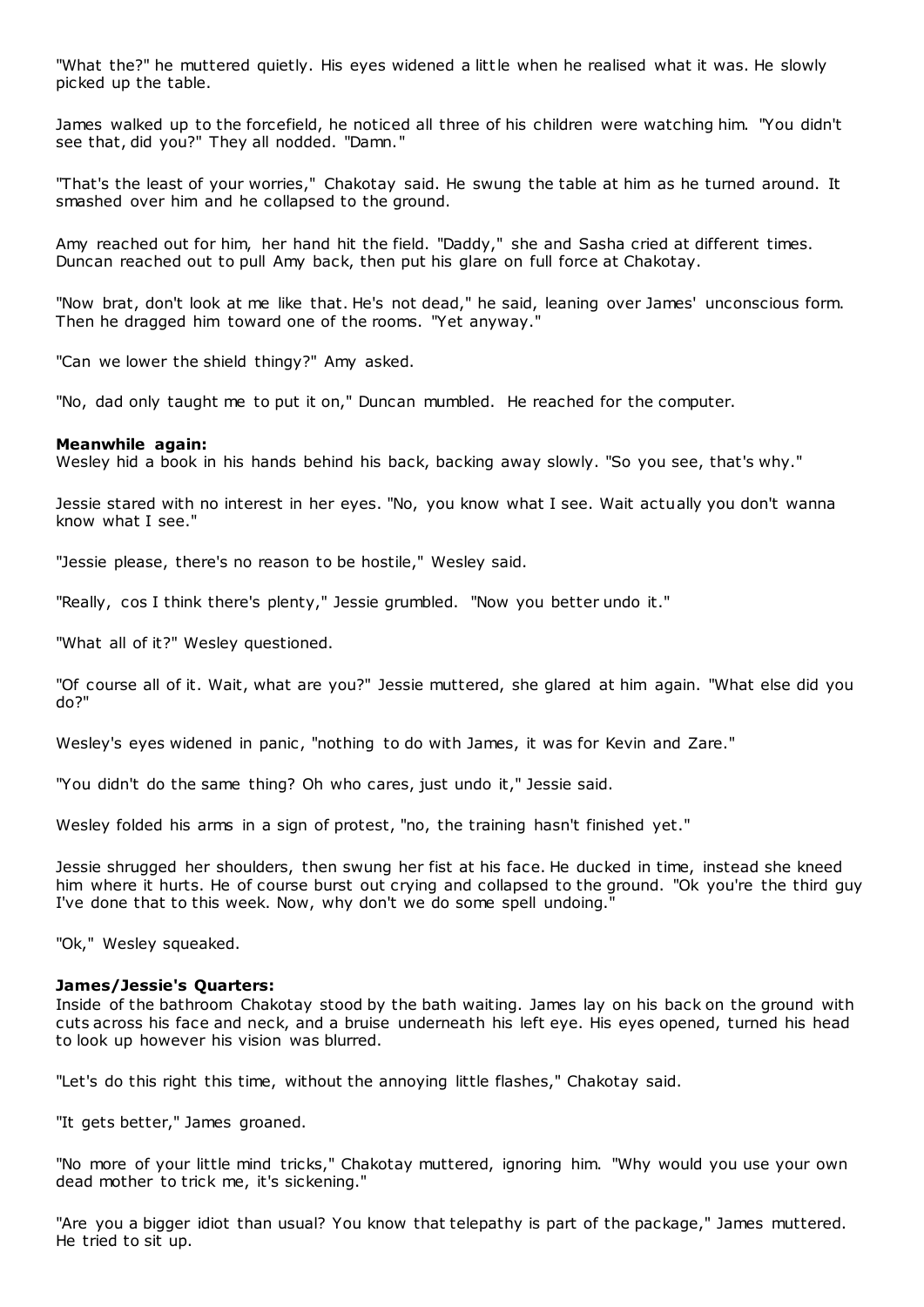Chakotay frowned at him, "then what, how did you do it?"

"Maybe you're just crazy," James mumbled while sitting against the sink. "Could be a sign of Tolgness."

"Tolg of course," Chakotay muttered to himself. "You weren't assimilated by them though, so how did I see you and her, in the flashes. There's no..."

"You saw me and mum," James said. He then noticed the sound of running water. "You're taking a bath, I don't wanna see that. Great torture idea."

Chakotay shrugged casually, "well it's either this or pulling your hair and threaten to break one finger on each hand."

"Oh my god, you're actually going to do the bath thing?" James said in a slight bewildered tone. He then turned a little pale, "wait, where did you get the finger part from?"

"Your father had some good methods, too bad they never worked," Chakotay said.

"There's no way you could know about that. I never told anyone," James said.

"You're right, your mother didn't tell me," Chakotay smiled. He reached over to turn the taps to the bath off. James quickly went to the door but it wouldn't open, then glanced at the newly broken panel next to it. "But she knew about it. In fact, she walked in on daddy threatening to do it."

James turned back to stare toward him, "if she didn't tell you, how do you?" His face still managed to get paler. "You got captured by the Tolg. Oh god, what did you do to her!?"

Chakotay glanced at him looking like his usual self, "what? I had to, to bring her back."

"As a dead drone with no mind of her own?" James said. "That's not a good bringing her back. You probably pulled her out of a good afterlife, and trapped her in an undead collective. How could you do that to her?"

Chakotay growled as he stepped closer to him. "If it means anything, I didn't plan to leave her trapped there or get assimilated myself. We were going to escape."

"But did you ever think of trying to free her while freeing your own worthless hide?" James grumbled.

"I think that's enough sharing. Why don't we get started," Chakotay said.

Meanwhile outside Duncan was still messing around with the computer. A funny picture of Tom with his new spiky hairdo appeared on the screen, along with some writing next to it.

"What's that?" Sasha asked.

Duncan smirked but only briefly, "oh crap, I'll never get that back will I?" He got rid of the photo and text and tried typing something else in. This time he got a video file of Harry sleeping in his bed, sleep talking. It looked like the video source was a hand held video camera being held nearby the bed.

Harry climbed out of his bed, pointing a finger in front of him. "You can't have her, you'll have to kill me if you want to even see her again." He threw a punch but it hit the wardrobe pretty hard, he had his back to the camera but you could tell he was in serious pain because of the squeaking noises he kept making. Suddenly he jumped back into his bed, and hid under his bed covers. "Mummy, save me. Save me mummy."

"I thought dad was kidding about him," Duncan said.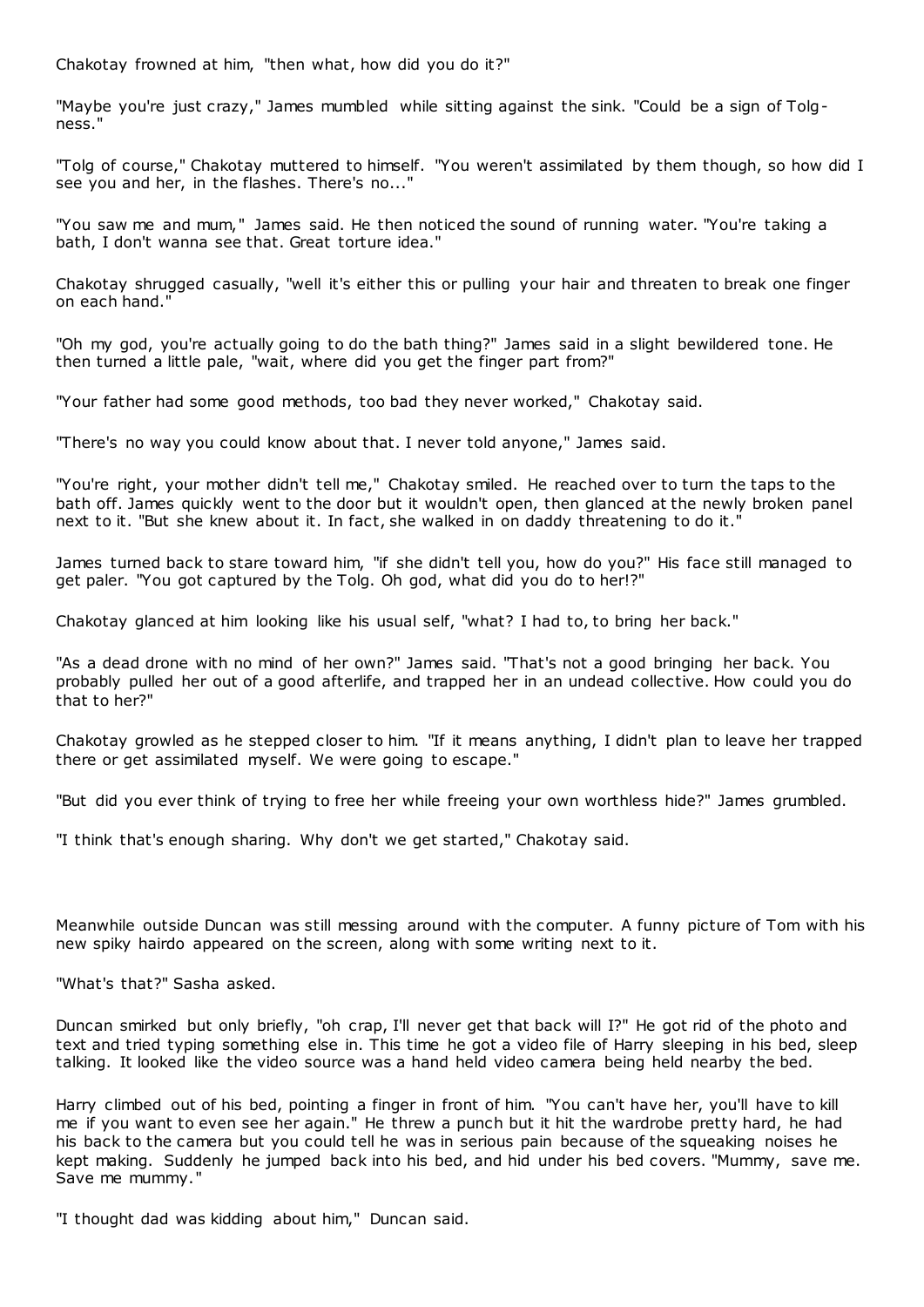Sasha and Amy pulled identical confused faces as the Harry lump under the covers started moving a lot. "Mmm," he groaned. "You're a saucy one aren't you?"

"Sauce? Is he eating the bed covers by mistake?" Sasha asked.

"It'd be funny if he was eating his hand," Duncan smirked. He shook his head and grunted angrily, "for god's sake, I bet Chaks put these here to distract me." He pressed the save button, then closed the video just when Harry's comments and movements were getting a bit, um worrying. Before it was shut off you could hear somebody going, "ugh, gross Harry."

"Bed covers are saucy?" Amy muttered in confusion.

"No he was sleep talking stupid," Duncan said, rolling his eyes. He continued working on the computer.

Back in the bathroom there was a bit of a struggle nearby the bath. Chakotay seemed to have t he upper hand with one of his arms tightly around James' neck. He sneakily got a pen knife from his back pocket. Before his attacker realised he pushed it in the back of the hand that was around his neck. Chakotay loosened his grip, his other hand hit him across the face.

The two men fell back away from each other, James more so, the back of his head hit the bath hard. Chakotay obviously had enough and lunged for his throat.

"I'll admit, you're not bad," he said, moving around to rest on his feet. "At least your mother will be a little proud for once." He pushed him face first into the water. "And I guess your dad'll be happy that I am..." He pulled his head out for a second, "doing what he should have finished off thirty years ago." He pushed his head back into the water.

A ghostly voice whispered Chakotay's name, he looked up and around. "What the?" He felt a small soft hand touch his shoulder. His eyes followed the pale skinned hand, up the owner's arm and to her face. "Kathryn?"

Sure enough it was Kathryn again. "Stop this, this isn't what you are."

"No, I'm nothing, nobody," Chakotay stuttered. "You're not here."

"How do you know? We're both Tolg," Kathryn said, her face tightening. "It wasn't his fault, you're only hurting people who don't deserve it. Jessie, innocent children, Lena, and me. Stop."

Chakotay stared at her, then down at James struggling to get out of his tight hold. He lifted his head out of the water. He tried quickly to get his breath back after coughing up some of the water.

"No, nice try," Chakotay shook his head. "You may not be telepathic, but an ex Borg." Again he pushed his head back into the water.

## **Wesley's Quarters:**

Wesley and Jessie sat on the floor facing each other, the book was in the middle of them. "Now we must join hands and chant the words," Wesley said.

Jessie pulled a face, "ugh god." Wesley raised an eyebrow. "You're lucky I'd do a lot for him, ugh." The two reached out to join hands, Jessie still had a disgusted look on her face.

"I'm lucky, yes I wanted to hold your hands," Wesley muttered. Jessie tightened her grip on his hands, he bit his lip and cringed. "Ok sorry."

"Chant Wes, chant," Jessie said.

Wesley groaned, "remind me to use Li'Chin next time." They both started chanting more or less in sync from the book.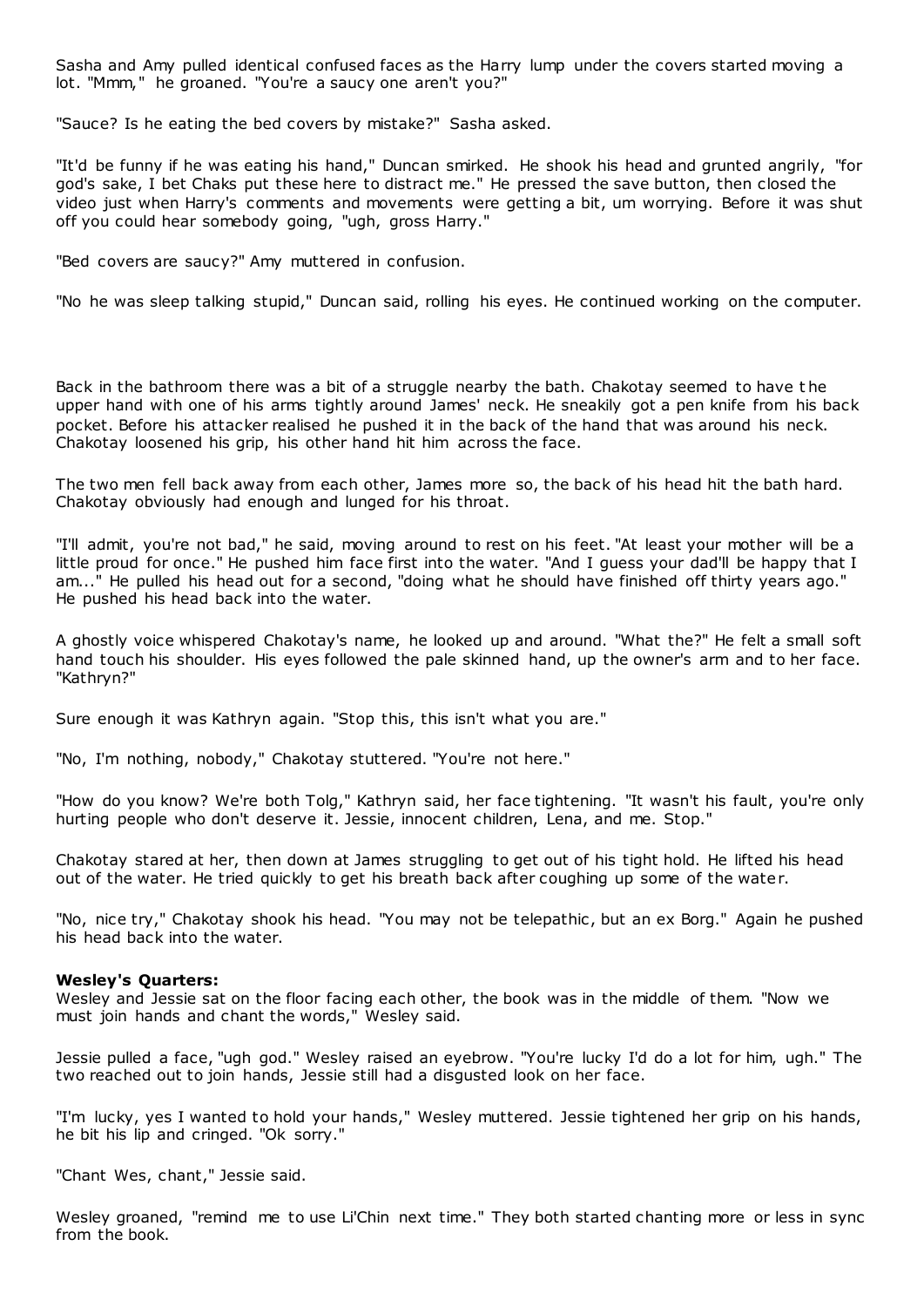# **Meanwhile:**

"God, you really can hold your breath a while," Chakotay grumbled. He noticed James' struggling was now almost non-existent. "That's it, it's not that bad."

James' eyes suddenly opened up. He lifted himself up like Chakotay wasn't there. He stumbled away into the wall. He stared at him in shock while James turned around to face him. "Ok that's much better." He took a few steps closer.

"You got it back huh? Doesn't matter," Chakotay said.

"It does actually. I realised something, and this way I get to share it with you," James said.

"I don't really give a..." Chakotay grumbled.

"No it's my turn to talk, at least I'll make some sense," James said. "It was you."

"What was?" Chakotay questioned.

"Oh you know already. It wasn't my fault," James muttered. "How was I supposed to know she was in danger, even if I did, no chance I'd stop it in time. You just wanted someone to blame."

"What the hell are you talking about?" Chakotay snapped.

"It's easier to blame someone else than live with yourself isn't it?" James said. "You left her, for whatever reason, I don't know. You expected her to wake up alone, get your note and find her own way to her birthday gathering. You could have waited for her, but you didn't. That must hurt, huh?"

"You have the nerve to blame me?" Chakotay growled.

"I'm not blaming you, you are," James said. "You found her after I did, and that's all that went through your head. 'What if I'? The simpler way was to blame it on me, and try one stupid idea after another to get her back so you would feel better. It didn't work did it?"

"Shut up, you don't know anything!" Chakotay snapped.

"No, I'm getting somewhere good here," James said. "You've got yourself into a much bigger mess. Instead of feeling guilty for failing to protect her, you've now got to live with the fact you've trapped her in the Tolg and because of your selfish attitude, was partially responsible for what happened to Lena."

Chakotay growled, "I'm so going to kill you."

"That's what I was going to say." James closed the gap between them, more or less, just leaving half a metre between them. "That's not all you see. You've abused my wife, tried to kill me twice, insulted and made sick comments to my kids."

"Fine, we'll both try. See who wins now," Chakotay said.

"I would but..." James muttered.

Outside Duncan finally got the forcefield down. "Finally, now where did that phaser go?" He glanced around the quarters.

Chakotay smashed through the bathroom door, and went through the wall separating the quarters from the corridor. James walked through the holes to rejoin him, then knelt down next to him. "You'd like that little escape, and quite frankly I don't want to do you any favours. I'd rather you suffered for a very long time." He hit him to knock him unconscious.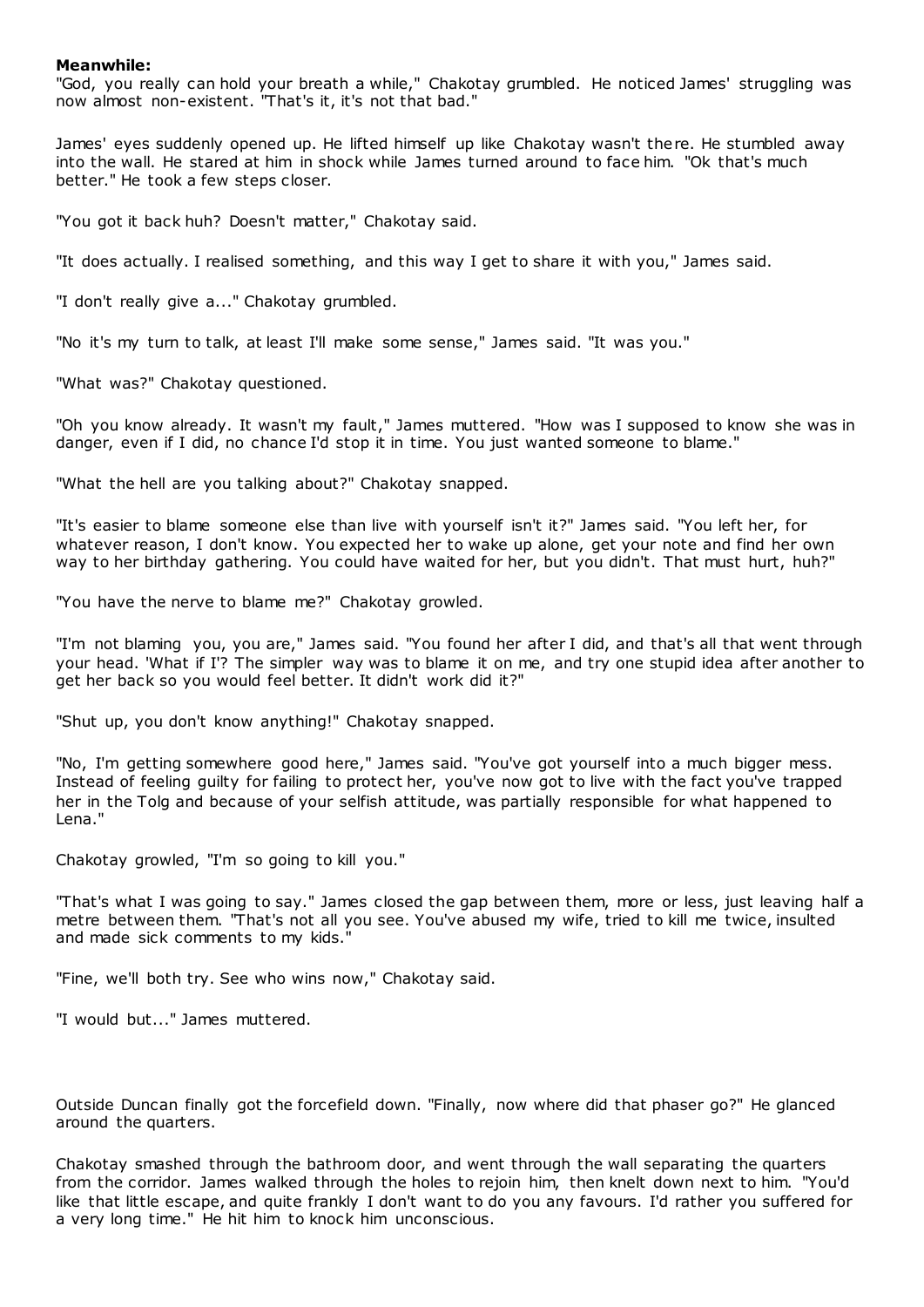Jessie ran around the corner, she stopped next to them. "James?" She noticed the hole in the wall, "guess it worked."

James stood back up, "you did this?"

"Mostly," Jessie replied. She stood forward to place hands gently on the sides of his face. "Are you all right? Why are you wet?"

"Um we should check on the kids," James mumbled. He tapped his commbadge, "Stuart to Team, uh three."

In: "Yes sir?"

"Report to Deck Three, Chakotay needs putting back in the brig," James ordered.

In: "On our way."

"Will he still be unconscious when they get here?" Jessie asked.

"Well a demon fought him, we did have a fight before, oh and the wall thing," James replied. "Yeah."

"Cool," Jessie said. They both stepped through the wall.

# **Meanwhile, Shar/Binene/L'era's Quarters:**

Li'Chin turned away from a computer to face all the trainees. Shar's face was stiff with anger, her arms folded. "Now as you have just seen, you don't need to have the gift Chosens and Naturals do to make a difference."

"Oh come on, that guy was about to kill him," Shar said. "Yes he did a sneak attack with the glass table, and seemed to use some 'oh your father did this' scare tactic, plus he was Tolg but...'

"If you still don't understand the lesson then," Li'Chin said. "I am trying to teach you that you're not helpless."

"Fine I got that," Shar said. "It doesn't convince me that James is the one to teach us."

"I'd rather have him than Kevin and Zare," L'era said. "I know they had that drug in them that made them more 'extreme' than usual, but..."

"James still managed to kill a Hintaran demon, they're extremely tough," Li'Chin said. "Chakotay took advantage like you said with a sneak attack to weaken him, you'll have to ask James himself about the father threat involving the water as I'm sure it was significant. I'm not saying he's perfect, no one is, but he's still the best for the job."

"Ok so what's Zare and Kevin's lesson about?" Binene asked.

"Oh that's not a lesson for you, it's just for them," Li'Chin replied.

"Sounds juicy," Jach smirked.

"Those two need to be more Slayer like and stop bickering between themselves, hopefully that should help," Li'Chin said. "I slipped something in their drink, it should wear off soon."

"Three out of four Slayers are going to kill you, did you do something to Ylara too?" Binene asked.

"Ohno, I'm not that crazy," Li'Chin replied.

# **Voyager's Brig:**

Craig stood behind the station while Zare and Kevin stood nearby the door. Chakotay still lay unconscious on the bed in the cell.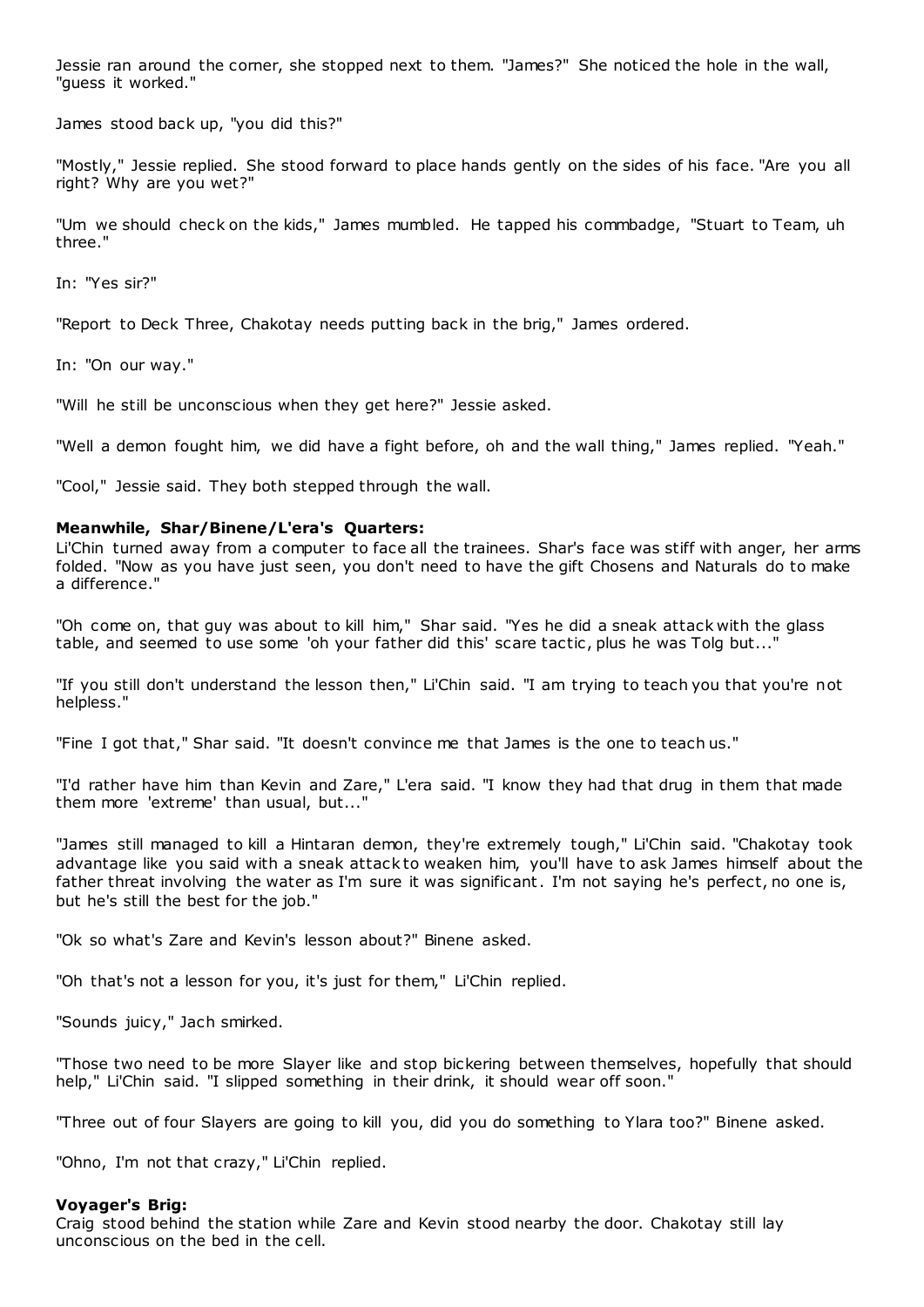"If he tries to escape, you can kill him. Any questions?" Craig questioned.

Kevin groaned into his hand, "yeah, who spiked my drink?"

"Ugh, what a big baby," Zare rolled her eyes.

"Guys just guard Chakotay," Craig muttered. He walked out.

## **The Security Office:**

James sat down on the edge of the desk, while Jessie sat in his chair with her feet up on it.

"Please tell me Wesley's in the brig," she said.

"He's with the trainees, giving them a lecture on what happened," James said.

"Um James, again he violated you," Jessie muttered.

"I know but Li'Chin told me that it has helped 'convince' Shar, Binene and a few others. I doubt they'll like me still, and Shar will no doubt still give out attitude," James said.

"So, the difference will be?" Jessie questioned.

James sighed, "they'll just listen to me."

"That's it? That's nowhere near worth it," Jessie said.

"No but I can only punish him this time, next time he's in the brig," James said.

Jessie sighed, putting her feet down on the ground. "Why aren't you angry with him?"

"I am but he helped," James replied.

"Hardly. Chakotay almost killed you, some stupid alien whore listening to you isn't worth that," Jessie said with a pout. James moved closer to her. "I could have lost you. If you won't do it, I'll kill him myself."

"I know now what happened to Chakotay and my mother," James said.

Jessie frowned, "your mother? We know what happened."

"After that Jess," James said, glancing down at the floor. "He stole her body and gave her to the Tolg."

Jessie widened her eyes, "what, are you sure?"

"Very sure. He knows a lot more about me now and it looked like he was seeing her," James replied.

"Hallucinated or is his connection to the Tolg still active?" Jessie questioned.

"I don't know," James replied. "The doc's going to look at him again."

"So what are we going to do about it? I doubt you want to leave her there," Jessie said.

"If we see any Tolg ships we can infiltrate it, and find out where she is. For now there's nothing we can do," James quietly said. Jessie stood up, she gently placed a hand on his right arm. "She's tough, she'll be ok."

"James it's ok, if you're worried you can be worried. It's just me," Jessie said softly.

"If I worry then it won't do me any good. I have enough worry as it is right?" James mumbled.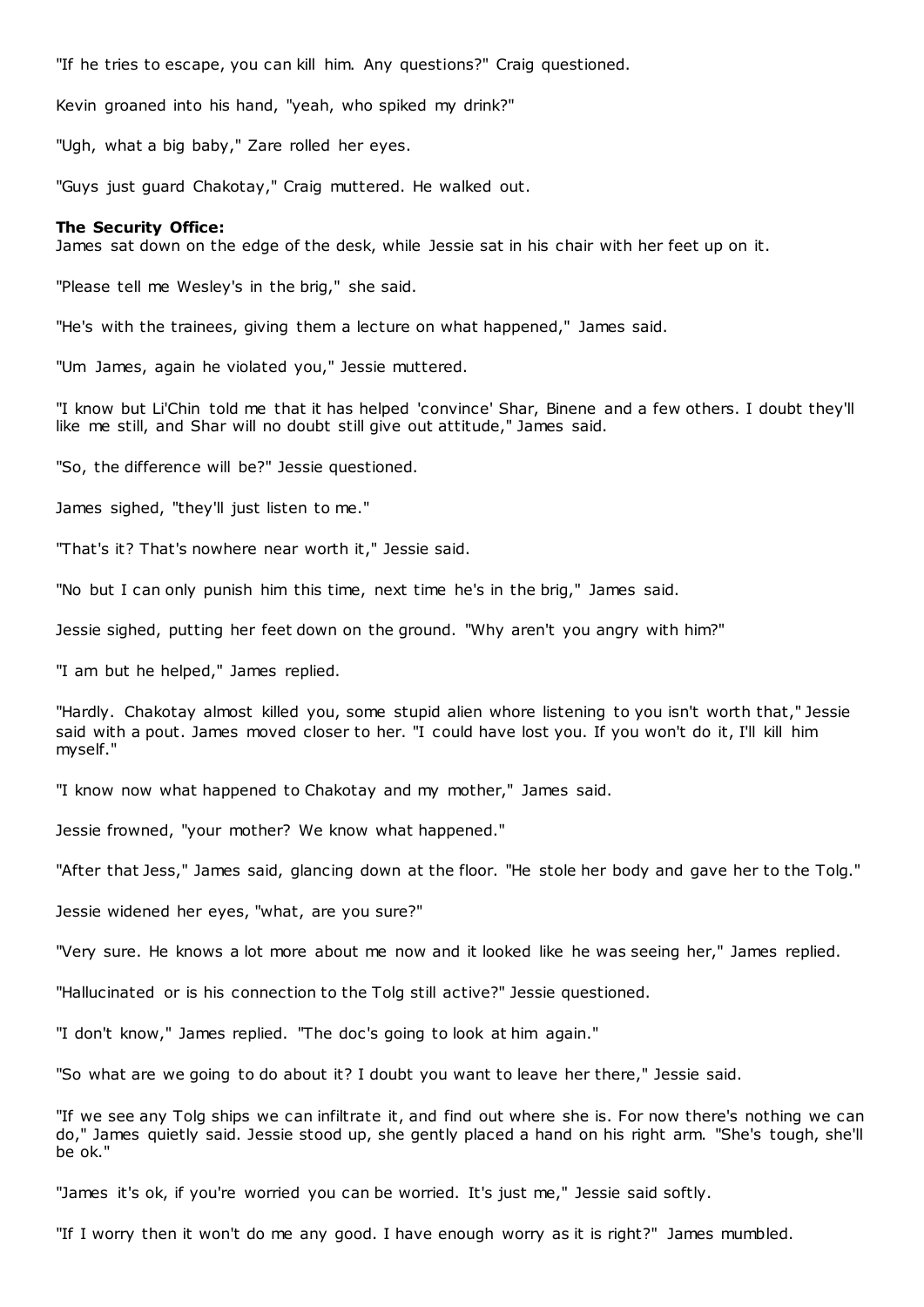Jessie smiled, "that's certainly true."

"That's not all I suppose," James said. "It seemed to help you."

"Help me with what?" Jessie asked.

"You faced Chakotay, and quite well too," James replied.

Jessie sighed, "yeah I suppose, but that's only cos he made me angry, and scared."

"Still, it helped right," James said.

"I guess," Jessie said, looking down on the ground.

James lifted his hand to caress her cheek, she smiled but looked a little uneasy still. "What is it?"

"I don't know what you mean," she said.

"There's something you're not telling me," James said.

"Well you seemed to know it already. You mentioned those dreams I was having, remember?" Jessie said.

"That's not all it is though, I can tell," James said, moving his arms to put them around her.

"James I don't want to talk about it," Jessie muttered. "It's hard enough seeing that scar on your neck as a reminder."

"Sorry, I'm a jerk, sorry," James said.

"It's ok," Jessie mumbled. "Will the doc be able to get rid of that scar?"

James placed his hand against the scar on his neck, "he would have already." Jessie's face dropped. "I know, it's one more scar to add to my collection."

"I don't mind the one on your back, the Chosen bruise, but this, I don't want to be reminded of what happened everytime I look at you. That will be a lot of the time," Jessie said.

"Surely there's stuff I could wear that could cover it," James said.

"What 24/7? You can't always cover it," Jessie mumbled. "Can't the doc do somet hing?"

"Probably, I'll ask him," James replied. He looked at her intently, "did what happened with Chakotay happen in one of your dreams?"

"No, I just don't want to relive that attack," Jessie replied.

"Jessie," James said.

"Do you think I'd dream something as sick as you getting your head cut off, do you?" Jessie snapped, her face paler than usual.

"Why not, you seemed terrified and freaked. Seeing something like that," James said.

Jessie walked away with her hand over her mouth. "Can we please lay off the subject."

"You've obviously been with me too long," James said.

"There's no such thing as being too long with you," Jessie muttered. "What did you mean by that?"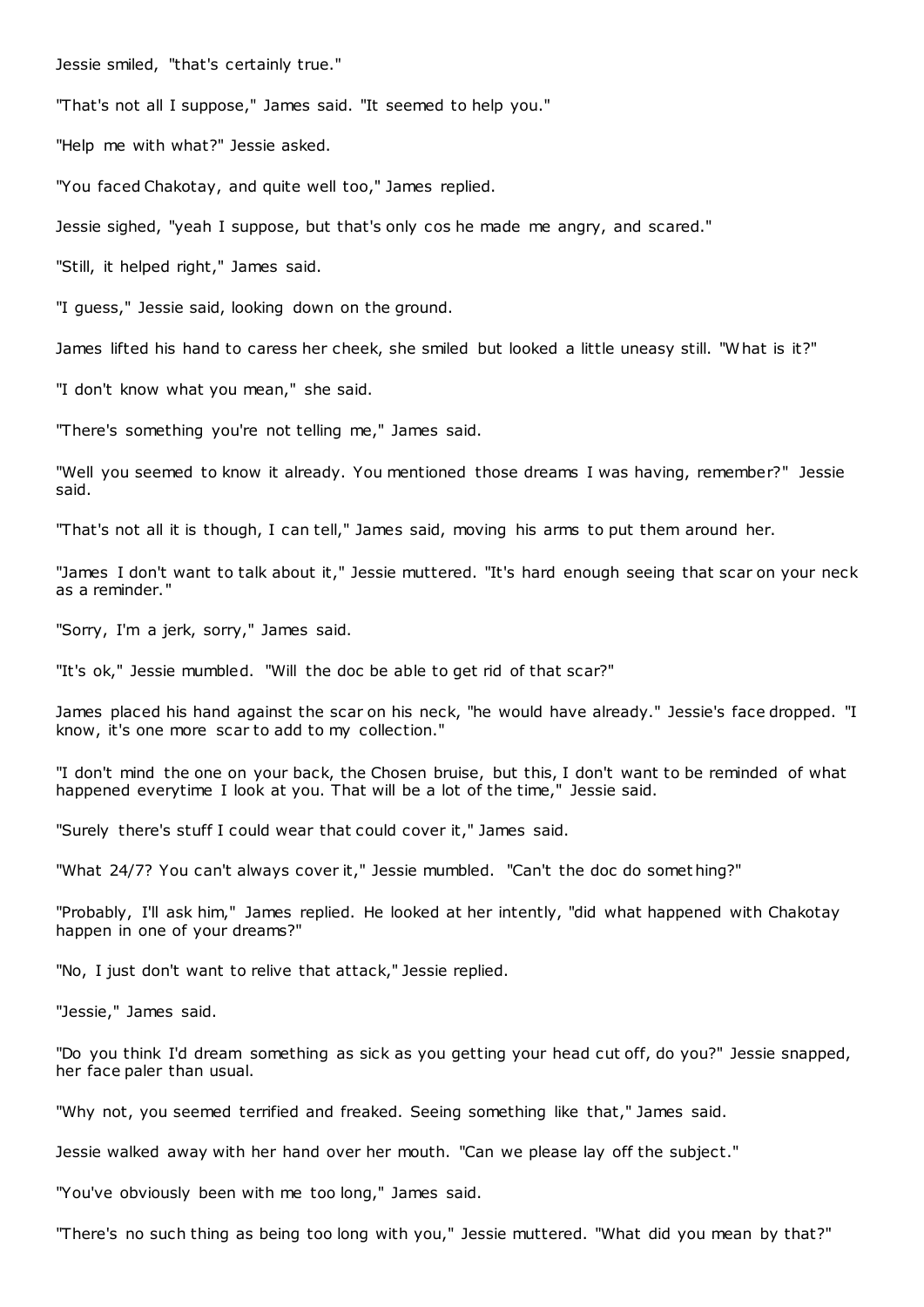"You're getting the kind of dreams I always get," James replied. "You have no idea how many times I woke up with you after seeing you, me or somebody else being murdered. Most of the time that's all it was, just dreams, but still."

"Those ones do seem more real," Jessie said. "Creepy thing is, it happened but I stopped it. I don't get visions, so was it just a convenient dream or a vision?"

"If you dreamt it or not I've got no doubt you would have done the same thing," James replied.

"Yeah but that doesn't answer the question," Jessie said.

"You know better Jess, I can only answer the rhetorical questions you make up. Then I don't have to worry about being wrong as much," James said.

Jessie smiled sweetly, "what if it was?"

"All right. We don't know what witches are capable of. Maybe it was," James said while getting off the desk. He walked towards her. "You were always perceptive."

"So were you," Jessie said, raising an eyebrow.

Tom, Ylara and Wesley walked in, Wesley grew nervous and stopped in the doorway. Ylara pushed him to the ground as he was in her way. He made a big thud as he landed in a crumpled heap on the ground.

"What's this, a delivery torture service?" Jessie said. She took a knife out, Wesley noticed and widened his eyes.

"Uh Jess I hide those, how did you find that?" James asked.

"What we're married, we should share stuff," Jessie replied.

"Yeah but I hid those for a reason, you have a problem with knives," James said.

"I do yeah, but I doubt Wesley can overpower me like that vamp-witch did," Jessie said.

"Um you're never going to believe what else Wesley did," Tom awkwardly said.

"Let me guess, Kevin and Zare," Jessie muttered. "What did he do?"

"Doc scanned them. They were given a drug in their drinks before he and Li'Chin left. It made them a tad more irritable," Tom replied. "They're ok now."

"It was to teach them a lesson," Wesley said as he stood back up. "It's to teach them both that they can't live normal lives without the proper anti-evil training. It's the closest I could to getting them evil without actually doing that."

"I never got anything like that. Though you guys wanted me to be like this," James said.

Tom stared in shock, "what? You weren't affected." He walked over to scan James, "you're telling me you threw Chakotay through several walls, beat him after it, and threw him again on your own um, temper?"

James looked at a smirking Jessie, a bored Ylara next, nervous Wesley, then a bewildered Tom. "We've known each other for ten years and you're surprised? I'm a little hurt." He walked over to his desk, picked up a padd and handed it to him. "Here's that report you wanted, the full thing."

"Ok great, I was going to pick up that Crazy Horse report," Tom muttered.

In: "Bridge to Paris, you better get here."